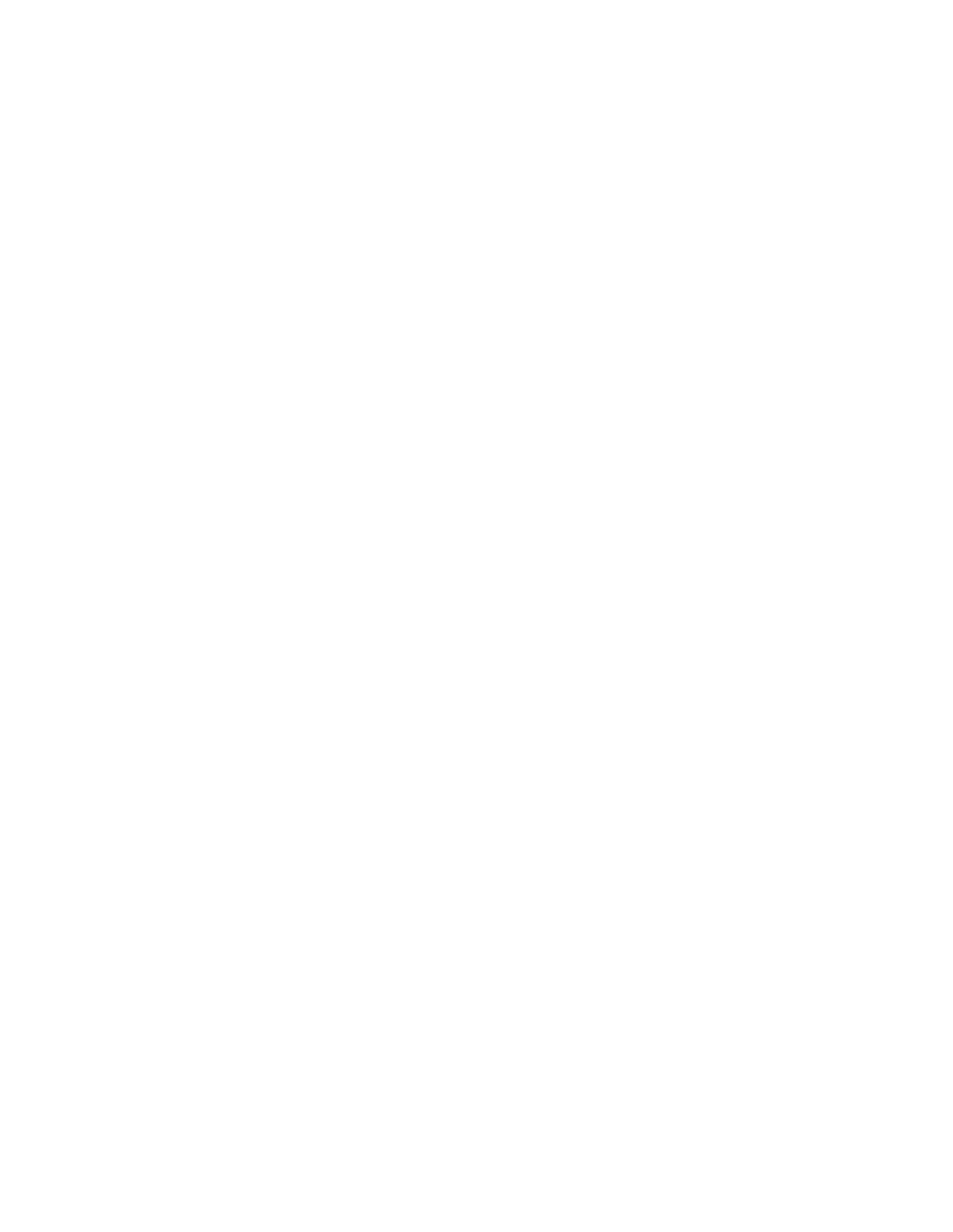# **CONTENTS**

| 1.1<br>1.2<br>1.3<br>1.4<br>Input<br>1.5<br>1.6<br>1.7<br>1.8<br>1.9<br>1.10<br>1.11 | $\mathbf{1}$<br>$\overline{2}$<br>3<br>$\overline{4}$<br>5<br>5<br>6<br>$\overline{7}$<br>8<br>8<br>9<br>10<br>10<br>12<br>12<br>13 |
|--------------------------------------------------------------------------------------|-------------------------------------------------------------------------------------------------------------------------------------|
|                                                                                      |                                                                                                                                     |
|                                                                                      |                                                                                                                                     |
|                                                                                      |                                                                                                                                     |
|                                                                                      |                                                                                                                                     |
|                                                                                      |                                                                                                                                     |
|                                                                                      |                                                                                                                                     |
|                                                                                      |                                                                                                                                     |
|                                                                                      |                                                                                                                                     |
|                                                                                      |                                                                                                                                     |
|                                                                                      |                                                                                                                                     |
|                                                                                      |                                                                                                                                     |
| 1.12                                                                                 |                                                                                                                                     |
| 1.13                                                                                 |                                                                                                                                     |
| 1.14                                                                                 |                                                                                                                                     |
| 1.15                                                                                 |                                                                                                                                     |
| 1.16                                                                                 |                                                                                                                                     |
| 1.17                                                                                 | 13                                                                                                                                  |
| 1.18                                                                                 | 15                                                                                                                                  |
| 1.19                                                                                 | 16                                                                                                                                  |
| 1.20                                                                                 | 17                                                                                                                                  |
|                                                                                      |                                                                                                                                     |
| 2<br><b>Text</b>                                                                     | 19                                                                                                                                  |
| 2.1                                                                                  | 19                                                                                                                                  |
| 2.2                                                                                  | 20                                                                                                                                  |
| 2.3                                                                                  | 21                                                                                                                                  |
| 2.4                                                                                  | 21                                                                                                                                  |
| 2.5                                                                                  | 22                                                                                                                                  |
| 2.6                                                                                  | 24                                                                                                                                  |
| 2.7                                                                                  | 24                                                                                                                                  |
| 2.8                                                                                  | 25                                                                                                                                  |
| 2.9                                                                                  | 26                                                                                                                                  |
| 2.10                                                                                 | 28                                                                                                                                  |
|                                                                                      |                                                                                                                                     |
| 3<br><b>View</b>                                                                     | 29                                                                                                                                  |
| 3.1                                                                                  | 29                                                                                                                                  |
| 3.2                                                                                  | 29                                                                                                                                  |
| 3.3                                                                                  | 30                                                                                                                                  |
| 3.4                                                                                  | 30                                                                                                                                  |
| 3.5                                                                                  | 30                                                                                                                                  |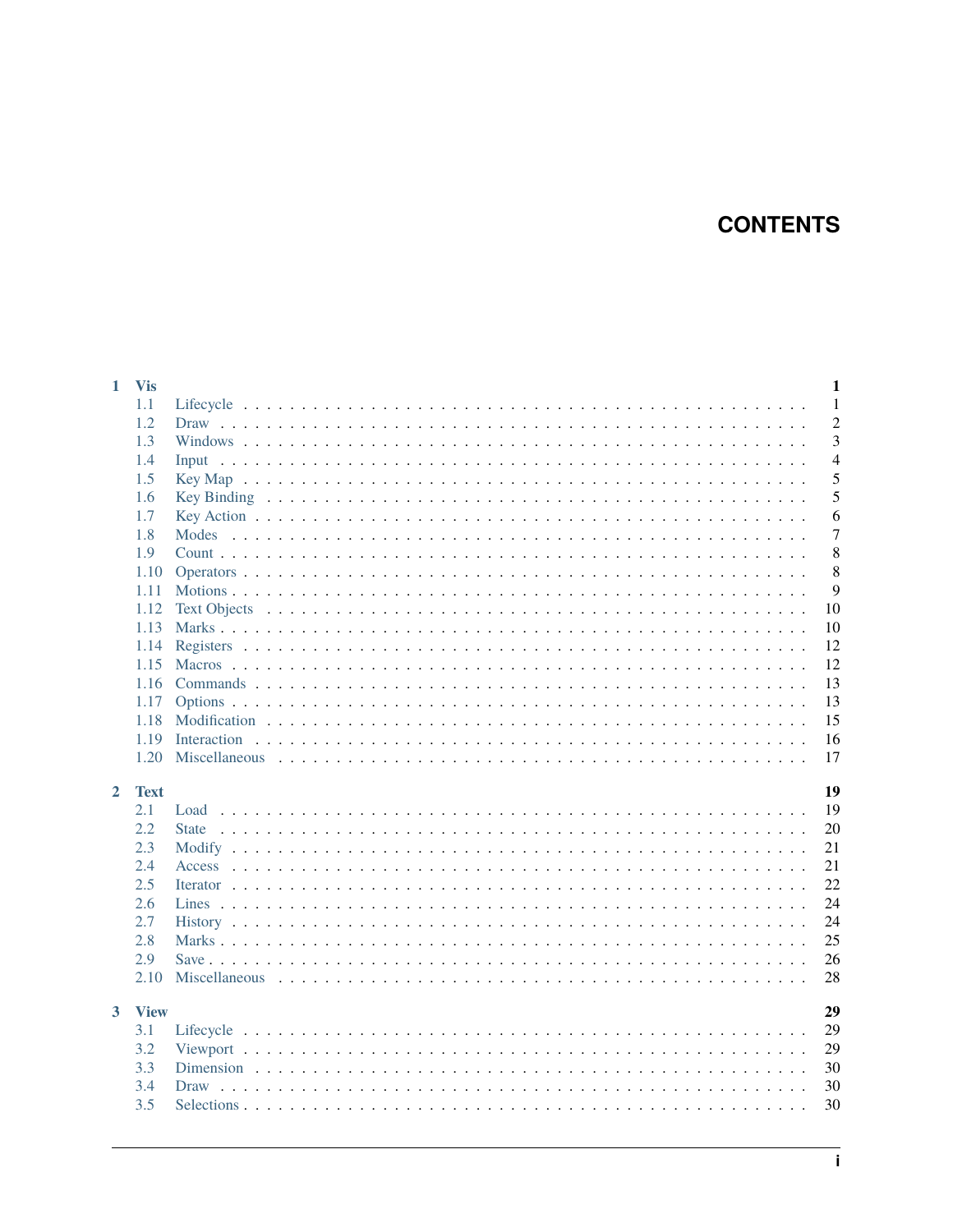| 4 Buffer     | 37 |
|--------------|----|
| 5 Array      |    |
| 6 Map        | 45 |
| <b>Index</b> |    |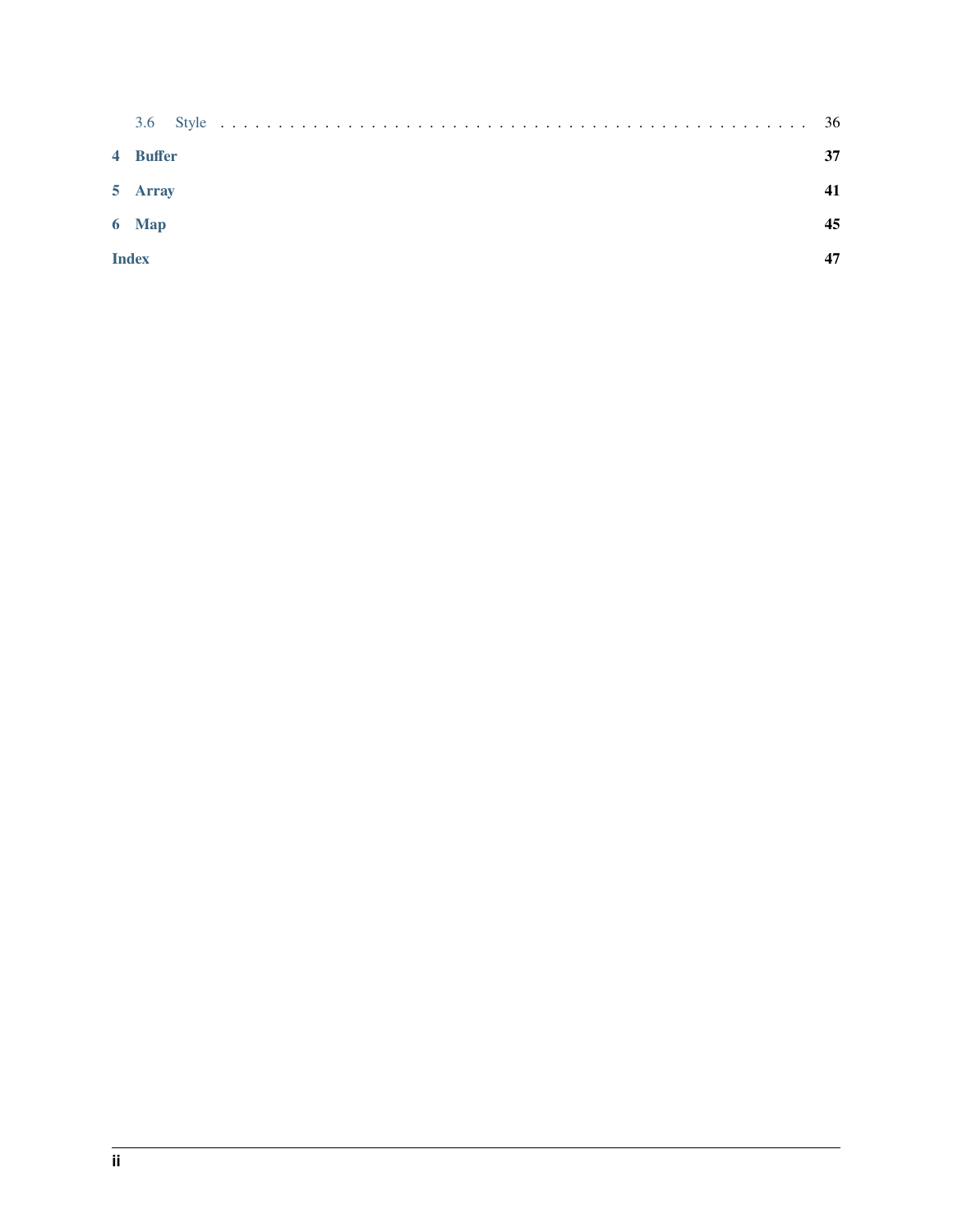### **CHAPTER**

# **ONE**

**VIS**

<span id="page-4-2"></span><span id="page-4-0"></span>The core Vis API.

# <span id="page-4-1"></span>**1.1 Lifecycle**

#### Vis \*vis\_new(Ui\*, VisEvent\*)

Create a new editor instance using the given user interface and event handlers.

#### void vis\_free(Vis\*)

Free all resources associated with this editor instance, terminates UI.

#### int vis\_run(Vis\*)

Enter main loop, start processing user input.

**Returns**

The editor exit status code.

```
void vis_exit(Vis*, int status)
```
Terminate editing session, the given status will be the return value of vis\_run.

#### void vis\_die (Vis \*, const char \*msg,...) \_\_attribute\_\_((noreturn

Emergency exit, print given message, perform minimal UI cleanup and exit process.

**Note:** This function does not return.

#### void format (printf, 2, 3)))

#### void vis\_suspend(Vis\*)

Temporarily suspend the editor process.

**Note:** This function will generate a SIGTSTP signal.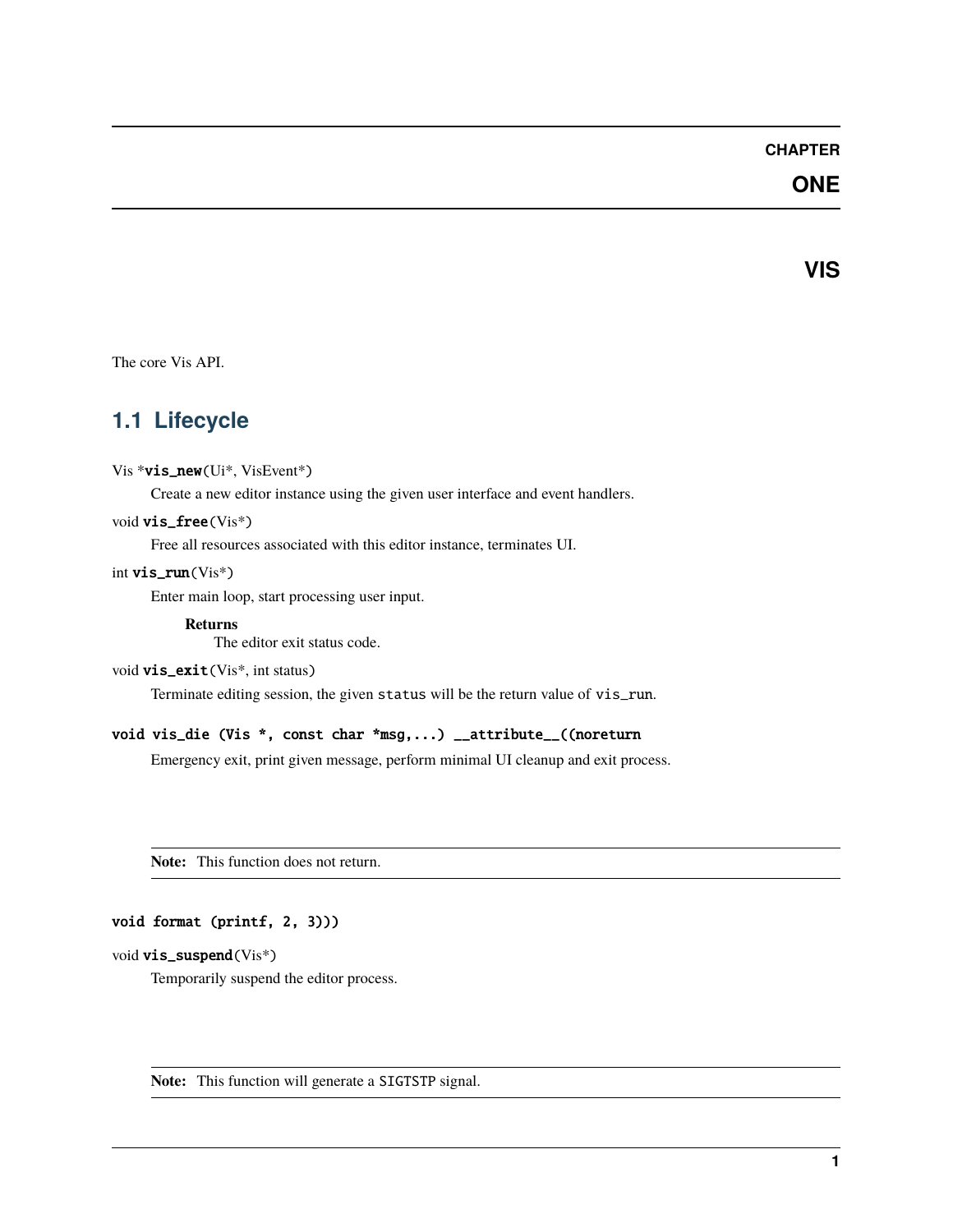#### <span id="page-5-1"></span>void vis\_resume(Vis\*)

Resume editor process.

**Note:** This function is usually called in response to a SIGCONT signal.

bool vis\_signal\_handler(Vis\*, int signum, const siginfo\_t \*siginfo, const void \*context)

Inform the editor core that a signal occured.

#### **Returns**

Whether the signal was handled.

**Note:** Being designed as a library the editor core does *not* register any signal handlers on its own.

**Note:** The remaining arguments match the prototype of sa\_sigaction as specified in *sigaction(2)*.

#### void vis\_interrupt(Vis\*)

Interrupt long running operation.

**Note:** It is invoked from *vis\_signal\_handler* when receiving SIGINT.

**Warning:** There is no guarantee that a long running operation is actually interrupted. It is analogous to cooperative multitasking where the operation has to voluntarily yield control.

#### bool vis\_interrupt\_requested(Vis\*)

Check whether interruption was requested.

# <span id="page-5-0"></span>**1.2 Draw**

void vis\_draw(Vis\*)

Draw user interface.

#### void vis\_redraw(Vis\*)

Completely redraw user interface.

#### void vis\_update(Vis\*)

Blit user interface state to output device.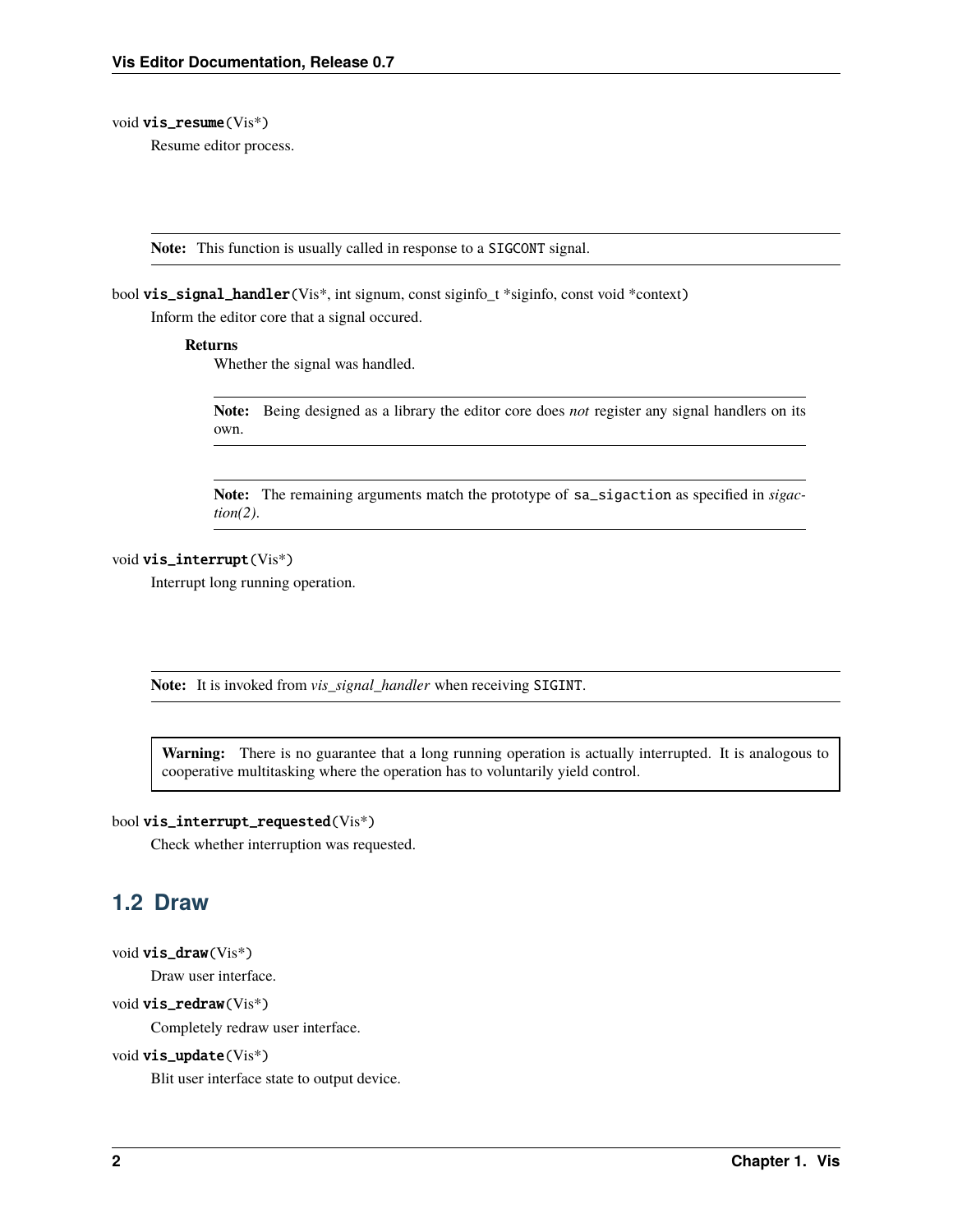# <span id="page-6-1"></span><span id="page-6-0"></span>**1.3 Windows**

#### bool vis\_window\_new(Vis<sup>\*</sup>, const char \*filename)

Create a new window and load the given file.

#### **Parameters**

filename – If NULL a unamed, empty buffer is created.

**Note:** If the given file name is already opened in another window, the underlying File object is shared.

**Warning:** This duplication detection is currently based on normalized, absolute file names. TODO: compare inodes instead.

#### bool vis\_window\_new\_fd(Vis\*, int fd)

Create a new window associated with a file descriptor.

**Note:** No data is read from *fd*, but write commands without an explicit filename will instead write to the file descriptor.

#### bool vis\_window\_reload(Win\*)

Reload the file currently displayed in the window from disk.

#### bool vis\_window\_closable(Win\*)

Check whether closing the window would loose unsaved changes.

#### void vis\_window\_close(Win\*)

Close window, redraw user interface.

#### bool vis\_window\_split(Win\*)

Split the window, shares the underlying file object.

#### void vis\_window\_status(Win\*, const char \*status)

Change status message of this window.

```
void vis_window_draw(Win*)
```
#### void vis\_window\_invalidate(Win\*)

#### void vis\_window\_next(Vis\*)

Focus next window.

#### void vis\_window\_prev(Vis\*)

Focus previous window.

#### void vis\_window\_focus(Win\*)

Change currently focused window, receiving user input.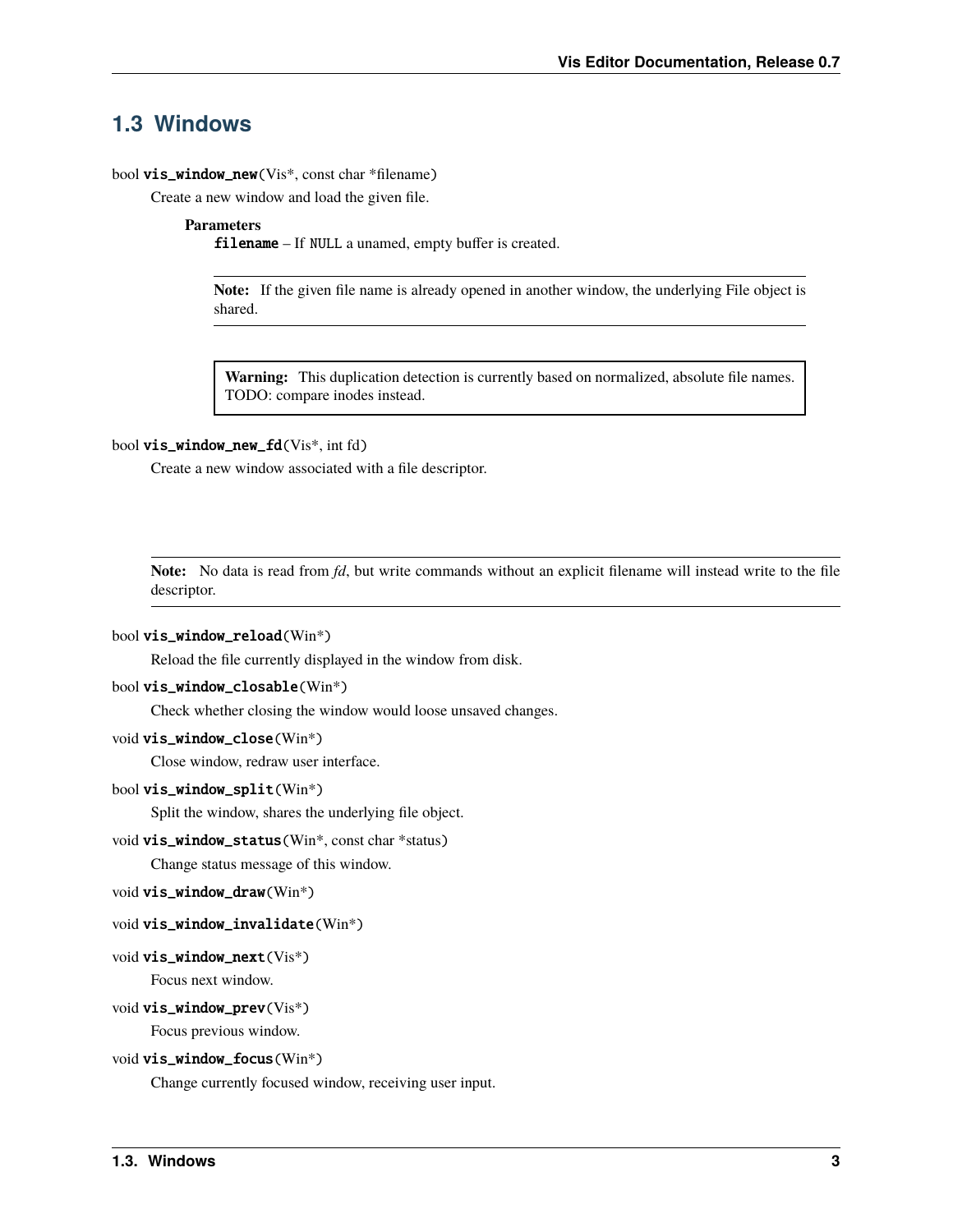```
void vis_window_swap(Win*, Win*)
```
Swap location of two windows.

```
int vis_window_width_get(const Win*)
     Query window width.
```

```
int vis_window_height_get(const Win*)
```
Query window height.

# <span id="page-7-0"></span>**1.4 Input**

The editor core processes input through a sequences of symbolic keys:

• Special keys such as <Enter>, <Tab> or <Backspace> as reported by [termkey\\_strfkey.](http://www.leonerd.org.uk/code/libtermkey/doc/termkey_strfkey.3.html)

**Note:** The prefixes C-, S- and M- are used to denote the Ctrl, Shift and Alt modifiers, respectively.

• Key action names as registered with *vis\_action\_register*.

Note: By convention they are prefixed with vis- as in  $\langle vis-nop \rangle$ .

• Regular UTF-8 encoded input.

Note: An exhaustive list of the first two types is displayed in the :help output.

```
const char *vis_keys_next(Vis*, const char *keys)
```
Advance to the start of the next symbolic key.

Given the start of a symbolic key, returns a pointer to the start of the one immediately following it.

```
long vis_keys_codepoint(Vis<sup>*</sup>, const char *keys)
```
Convert next symbolic key to an Unicode code point, returns -1 for unknown keys.

bool vis\_keys\_utf8(Vis\*, const char \*keys, char utf8[static UTFmax+1])

Convert next symbolic key to a UTF-8 sequence.

#### **Returns**

Whether conversion was successful, if not  $utf8$  is left unmodified.

Note: Guarantees that  $utf8$  is NUL terminated on success.

void vis\_keys\_feed(Vis\*, const char \*keys)

Process symbolic keys as if they were user originated input.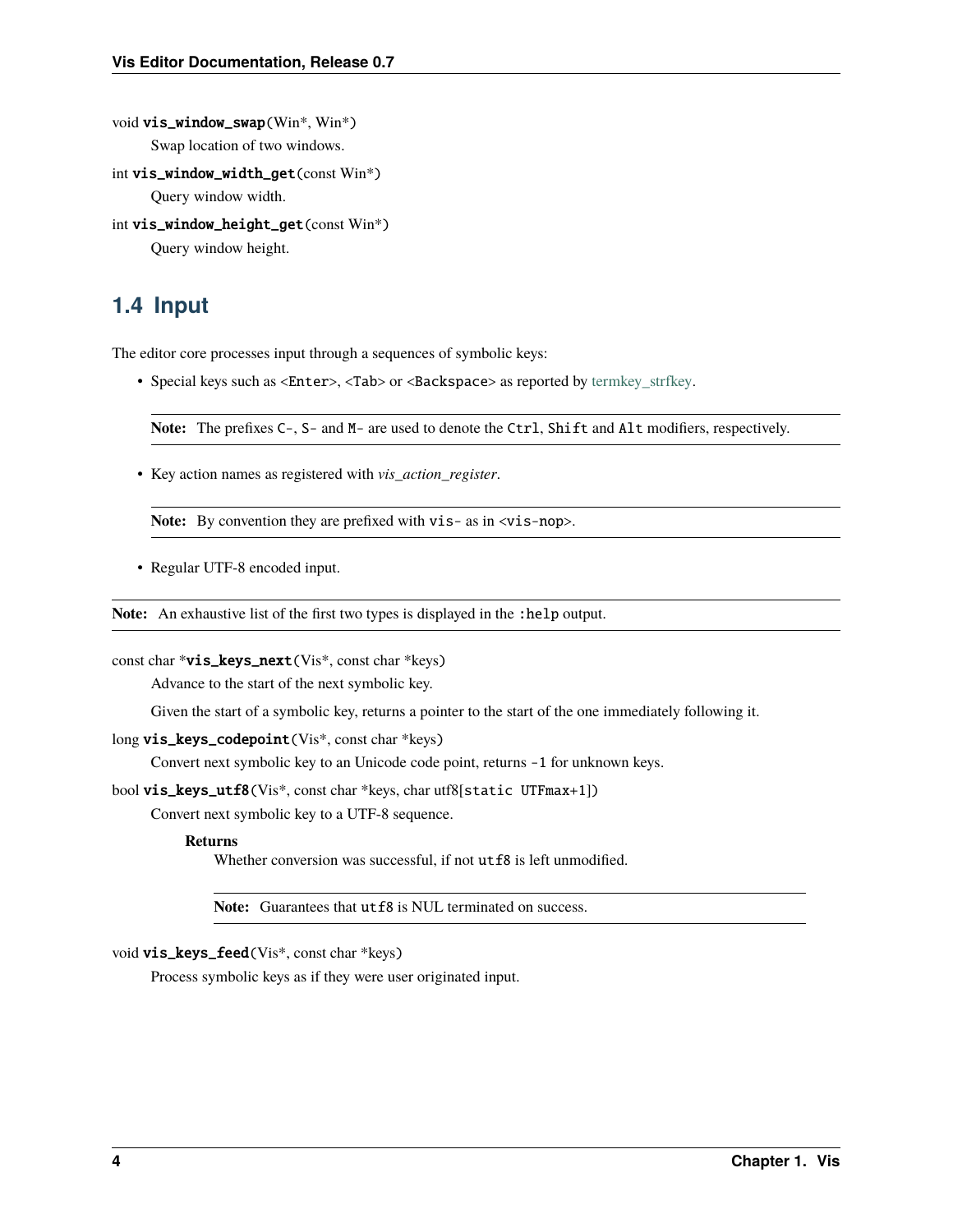# <span id="page-8-2"></span><span id="page-8-0"></span>**1.5 Key Map**

The key map is used to translate keys in non-input modes, *before* any key bindings are evaluated. It is intended to facilitate usage of non-latin keyboard layouts.

bool vis\_keymap\_add(Vis\*, const char \*key, const char \*mapping)

Add a key translation.

```
void vis_keymap_disable(Vis*)
```
Temporarily disable the keymap for the next key press.

# <span id="page-8-1"></span>**1.6 Key Binding**

Each mode has a set of key bindings. A key binding maps a key to either another key (referred to as an alias) or a key action (implementing an editor operation).

If a key sequence is ambiguous (i.e. it is a prefix of multiple mappings) more input is awaited, until a unique mapping can be resolved.

**Warning:** Key aliases are always evaluated recursively.

```
KeyBinding *vis_binding_new(Vis*)
```

```
void vis_binding_free(Vis*, KeyBinding*)
```
bool vis\_mode\_map(Vis\*, enum *[VisMode](#page-10-1)*, bool force, const char \*key, const KeyBinding\*)

Set up a key binding.

**Parameters**

- **force** Whether an existing mapping should be discarded.
- $key The symbolic key to map.$
- **binding** The binding to map.

**Note:** binding->key is always ignored in favor of key.

bool vis\_window\_mode\_map(Win\*, enum *[VisMode](#page-10-1)*, bool force, const char \*key, const KeyBinding\*) Analogous to vis\_mode\_map, but window specific.

bool vis\_mode\_unmap(Vis\*, enum *[VisMode](#page-10-1)*, const char \*key)

Unmap a symbolic key in a given mode.

bool vis\_window\_mode\_unmap(Win\*, enum *[VisMode](#page-10-1)*, const char \*key) Analogous to vis\_mode\_unmap, but window specific.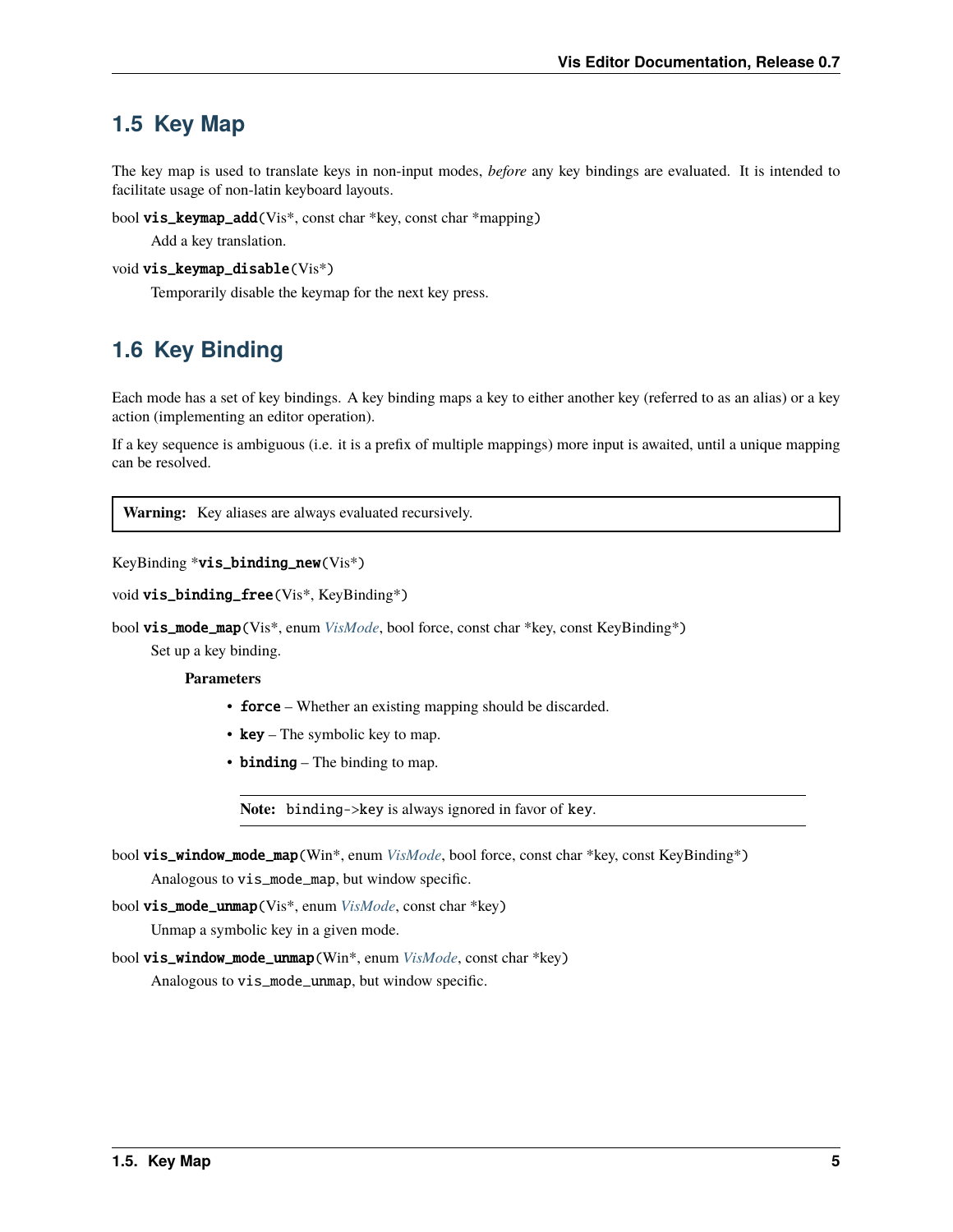# <span id="page-9-2"></span><span id="page-9-0"></span>**1.7 Key Action**

A key action is invoked by a key binding and implements a certain editor function.

The editor operates like a finite state machine with key sequences as transition labels. Once a prefix of the input queue uniquely refers to a key action, it is invoked with the remainder of the input queue passed as argument.

**Note:** A triggered key action currently does not know through which key binding it was invoked. TODO: change that?

#### <span id="page-9-1"></span>typedef const char \***KeyActionFunction**(Vis\*, const char \*keys, const Arg\*)

Key action handling function.

#### **Param keys**

Input queue content *after* the binding which invoked this function.

**Note:** An empty string "" indicates that no further input is available.

#### **Return**

Pointer to first non-consumed key.

**Warning:** Must be in range [keys, keys+strlen(keys)] or NULL to indicate that not enough input was available. In the latter case the function will be called again once more input has been received.

KeyAction \*vis\_action\_new(Vis\*, const char \*name, const char \*help, *[KeyActionFunction](#page-9-1)*\*, Arg)

Create new key action.

#### **Parameters**

- name The name to be used as symbolic key when registering.
- help Optional single line help text.
- **func** The function implementing the key action logic.
- $arg Argument$  passed to function.

void vis\_action\_free(Vis\*, KeyAction\*)

#### bool vis\_action\_register(Vis\*, const KeyAction\*)

Register key action.

**Note:** Makes the key action available under the pseudo key name specified in keyaction->name.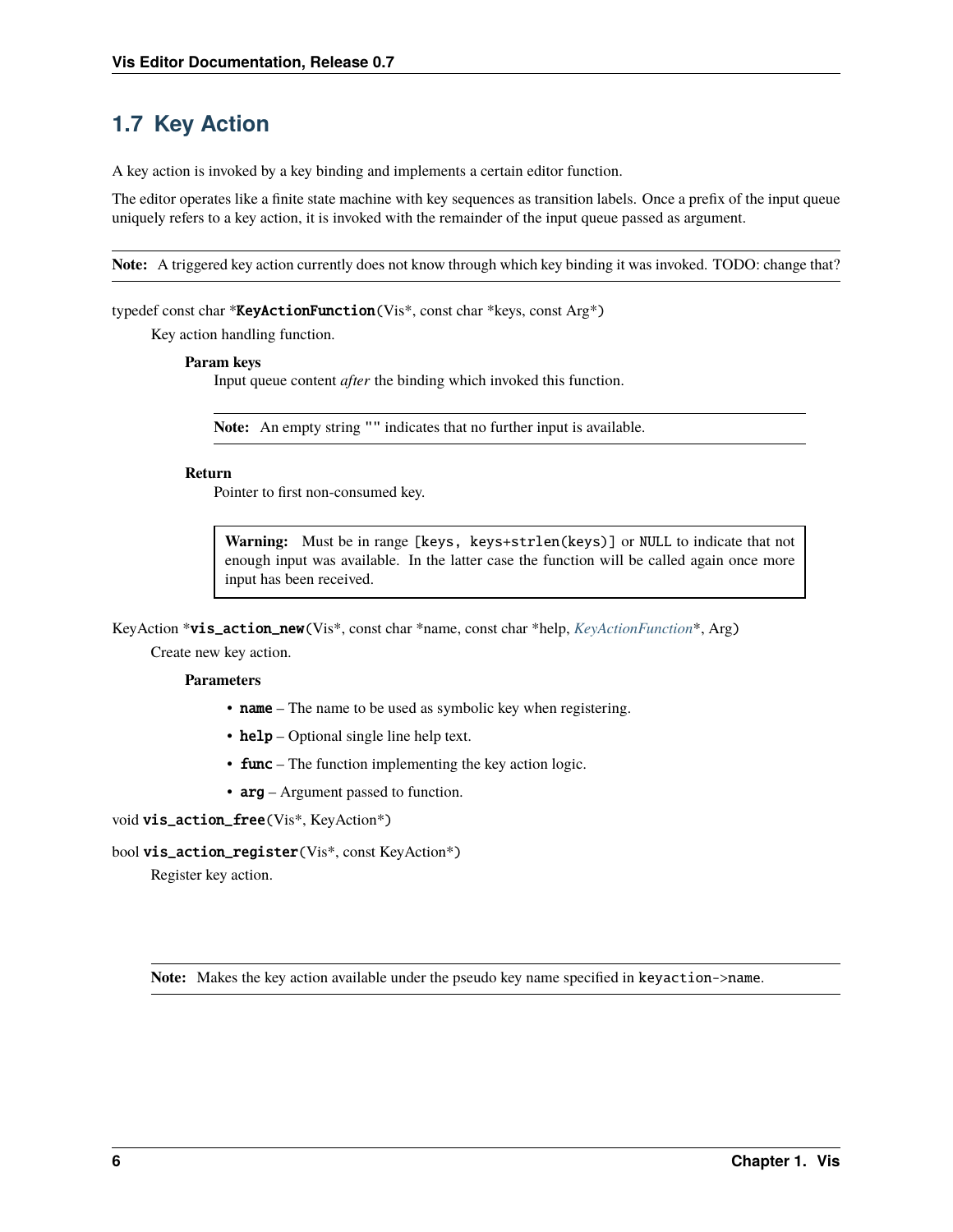# <span id="page-10-2"></span><span id="page-10-0"></span>**1.8 Modes**

A mode defines *enter*, *leave* and *idle* actions and captures a set of key bindings.

Modes are hierarchical, key bindings are searched recursively towards the top of the hierarchy stopping at the first match.

#### <span id="page-10-1"></span>enum VisMode

Mode specifiers.

*Values:*

enumerator VIS\_MODE\_NORMAL

enumerator VIS\_MODE\_OPERATOR\_PENDING

enumerator VIS\_MODE\_VISUAL

enumerator VIS\_MODE\_VISUAL\_LINE Sub mode of VIS\_MODE\_VISUAL.

enumerator VIS\_MODE\_INSERT

enumerator VIS\_MODE\_REPLACE Sub mode of VIS\_MODE\_INSERT.

enumerator VIS\_MODE\_INVALID

void vis\_mode\_switch(Vis\*, enum *[VisMode](#page-10-1)*) Switch mode.

> **Note:** Will first trigger the leave event of the currently active mode, followed by an enter event of the new mode. No events are emitted, if the specified mode is already active.

enum *[VisMode](#page-10-1)* vis\_mode\_get(Vis\*)

Get currently active mode.

enum *[VisMode](#page-10-1)* **vis\_mode\_from**(Vis<sup>\*</sup>, const char \*name)

Translate human readable mode name to constant.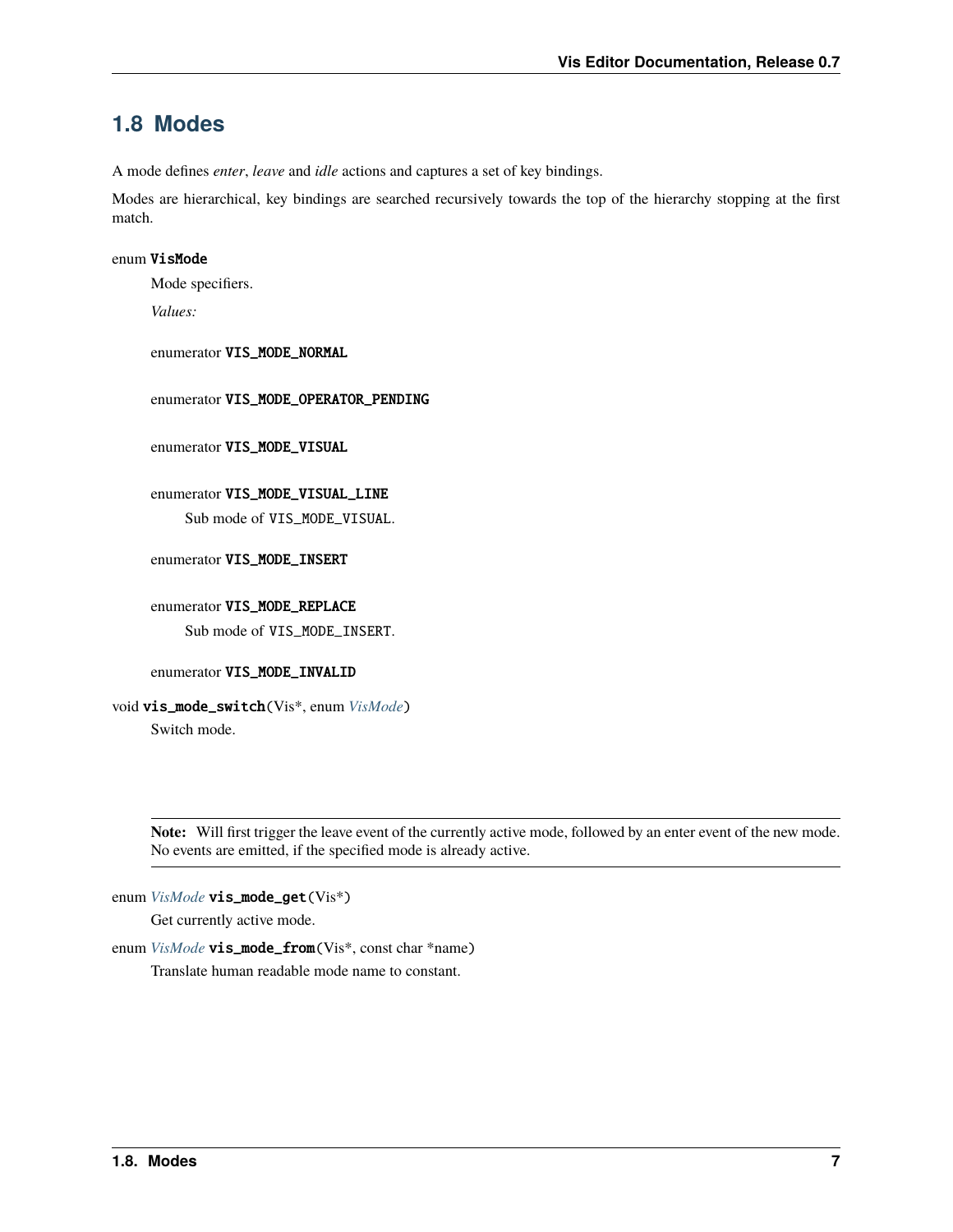# <span id="page-11-3"></span><span id="page-11-0"></span>**1.9 Count**

Dictates how many times a motion or text object is evaluated. If none is specified, a minimal count of 1 is assumed.

```
int vis_count_get(Vis*)
```
Get count, might return VIS\_COUNT\_UNKNOWN.

int vis\_count\_get\_default(Vis\*, int def)

Get count, if none was specified, return def.

```
void vis_count_set(Vis*, int count)
```
Set a count.

#### *[VisCountIterator](#page-11-2)* vis\_count\_iterator\_get(Vis\*, int def)

Get iterator initialized with current count or def if not specified.

### *[VisCountIterator](#page-11-2)* vis\_count\_iterator\_init(Vis\*, int count)

Get iterator initialized with a count value.

#### bool vis\_count\_iterator\_next(*[VisCountIterator](#page-11-2)*\*)

Increment iterator counter.

#### **Returns**

Whether iteration should continue.

**Note:** Terminates iteration if the edtior was [interrupted](#page-0-0) in the meantime.

#### VIS\_COUNT\_UNKNOWN

No count was specified.

#### <span id="page-11-2"></span>struct VisCountIterator

*#include <vis.h>*

# <span id="page-11-1"></span>**1.10 Operators**

#### size\_t() VisOperatorFunction (Vis \*, Text \*, OperatorContext \*)

An operator performs a certain function on a given text range.

**Note:** The operator must return the new cursor position or EPOS if the cursor should be disposed.

**Note:** The last used operator can be repeated using *vis\_repeat*.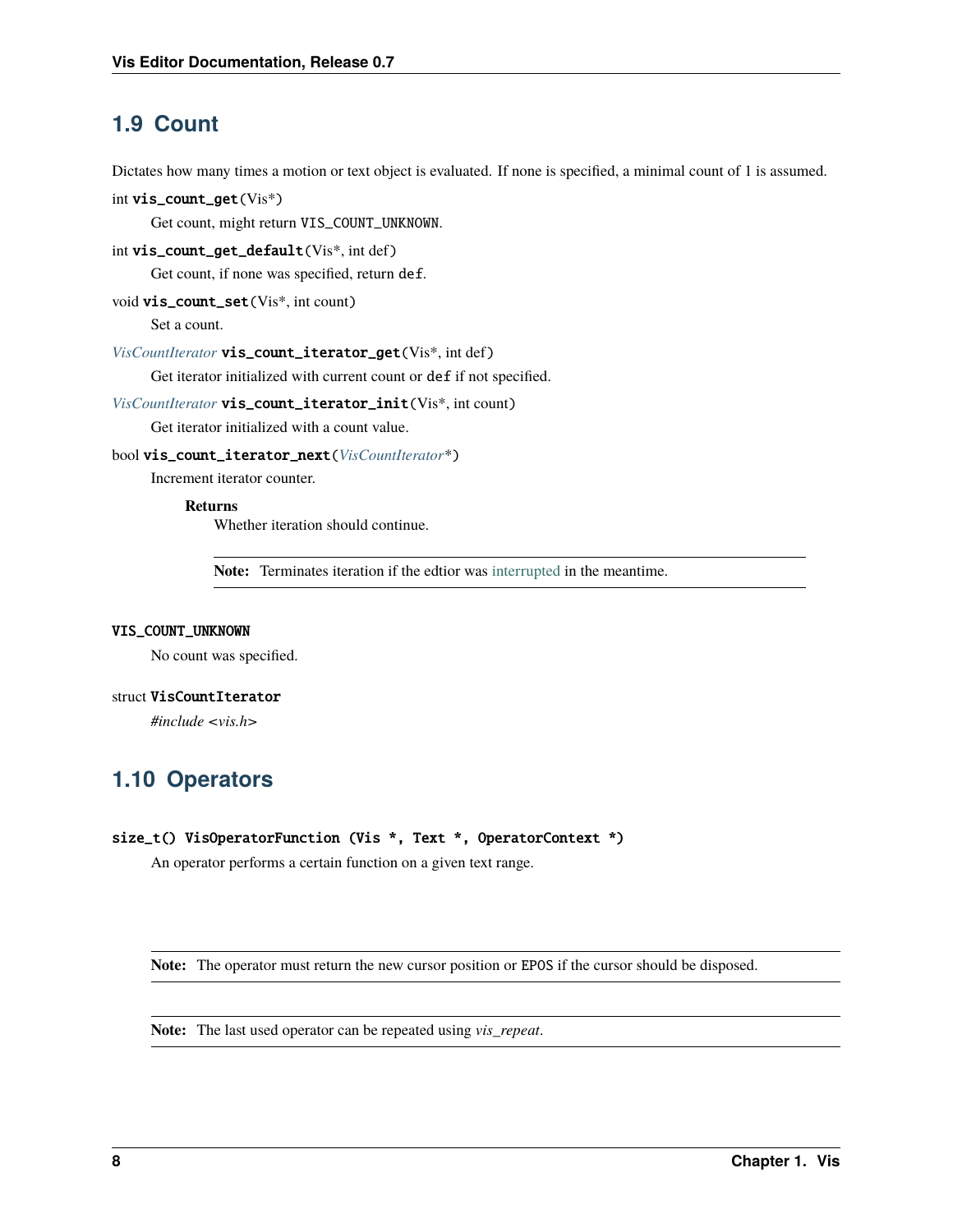<span id="page-12-2"></span>int vis\_operator\_register(Vis\*, VisOperatorFunction\*, void \*context)

Register an operator.

#### **Returns**

Operator ID. Negative values indicate an error, positive ones can be used with vis\_operator.

bool vis\_operator(Vis\*, enum VisOperator, ...)

Set operator to execute.

Has immediate effect if:

- A visual mode is active.
- The same operator was already set (range will be the current line).

Otherwise the operator will be executed on the range determinded by:

- A motion (see vis\_motion).
- A text object (vis\_textobject).

The expected varying arguments are:

- VIS\_OP\_JOIN a char pointer referring to the text to insert between lines.
- VIS\_OP\_MODESWITCH an enum VisMode indicating the mode to switch to.
- VIS\_OP\_REPLACE a char pointer referring to the replacement character.

#### void vis\_repeat(Vis\*)

Repeat last operator, possibly with a new count if one was provided in the meantime.

#### void vis\_cancel(Vis\*)

Cancel pending operator, reset count, motion, text object, register etc.

### <span id="page-12-0"></span>**1.11 Motions**

#### <span id="page-12-1"></span>enum VisMotionType

*Values:*

enumerator VIS\_MOTIONTYPE\_LINEWISE

enumerator VIS\_MOTIONTYPE\_CHARWISE

size\_t() VisMotionFunction (Vis \*, Win \*, void \*context, size\_t pos)

Motions take a starting position and transform it to an end position.

**Note:** Should a motion not be possible, the original position must be returned. TODO: we might want to change that to EPOS?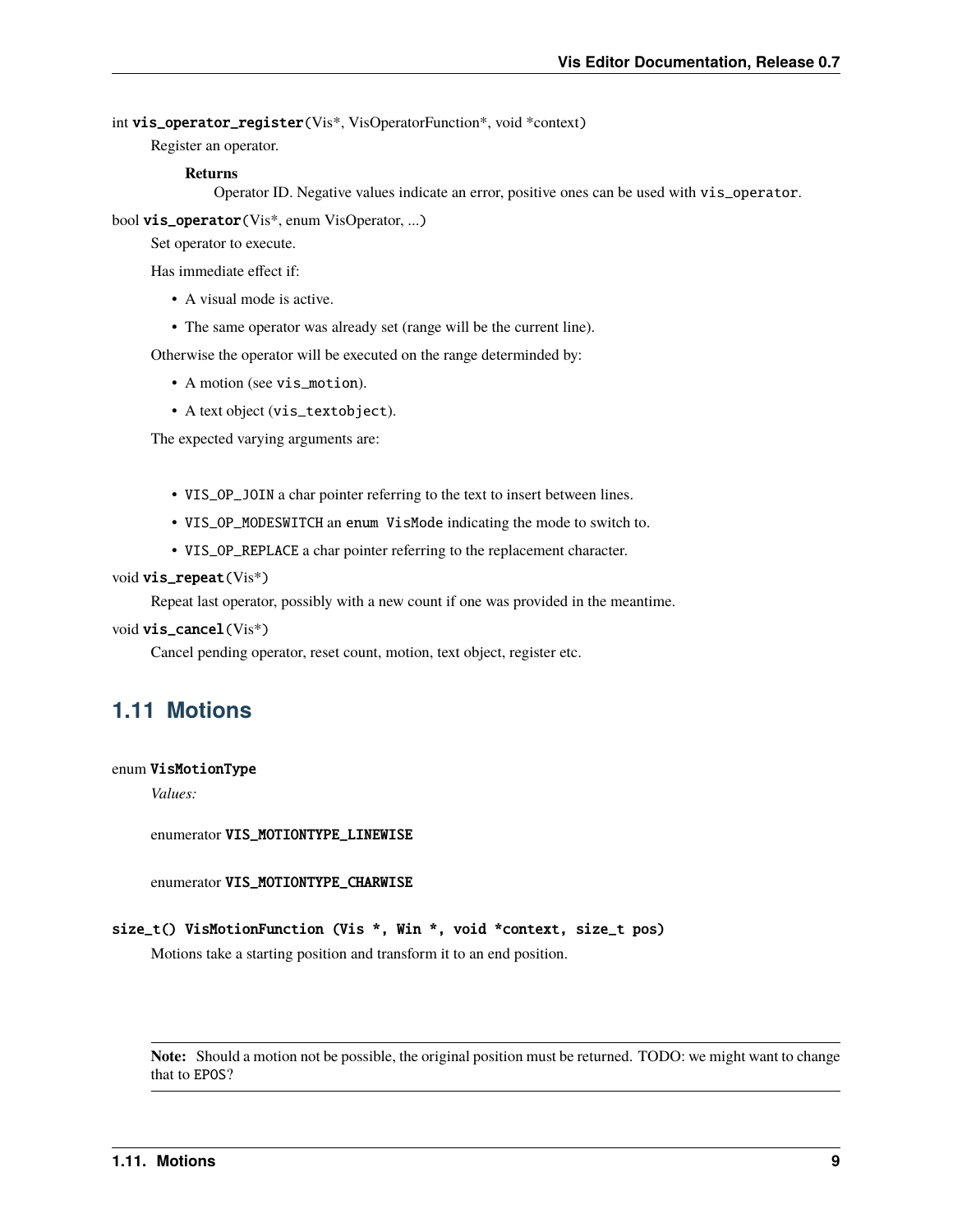#### <span id="page-13-2"></span>bool vis\_motion(Vis\*, enum VisMotion, ...)

Set motion to perform.

The following motions take an additional argument:

• VIS\_MOVE\_SEARCH\_FORWARD and VIS\_MOVE\_SEARCH\_BACKWARD

The search pattern as const char \*.

• VIS\_MOVE\_{LEFT,RIGHT}\_{TO,TILL}

The character to search for as const char  $*$ .

void vis\_motion\_type(Vis \*vis, enum *[VisMotionType](#page-12-1)*)

Force currently specified motion to behave in line or character wise mode.

int vis\_motion\_register(Vis\*, void \*context, VisMotionFunction\*)

Register a motion function.

#### **Returns**

Motion ID. Negative values indicate an error, positive ones can be used with vis\_motion.

# <span id="page-13-0"></span>**1.12 Text Objects**

Filerange() VisTextObjectFunction (Vis \*, Win \*, void \*context, size\_t pos)

Text objects take a starting position and return a text range.

**Note:** The originating position does not necessarily have to be contained in the resulting range.

```
int vis_textobject_register(Vis*, int type, void *data, VisTextObjectFunction*)
```
Register a new text object.

#### **Returns**

Text object ID. Negative values indicate an error, positive ones can be used with vis\_textobject.

bool vis\_textobject(Vis\*, enum VisTextObject)

Set text object to use.

### <span id="page-13-1"></span>**1.13 Marks**

Marks keep track of a given text position.

**Note:** Marks are currently file local.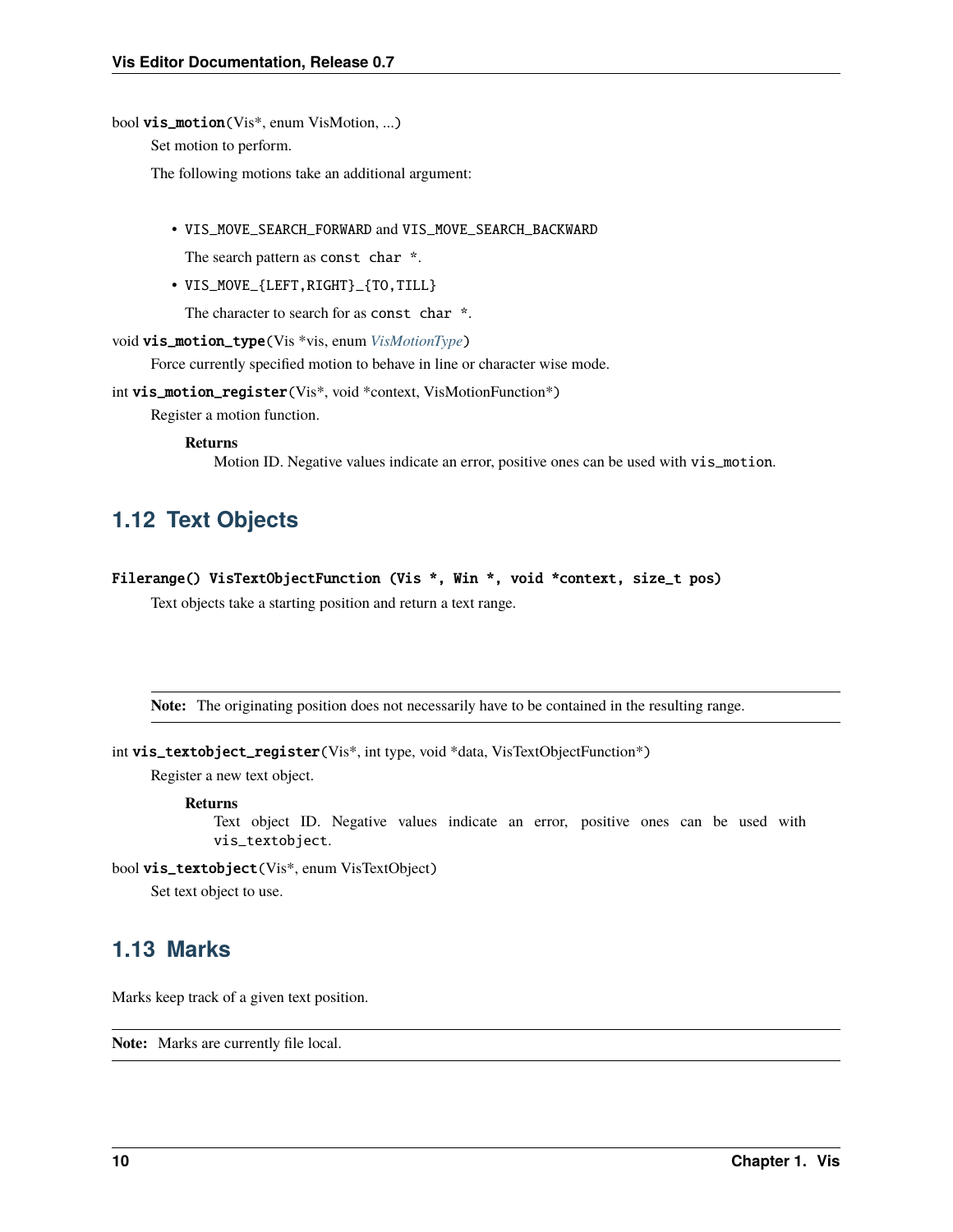<span id="page-14-0"></span>enum VisMark vis\_mark\_from(Vis<sup>\*</sup>, char mark)

Translate between single character mark name and corresponding constant.

char vis\_mark\_to(Vis\*, enum VisMark)

void vis\_mark(Vis\*, enum VisMark)

Specify mark to use.

**Note:** If none is specified *VIS\_MARK\_DEFAULT* will be used.

enum VisMark vis\_mark\_used(Vis\*)

void vis\_mark\_set(Win\*, enum VisMark id, *[Array](#page-46-0)* \*sel)

Store a set of Fileranges in a mark.

#### **Parameters**

- $\cdot$  **id** The register to use.
- sel The array containing the file ranges.

#### *[Array](#page-46-0)* vis\_mark\_get(Win\*, enum VisMark id)

Get an array of file ranges stored in the mark.

Warning: The caller must eventually free the Array by calling array\_release.

#### void vis\_mark\_normalize(*[Array](#page-46-0)*\*)

Normalize an *[Array](#page-46-1)* of Fileranges.

Removes invalid ranges, merges overlapping ones and sorts according to the start position.

#### bool vis\_jumplist\_save(Vis\*)

Add selections of focused window to jump list.

bool vis\_jumplist\_prev(Vis\*)

Navigate jump list backwards.

#### bool vis\_jumplist\_next(Vis\*)

Navigate jump list forwards.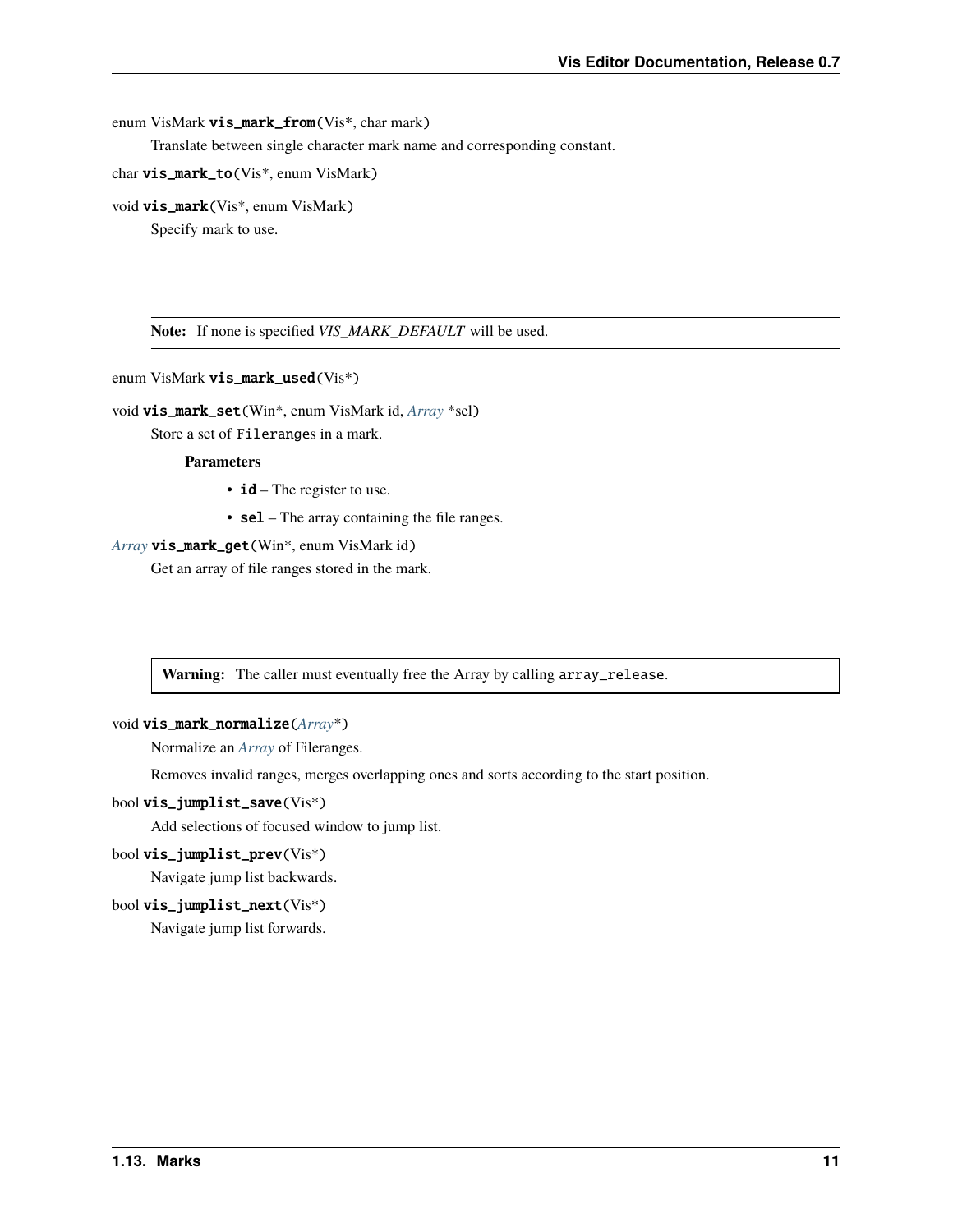### <span id="page-15-2"></span><span id="page-15-0"></span>**1.14 Registers**

enum VisRegister vis\_register\_from(Vis\*, char reg)

Translate between single character register name and corresponding constant.

char vis\_register\_to(Vis\*, enum VisRegister)

void vis\_register(Vis\*, enum VisRegister)

Specify register to use.

**Note:** If none is specified *VIS\_REG\_DEFAULT* will be used.

```
enum VisRegister vis_register_used(Vis*)
```
*[Array](#page-46-0)* vis\_register\_get(Vis\*, enum VisRegister)

Get register content.

#### **Returns**

An array of TextString structs.

**Warning:** The caller must eventually free the array resources using array\_release.

bool vis\_register\_set(Vis\*, enum VisRegister, *[Array](#page-46-0)* \*data)

Set register content.

**Parameters** data – The array comprised of TextString structs.

# <span id="page-15-1"></span>**1.15 Macros**

Macros are a sequence of keys stored in a Register which can be reprocessed as if entered by the user.

**Warning:** Macro support is currently half-baked. If you do something stupid (e.g. use mutually recursive macros), you will likely encounter stack overflows.

bool vis\_macro\_record(Vis\*, enum VisRegister)

Start recording a macro.

**Note:** Fails if a recording is already ongoing.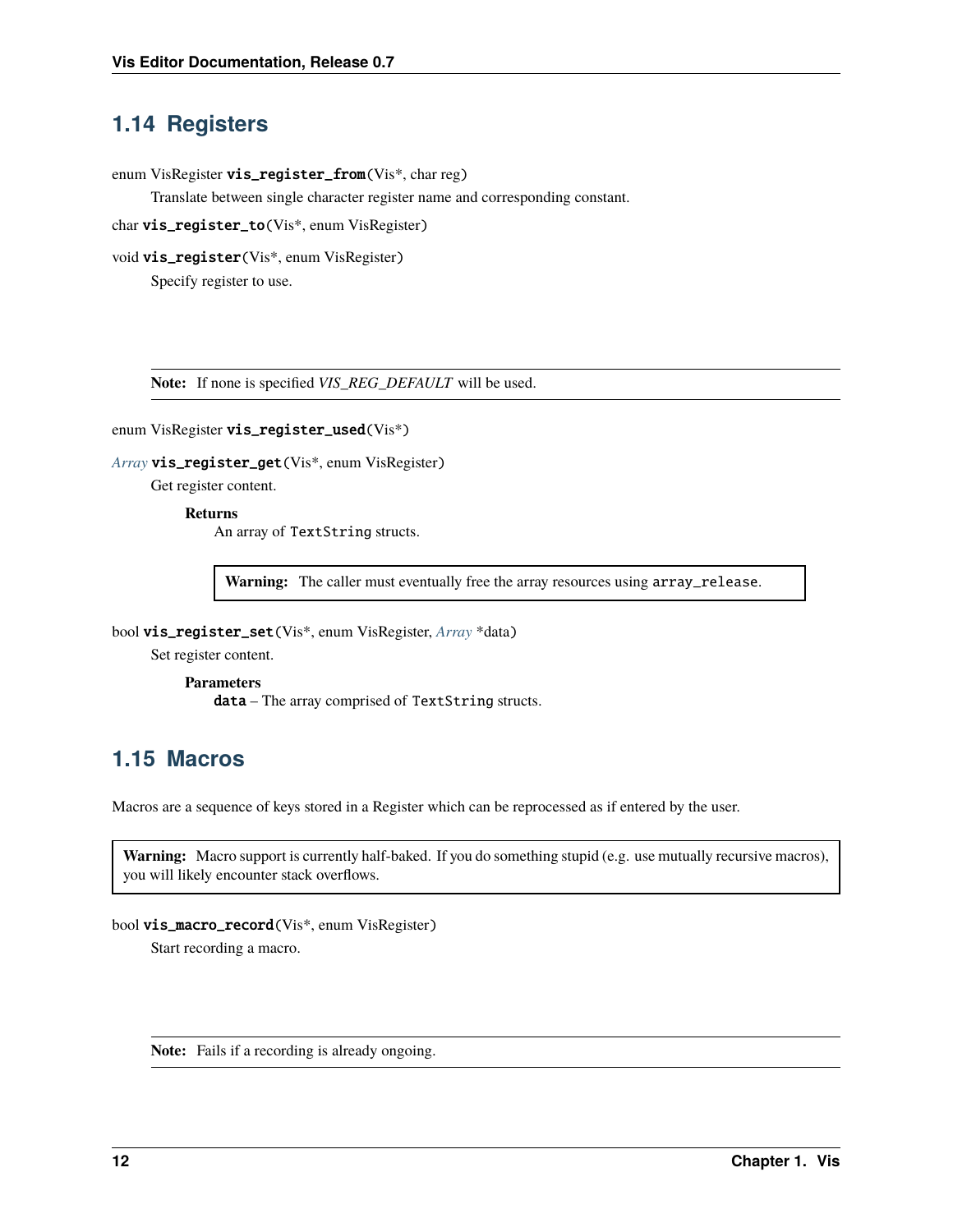#### <span id="page-16-3"></span>bool vis\_macro\_record\_stop(Vis\*)

Stop recording, fails if there is nothing to stop.

bool vis\_macro\_recording(Vis\*)

Check whether a recording is currently ongoing.

bool vis\_macro\_replay(Vis\*, enum VisRegister)

Replay a macro.

**Note:** A macro currently being recorded can not be replayed.

### <span id="page-16-0"></span>**1.16 Commands**

```
bool() VisCommandFunction (Vis *, Win *, void *data, bool force, const char *argv[],
Selection *, Filerange *)
```
Command handler function.

#### bool vis\_cmd(Vis\*, const char \*cmd)

Execute a :-command.

bool vis\_cmd\_register(Vis\*, const char \*name, const char \*help, void \*context, VisCommandFunction\*) Register new :-command.

#### **Parameters**

- name The command name.
- help Optional single line help text.
- context User supplied context pointer passed to the handler function.
- **func** The function implementing the command logic.

**Note:** Any unique prefix of the command name will invoke the command.

#### bool vis\_cmd\_unregister(Vis\*, const char \*name)

Unregister :-command.

# <span id="page-16-1"></span>**1.17 Options**

#### <span id="page-16-2"></span>enum VisOption

Option properties.

*Values:*

enumerator VIS\_OPTION\_TYPE\_BOOL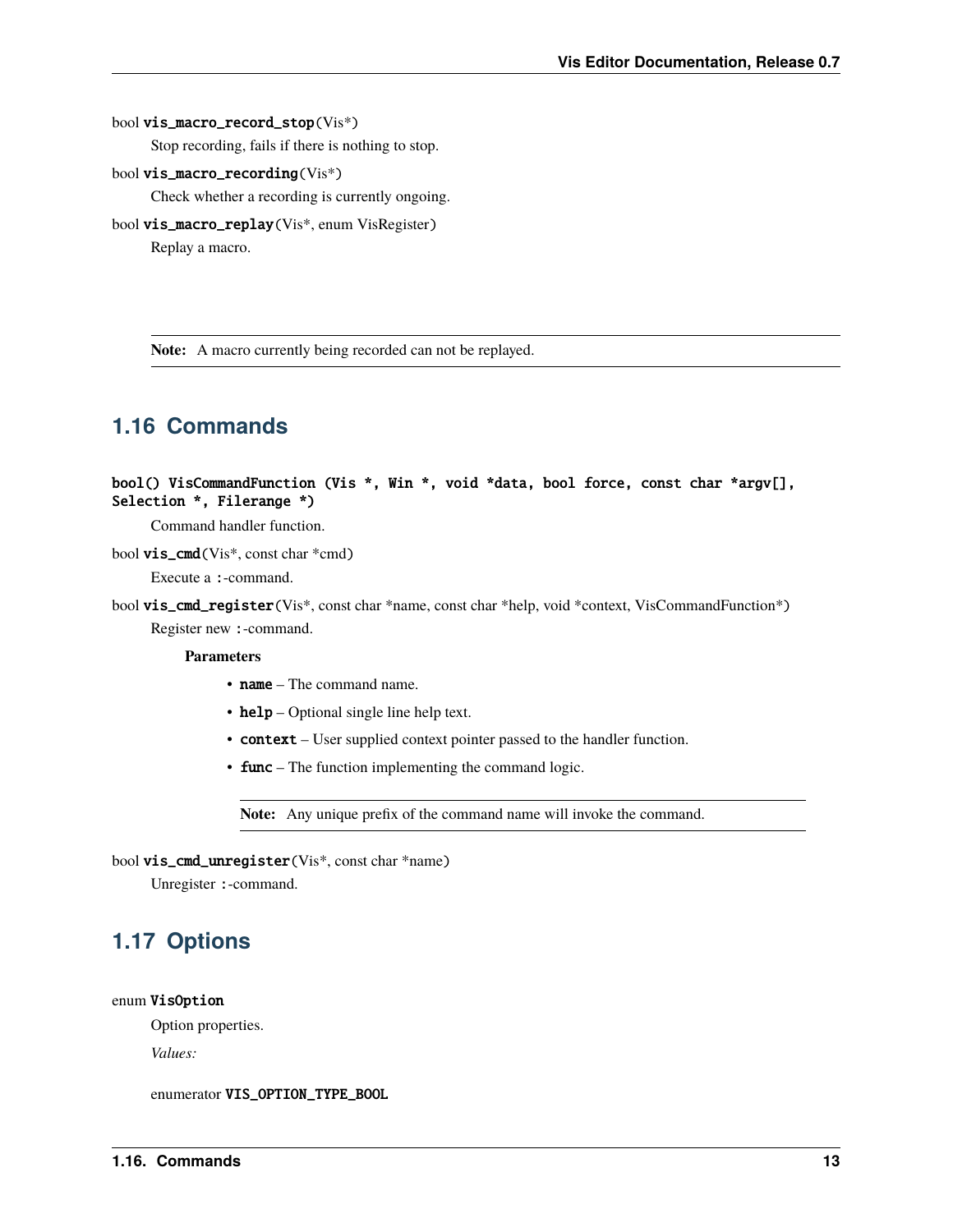#### <span id="page-17-0"></span>enumerator VIS\_OPTION\_TYPE\_STRING

#### enumerator VIS\_OPTION\_TYPE\_NUMBER

enumerator VIS\_OPTION\_VALUE\_OPTIONAL

enumerator VIS\_OPTION\_NEED\_WINDOW

#### bool() VisOptionFunction (Vis \*, Win \*, void \*context, bool toggle, enum VisOption, const char \*name, Arg \*value)

Option handler function.

#### **Param win**

The window to which option should apply, might be NULL.

#### **Param context**

User provided context pointer as given to vis\_option\_register.

#### **Param force**

Whether the option was specified with a bang !.

#### **Param name**

Name of option which was set.

#### **Param arg**

The new option value.

bool vis\_option\_register(Vis\*, const char \*names[], enum *[VisOption](#page-16-2)*, VisOptionFunction\*, void \*context, const char \*help)

Register a new :set option.

#### **Parameters**

- names A NULL terminated array of option names.
- option Option properties.
- **func** The function handling the option.
- context User supplied context pointer passed to the handler function.
- help Optional single line help text.

**Note:** Fails if any of the given option names is already registered.

#### bool vis\_option\_unregister(Vis\*, const char \*name)

Unregister an existing : set option.

**Note:** Also unregisters all aliases as given to *vis\_option\_register*.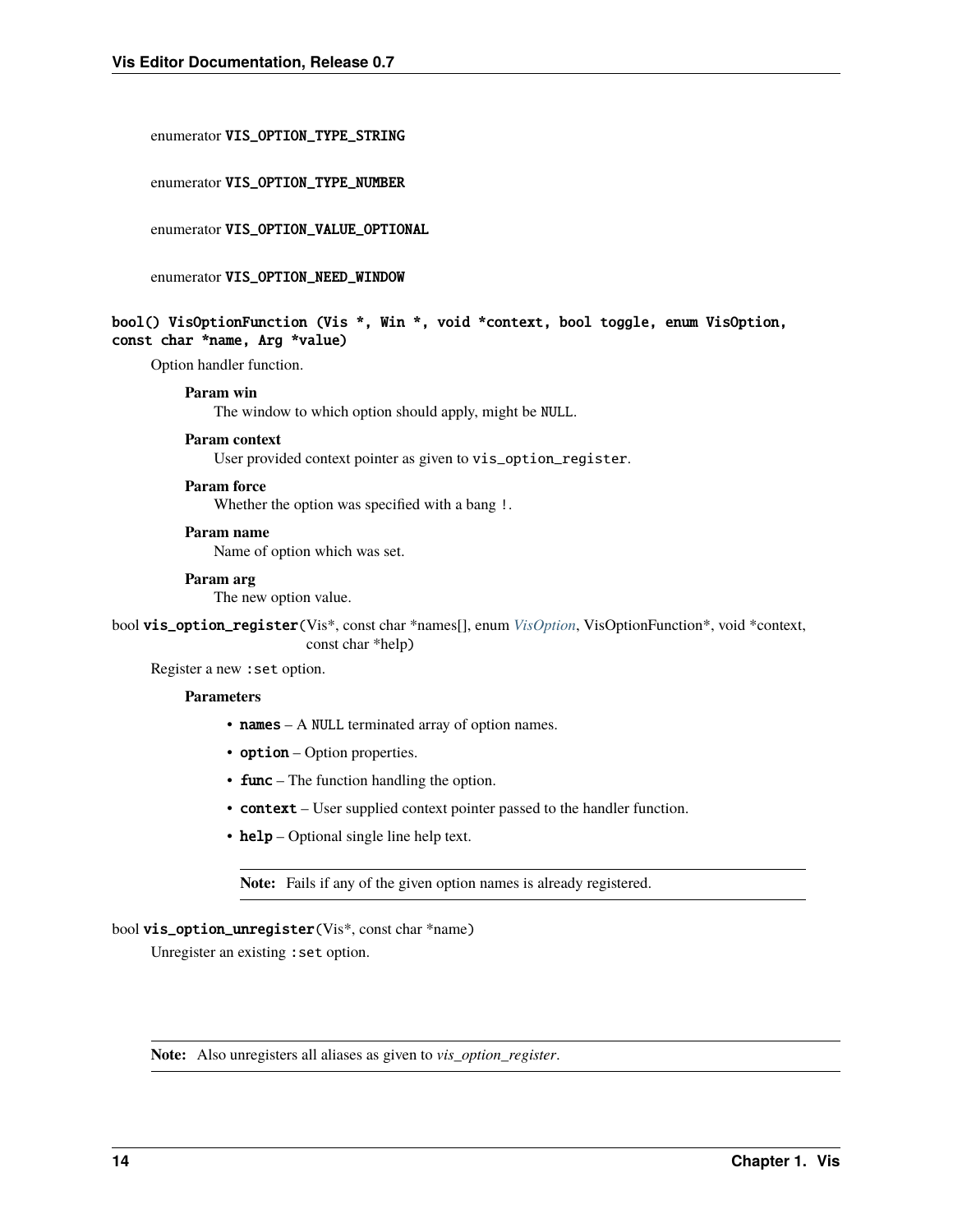<span id="page-18-1"></span>bool vis\_prompt\_cmd(Vis\*, const char \*cmd)

Execute any kind  $(:, ?, /)$  of prompt command.

int vis\_pipe(Vis\*, File\*, Filerange\*, const char \*argv[], void \*stdout\_context, ssize\_t (\*read\_stdout)(void \*stdout\_context, char \*data, size\_t len), void \*stderr\_context, ssize\_t (\*read\_stderr)(void \*stderr\_context, char \*data, size\_t len))

Pipe a given file range to an external process.

If the range is invalid 'interactive' mode is enabled, meaning that stdin and stderr are passed through the underlying command, stdout points to vis' stderr.

If argv contains only one non-NULL element the command is executed through an intermediate shell (using /bin/sh -c argv[0]) that is argument expansion is performed by the shell. Otherwise the argument list will be passed unmodified to execvp(argv[0], argv).

If the read\_stdout and read\_stderr callbacks are non-NULL they will be invoked when output from the forked process is available.

**Warning:** The editor core is blocked until this function returns.

#### **Returns**

The exit status of the forked process.

int vis\_pipe\_collect(Vis\*, File\*, Filerange\*, const char \*argv[], char \*\*out, char \*\*err)

Pipe a Filerange to an external process, return its exit status and capture everything that is written to stdout/stderr.

#### **Parameters**

- argv Argument list, must be NULL terminated.
- out Data written to stdout, will be NUL terminated.
- err Data written to stderr, will be NUL terminated.

**Warning:** The pointers stored in out and err need to be *free(3)*-ed by the caller.

### <span id="page-18-0"></span>**1.18 Modification**

These function operate on the currently focused window but ensure that all windows which show the affected region are redrawn too.

void vis\_insert(Vis\*, size\_t pos, const char \*data, size\_t len)

void vis\_delete(Vis\*, size\_t pos, size\_t len)

void vis\_replace(Vis\*, size\_t pos, const char \*data, size\_t len)

void vis\_insert\_key(Vis\*, const char \*data, size\_t len)

Perform insertion at all cursor positions.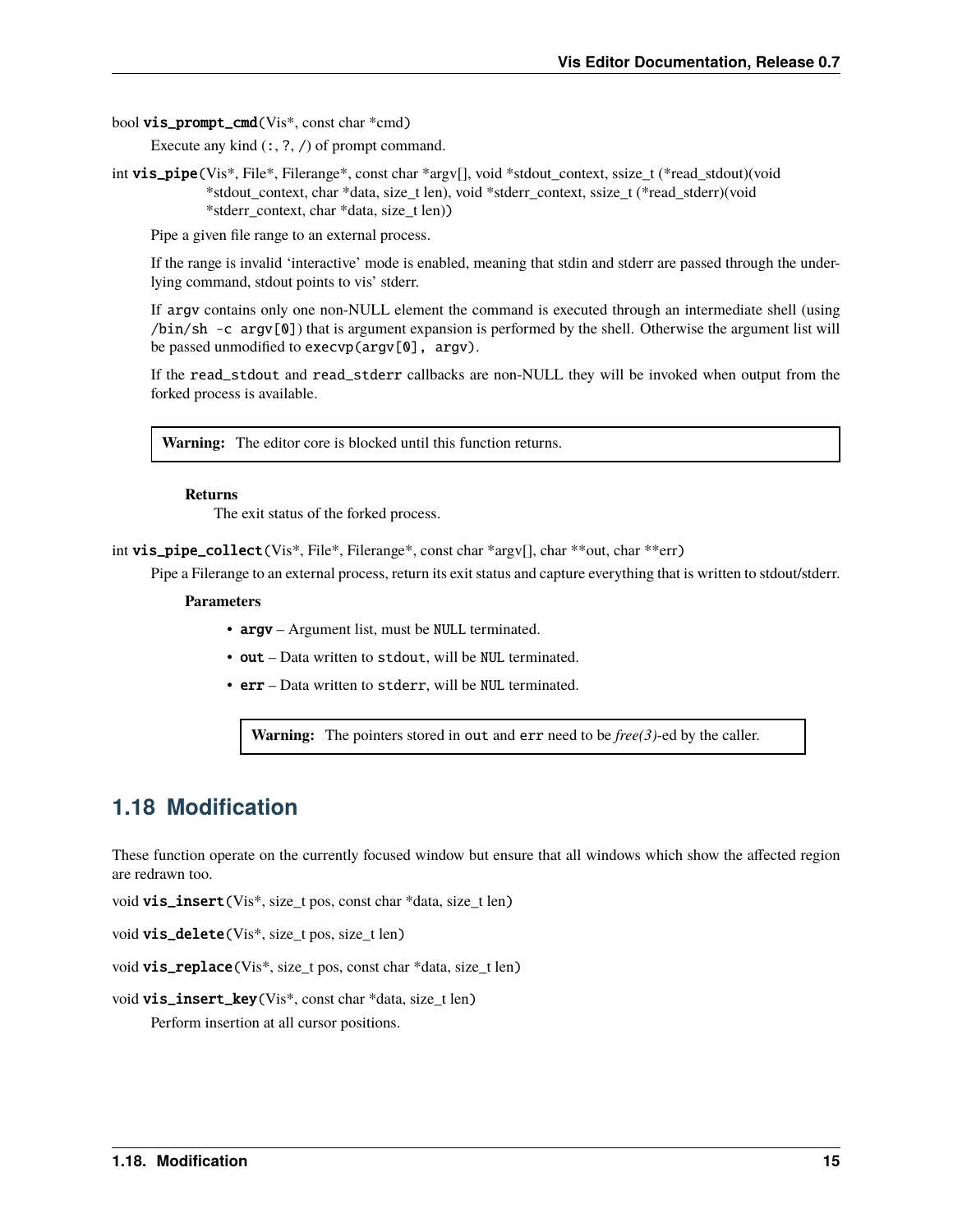<span id="page-19-1"></span>void vis\_replace\_key(Vis\*, const char \*data, size\_t len) Perform character substitution at all cursor positions.

**Note:** Does not replace new line characters.

void vis\_insert\_tab(Vis\*)

Insert a tab at all cursor positions.

**Note:** Performs tab expansion according to current settings.

#### void vis\_insert\_nl(Vis\*)

Inserts a new line character at every cursor position.

**Note:** Performs auto indentation according to current settings.

# <span id="page-19-0"></span>**1.19 Interaction**

void vis\_prompt\_show(Vis\*, const char \*title)

Display a user prompt with a certain title.

**Note:** The prompt is currently implemented as a single line height window.

void vis\_info\_show (Vis \*, const char \*msg,...) \_\_attribute\_\_((format(printf

Display a single line message.

**Note:** The message will automatically be hidden upon next input.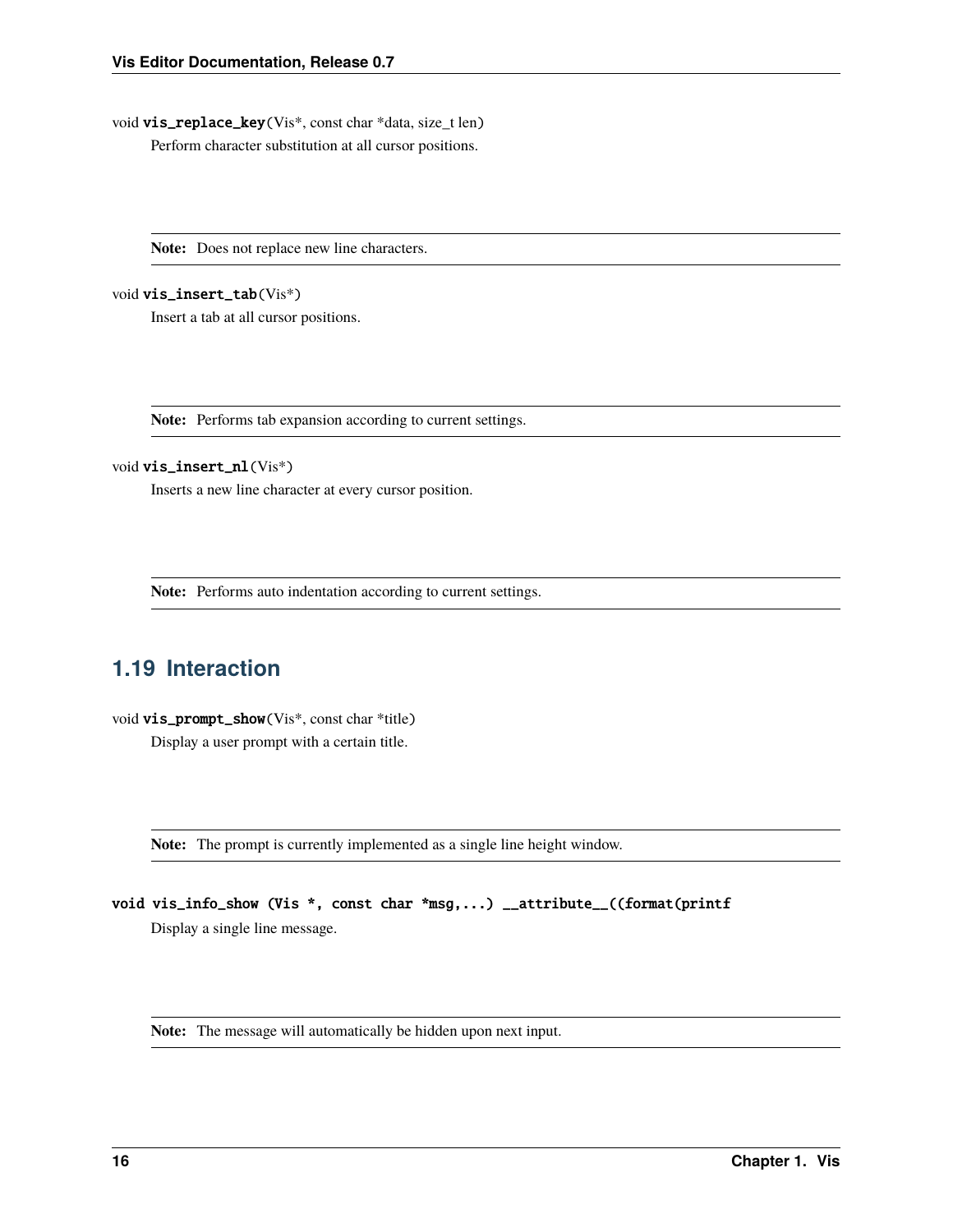#### <span id="page-20-1"></span>void void vis\_info\_hide (Vis \*)

Hide informational message.

```
void vis_message_show(Vis*, const char *msg)
```
Display arbitrary long message in a dedicated window.

#### void vis\_message\_hide(Vis\*)

Close message window.

# <span id="page-20-0"></span>**1.20 Miscellaneous**

#### Regex \*vis\_regex(Vis\*, const char \*pattern)

Get a regex object matching pattern.

#### **Parameters**

regex – The regex pattern to compile, if NULL the most recently used one is substituted.

#### **Returns**

A Regex object or NULL in case of an error.

**Warning:** The caller must free the regex object using *text\_regex\_free*.

#### void vis\_file\_snapshot(Vis\*, File\*)

Take an undo snapshot to which we can later revert.

**Note:** Does nothing when invoked while replaying a macro.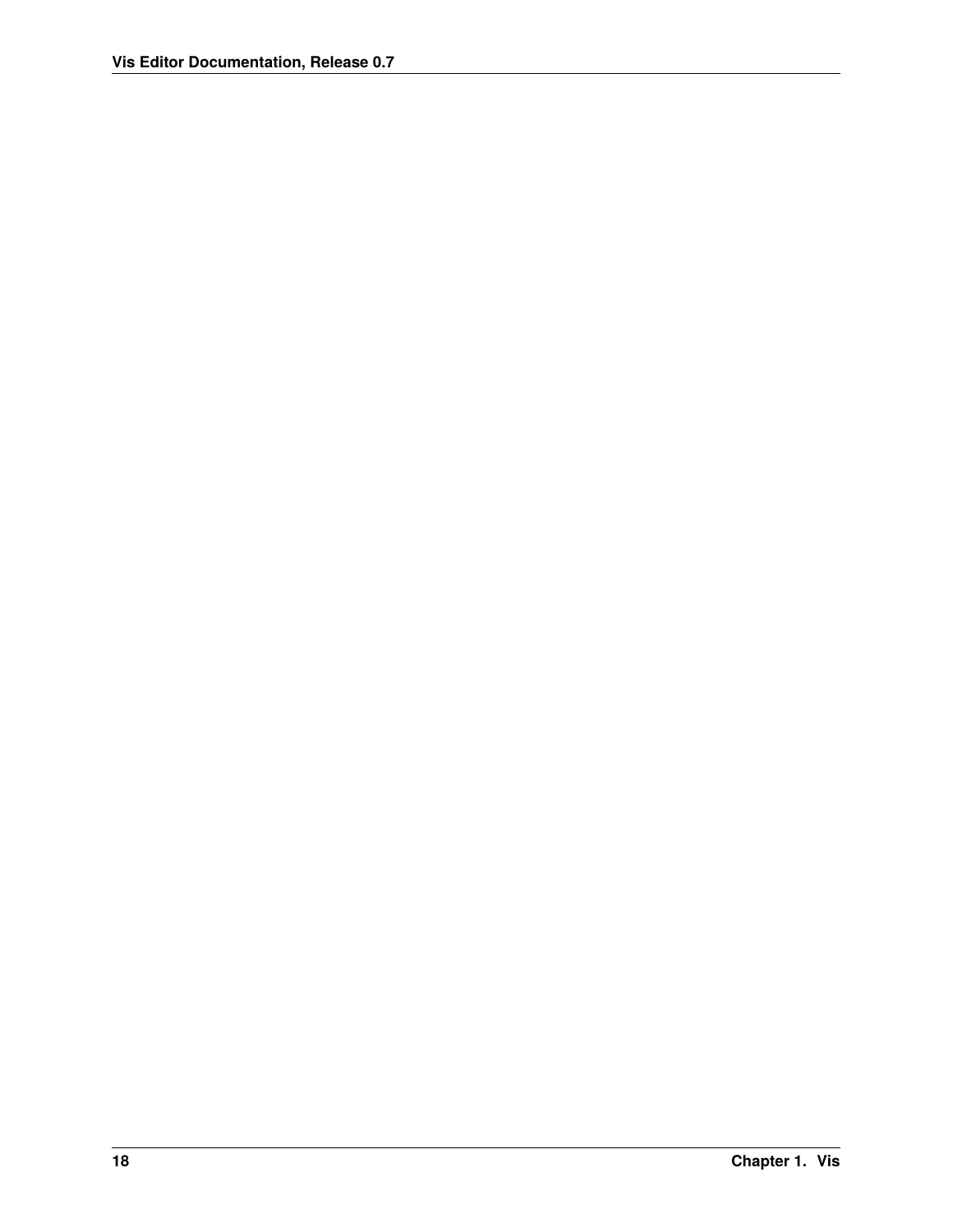### **CHAPTER**

# **TEXT**

<span id="page-22-3"></span><span id="page-22-0"></span>The core text management data structure which supports efficient modifications and provides a byte string interface. Text positions are represented as size\_t. Valid addresses are in range [0, text\_size(txt)]. An invalid position is denoted by EPOS. Access to the non-contigiuos pieces is available by means of an iterator interface or a copy mechanism. Text revisions are tracked in an history graph.

**Note:** The text is assumed to be encoded in [UTF-8.](https://tools.ietf.org/html/rfc3629)

# <span id="page-22-1"></span>**2.1 Load**

#### <span id="page-22-2"></span>enum TextLoadMethod

Method used to load existing file content.

*Values:*

#### enumerator TEXT\_LOAD\_AUTO

Automatically chose best option.

#### enumerator TEXT\_LOAD\_READ

Read file content and copy it to an in-memory buffer.

Subsequent changes to the underlying file will have no effect on this text instance.

**Note:** Load time is linear in the file size.

#### enumerator TEXT\_LOAD\_MMAP

Memory map the file from disk.

Use file system / virtual memory subsystem as a caching layer.

**Note:** Load time is (almost) independent of the file size.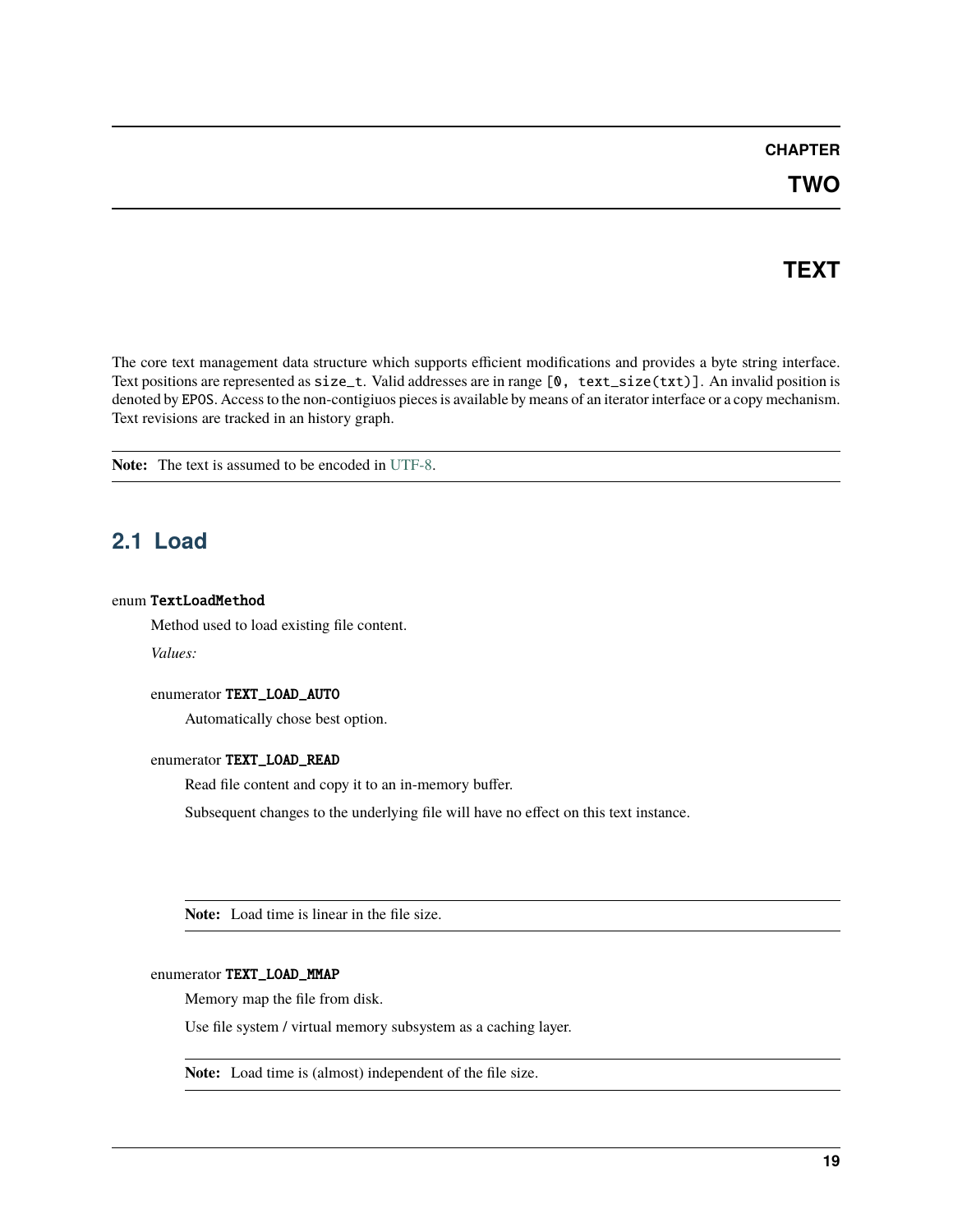<span id="page-23-1"></span>**Warning:** Inplace modifications of the underlying file will be reflected in the current text content. In particular, truncation will raise SIGBUS and result in data loss.

#### Text \*text\_load(const char \*filename)

Create a text instance populated with the given file content.

**Note:** Equivalent to text\_load\_method(filename, TEXT\_LOAD\_AUTO).

Text \*text\_loadat(int dirfd, const char \*filename)

Text \*text\_load\_method(const char \*filename, enum *[TextLoadMethod](#page-22-2)*)

Create a text instance populated with the given file content.

#### **Parameters**

- filename The name of the file to load, if NULL an empty text is created.
- method How the file content should be loaded.

#### **Returns**

The new Text object or NULL in case of an error.

**Note:** When attempting to load a non-regular file, errno will be set to:

- EISDIR for a directory.
- ENOTSUP otherwise.

Text \*text\_loadat\_method(int dirfd, const char \*filename, enum *[TextLoadMethod](#page-22-2)*)

#### void text\_free(Text\*)

Release all resources associated with this text instance.

### <span id="page-23-0"></span>**2.2 State**

size\_t text\_size(const Text\*)

Return the size in bytes of the whole text.

struct stat text\_stat(const Text\*)

Get file information at time of load or last save, whichever happened more recently.

**Note:** If an empty text instance was created using text\_load(NULL) and it has not yet been saved, an all zero struct stat will be returned.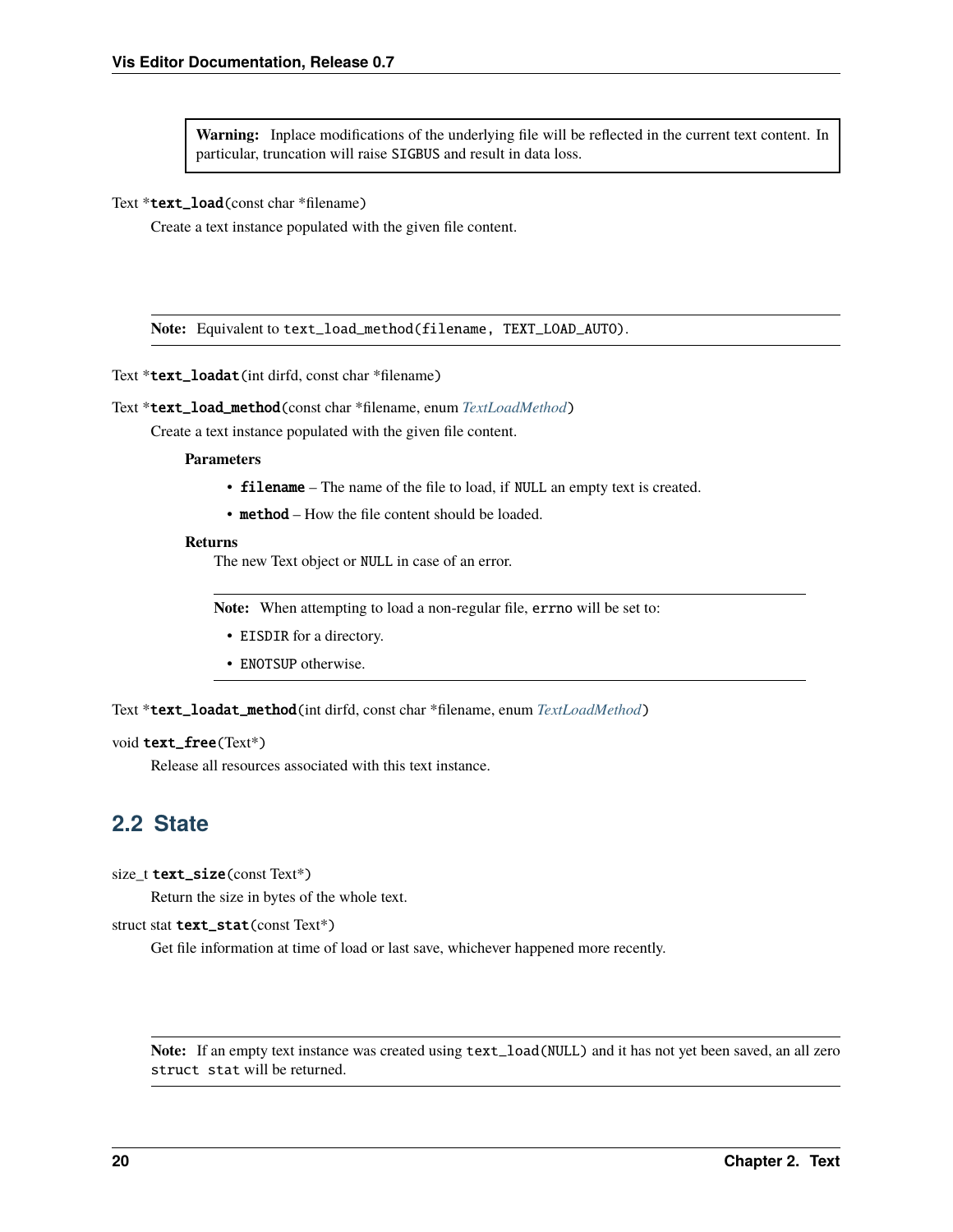#### <span id="page-24-2"></span>**Returns**

See stat(2) for details.

#### bool text\_modified(const Text\*)

Query whether the text contains any unsaved modifications.

# <span id="page-24-0"></span>**2.3 Modify**

bool text\_insert(Text\*, size\_t pos, const char \*data, size\_t len) Insert data at the given byte position.

#### **Parameters**

- **pos** The absolute byte position.
- data The data to insert.
- **len** The length of the data in bytes.

#### **Returns**

Whether the insertion succeeded.

bool text\_delete(Text\*, size\_t pos, size\_t len)

Delete data at given byte position.

#### **Parameters**

- **pos** The absolute byte position.
- **len** The number of bytes to delete, starting from pos.

#### **Returns**

Whether the deletion succeeded.

bool text\_delete\_range(Text\*, const Filerange\*)

bool text\_printf (Text \*, size\_t pos, const char \*format,... ) \_\_attribute\_\_((format(printf

bool bool text\_appendf (Text \*, const char \*format,...) \_\_attribute\_\_((format(printf

### <span id="page-24-1"></span>**2.4 Access**

The individual pieces of the text are not necessarily stored in a contiguous memory block. These functions perform a copy to such a region.

bool text\_byte\_get(const Text\*, size\_t pos, char \*byte)

Get byte stored at pos.

#### **Parameters**

- **pos** The absolute position.
- byte Destination address to store the byte.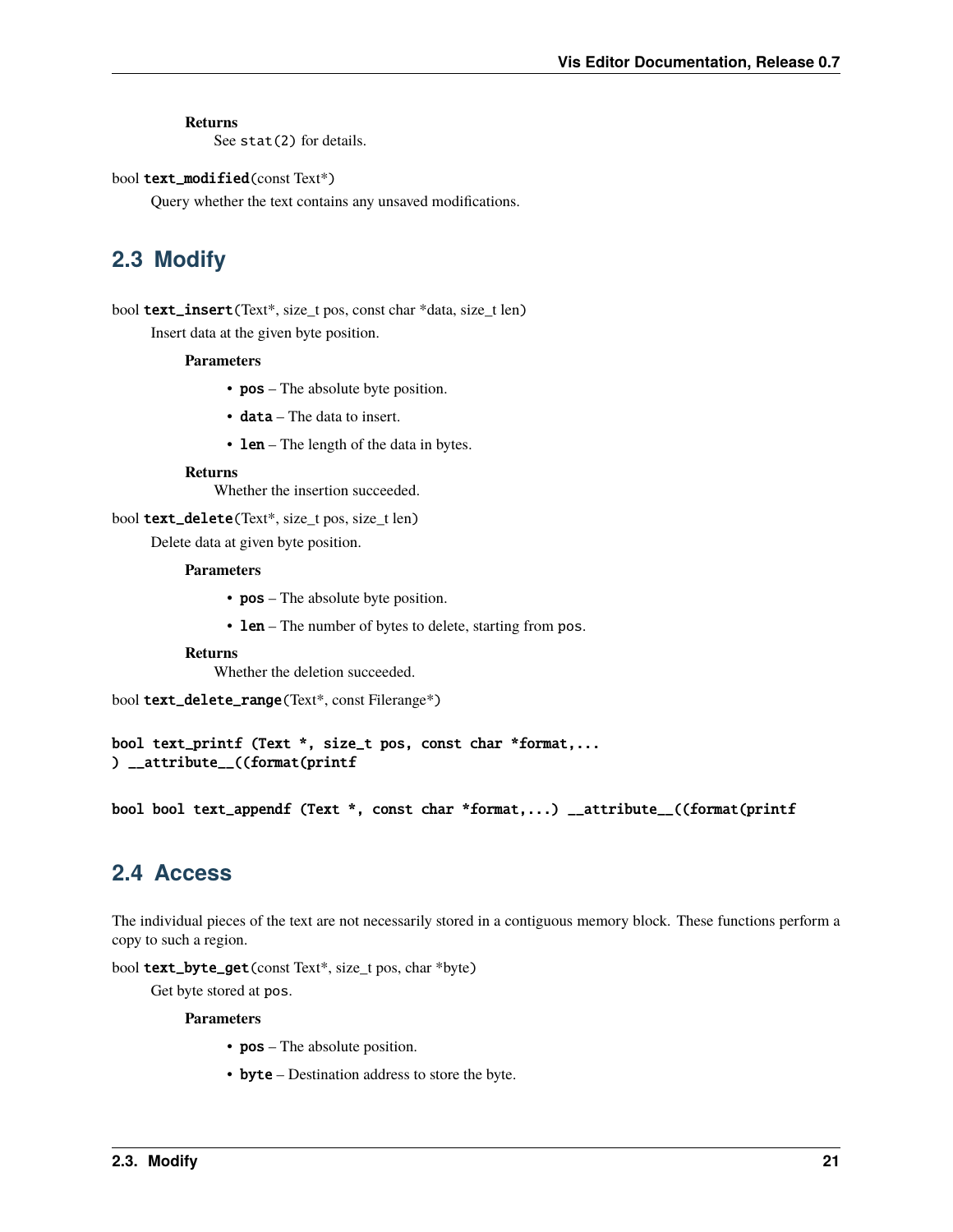#### <span id="page-25-3"></span>**Returns**

Whether pos was valid and byte updated accordingly.

**Note:** Unlike text\_iterator\_byte\_get() this function does not return an artificial NUL byte at EOF.

size\_t text\_bytes\_get(const Text\*, size\_t pos, size\_t len, char \*buf)

Store at most len bytes starting from pos into buf.

#### **Parameters**

- **pos** The absolute starting position.
- **len** The length in bytes.
- buf The destination buffer.

#### **Returns**

The number of bytes  $\left(\leq 1$ en) stored at buf.

**Warning:** buf will not be NUL terminated.

#### char \*text\_bytes\_alloc0(const Text\*, size t pos, size t len)

Fetch text range into newly allocate memory region.

#### **Parameters**

- **pos** The absolute starting position.
- $len The length in bytes.$

#### **Returns**

A contiguous NUL terminated buffer holding the requested range, or NULL in error case.

**Warning:** The returned pointer must be freed by the caller.

### <span id="page-25-0"></span>**2.5 Iterator**

An iterator points to a given text position and provides interfaces to adjust said position or read the underlying byte value. Functions which take a char pointer will generally assign the byte value *after* the iterator was updated.

#### <span id="page-25-2"></span><span id="page-25-1"></span>struct Iterator

*[Iterator](#page-25-1)* used to navigate the buffer content.

Captures the position within a Piece.

**Note:** Should be treated as an opaque type.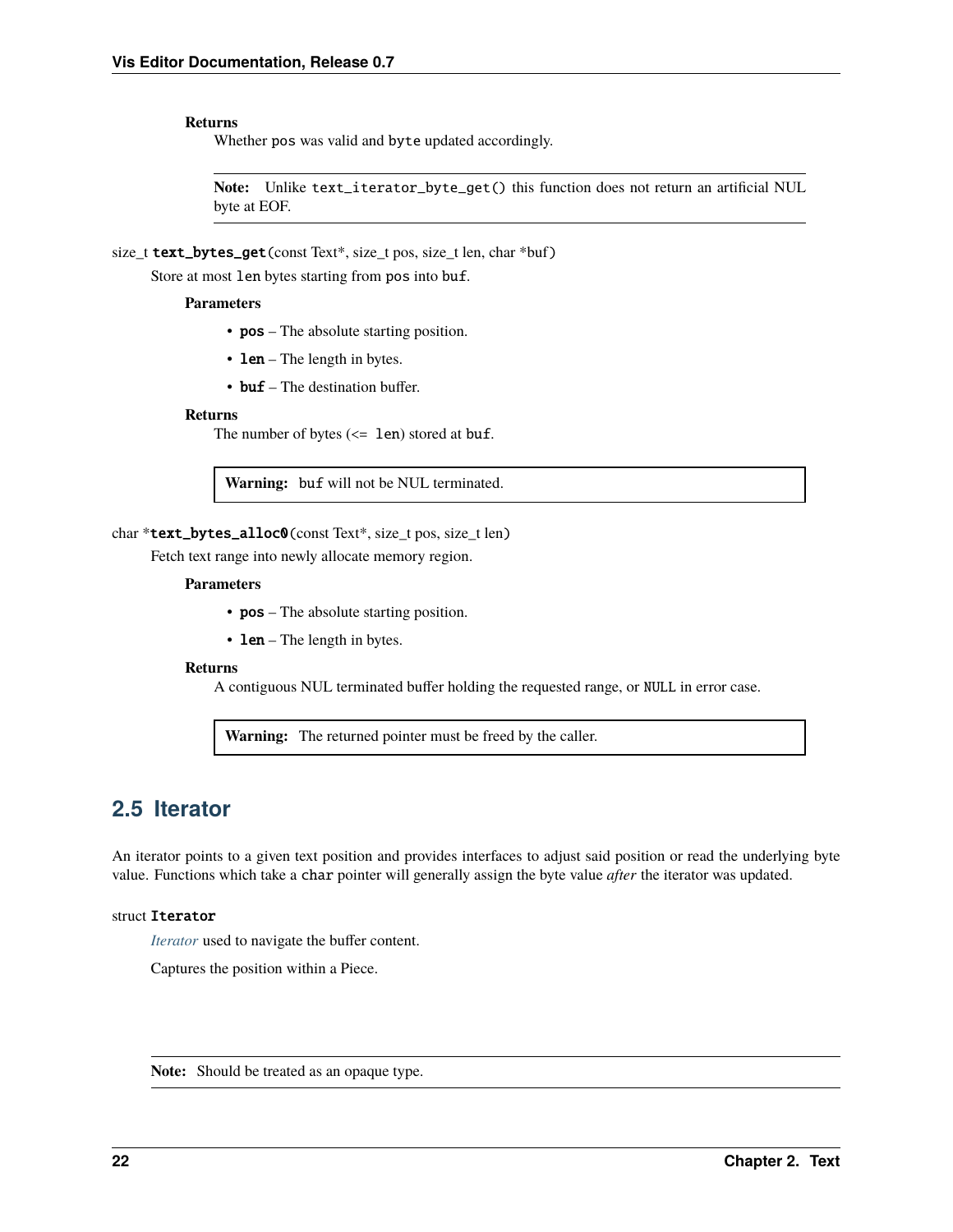<span id="page-26-0"></span>**Warning:** Any change to the Text will invalidate the iterator state.

*[Iterator](#page-25-2)* text\_iterator\_get(const Text\*, size\_t pos)

bool text\_iterator\_init(const Text\*, *[Iterator](#page-25-2)*\*, size\_t pos)

const Text \*text\_iterator\_text(const *[Iterator](#page-25-2)*\*)

```
bool text_iterator_valid(const Iterator*)
```
bool text\_iterator\_has\_next(const *[Iterator](#page-25-2)*\*)

bool text\_iterator\_has\_prev(const *[Iterator](#page-25-2)*\*)

bool text\_iterator\_next(*[Iterator](#page-25-2)*\*)

bool text\_iterator\_prev(*[Iterator](#page-25-2)*\*)

### **2.5.1 Byte**

**Note:** For a read attempt at EOF (i.e. *text\_size*) an artificial NUL byte which is not actually part of the file is returned.

```
bool text_iterator_byte_get(const Iterator*, char *b)
bool text_iterator_byte_prev(Iterator*, char *b)
bool text_iterator_byte_next(Iterator*, char *b)
bool text_iterator_byte_find_prev(Iterator*, char b)
bool text_iterator_byte_find_next(Iterator*, char b)
```
### **2.5.2 Codepoint**

These functions advance to the next/previous leading byte of an UTF-8 encoded Unicode codepoint by skipping over all continuation bytes of the form 10xxxxxx.

```
bool text_iterator_codepoint_next(Iterator *it, char *c)
```
bool text\_iterator\_codepoint\_prev(*[Iterator](#page-25-2)* \*it, char \*c)

### **2.5.3 Grapheme Clusters**

These functions advance to the next/previous grapheme cluster.

**Note:** The grapheme cluster boundaries are currently not implemented according to [UAX#29 rules.](http://unicode.org/reports/tr29) Instead a base character followed by arbitrarily many combining character as reported by wcwidth(3) are skipped.

```
bool text_iterator_char_next(Iterator*, char *c)
```

```
bool text_iterator_char_prev(Iterator*, char *c)
```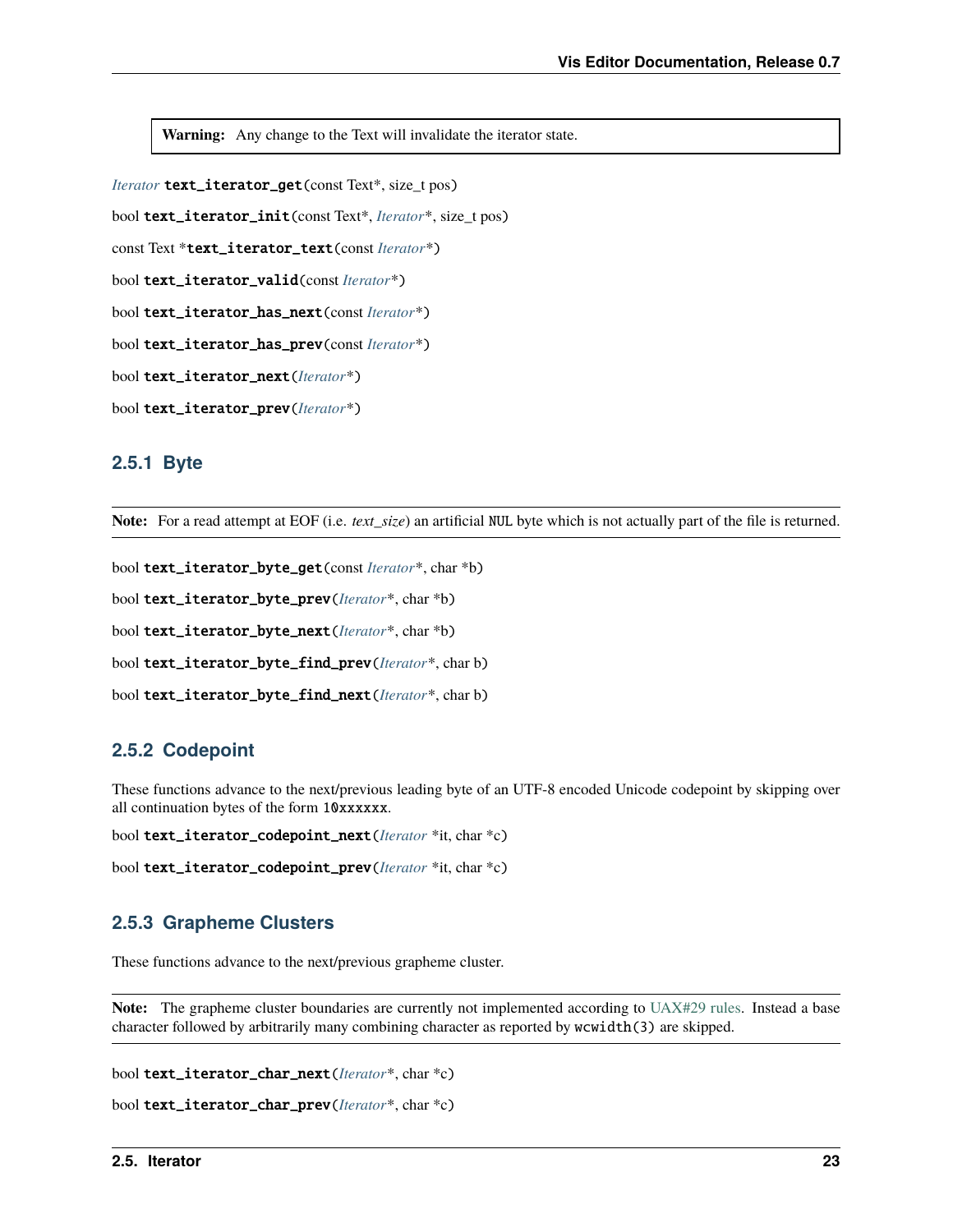# <span id="page-27-2"></span><span id="page-27-0"></span>**2.6 Lines**

Translate between 1 based line numbers and 0 based byte offsets.

```
size_t text_pos_by_lineno(Text*, size_t lineno)
```

```
size_t text_lineno_by_pos(Text*, size_t pos)
```
# <span id="page-27-1"></span>**2.7 History**

Interfaces to the history graph.

```
bool text_snapshot(Text*)
```
Create a text snapshot, that is a vertex in the history graph.

#### size\_t text\_undo(Text\*)

Revert to previous snapshot along the main branch.

**Note:** Takes an implicit snapshot.

#### **Returns**

The position of the first change or EPOS, if already at the oldest state i.e. there was nothing to undo.

#### size\_t text\_redo(Text\*)

Reapply an older change along the main brach.

**Note:** Takes an implicit snapshot.

#### **Returns**

The position of the first change or EPOS, if already at the newest state i.e. there was nothing to redo.

size\_t text\_earlier(Text\*)

#### size\_t text\_later(Text\*)

#### size\_t text\_restore(Text\*, time\_t)

Restore the text to the state closest to the time given.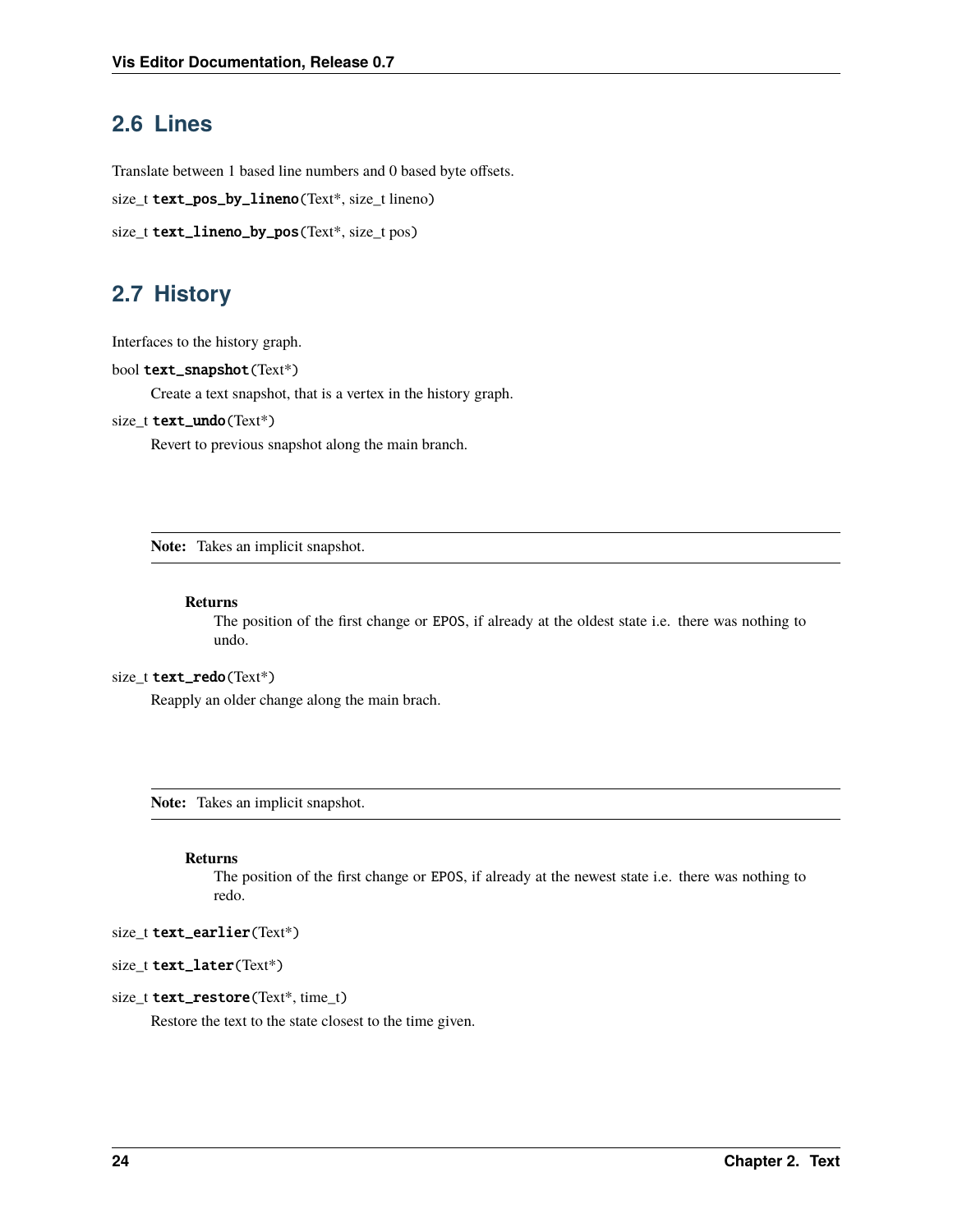#### <span id="page-28-2"></span>time t text\_state(const Text\*)

Get creation time of current state.

**Note:** TODO: This is currently not the same as the time of the last snapshot.

### <span id="page-28-0"></span>**2.8 Marks**

A mark keeps track of a text position. Subsequent text changes will update all marks placed after the modification point. Reverting to an older text state will hide all affected marks, redoing the changes will restore them.

Warning: Due to an optimization cached modifications (i.e. no text\_snaphot was performed between setting the mark and issuing the changes) might not adjust mark positions accurately.

#### <span id="page-28-1"></span>typedef uintptr\_t Mark

A mark.

#### EMARK

An invalid mark, lookup of which will yield EPOS.

*[Mark](#page-28-1)* text\_mark\_set(Text\*, size\_t pos)

Set a mark.

**Note:** Setting a mark to text\_size will always return the current text size upon lookup.

#### **Parameters**

pos – The position at which to store the mark.

#### **Returns**

The mark or EMARK if an invalid position was given.

#### size\_t text\_mark\_get(const Text\*, *[Mark](#page-28-1)*)

Lookup a mark.

**Parameters** mark – The mark to look up.

#### **Returns**

The byte position or EPOS for an invalid mark.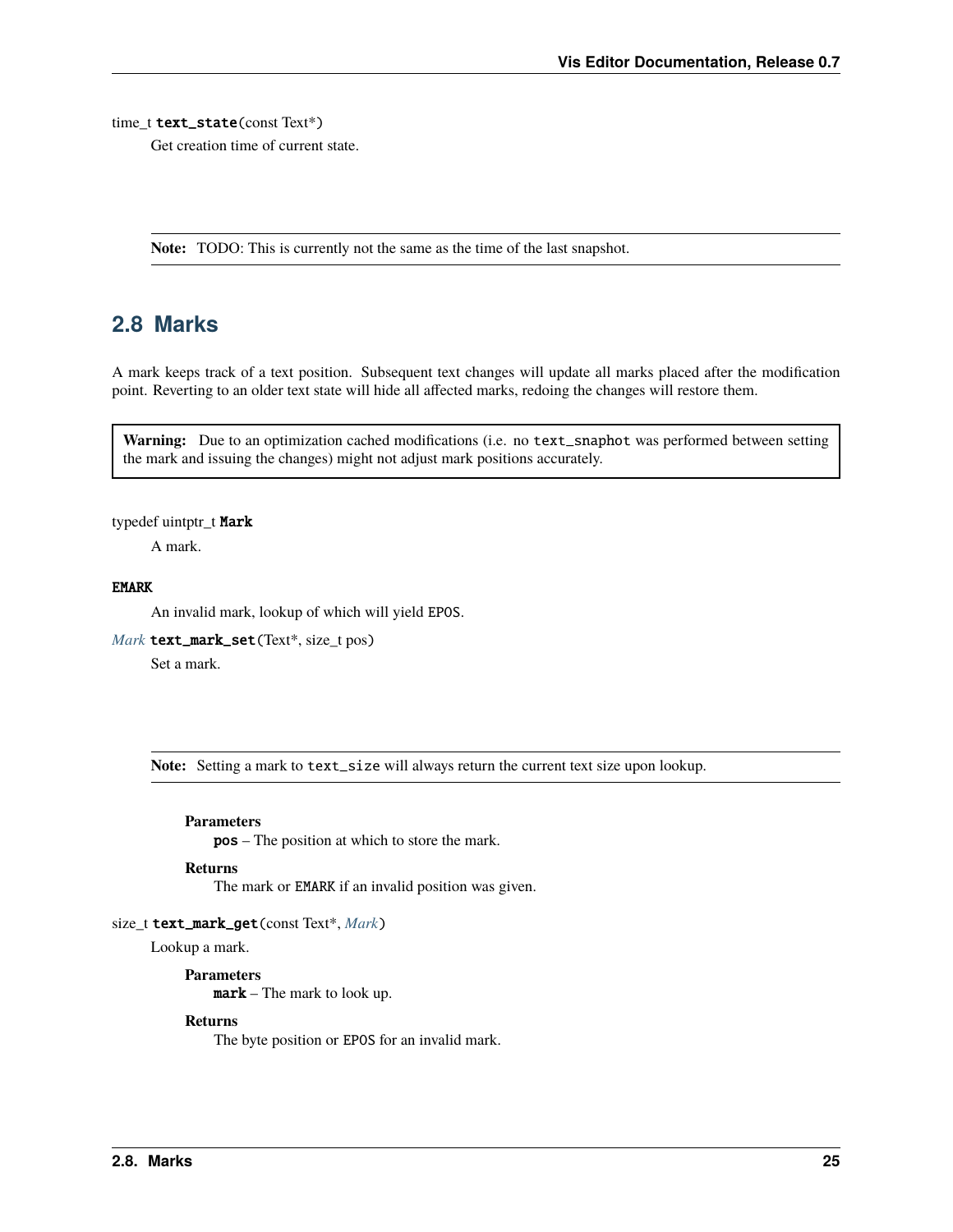# <span id="page-29-2"></span><span id="page-29-0"></span>**2.9 Save**

#### <span id="page-29-1"></span>enum TextSaveMethod

Method used to save the text.

*Values:*

#### enumerator TEXT\_SAVE\_AUTO

Automatically chose best option.

#### enumerator TEXT\_SAVE\_ATOMIC

Save file atomically using rename(2).

Creates a temporary file, restores all important meta data, before moving it atomically to its final (possibly already existing) destination using rename(2). For new files, permissions are set to 0666 & ~umask.

**Warning:** This approach does not work if:

- The file is a symbolic link.
- The file is a hard link.
- File ownership can not be preserved.
- File group can not be preserved.
- Directory permissions do not allow creation of a new file.
- POSIX ACL can not be preserved (if enabled).
- SELinux security context can not be preserved (if enabled).

#### enumerator TEXT\_SAVE\_INPLACE

Overwrite file in place.

**Warning:** I/O failure might cause data loss.

bool text\_save(Text\*, const char \*filename)

Save the whole text to the given file name.

**Note:** Equivalent to text\_save\_method(filename, TEXT\_SAVE\_AUTO).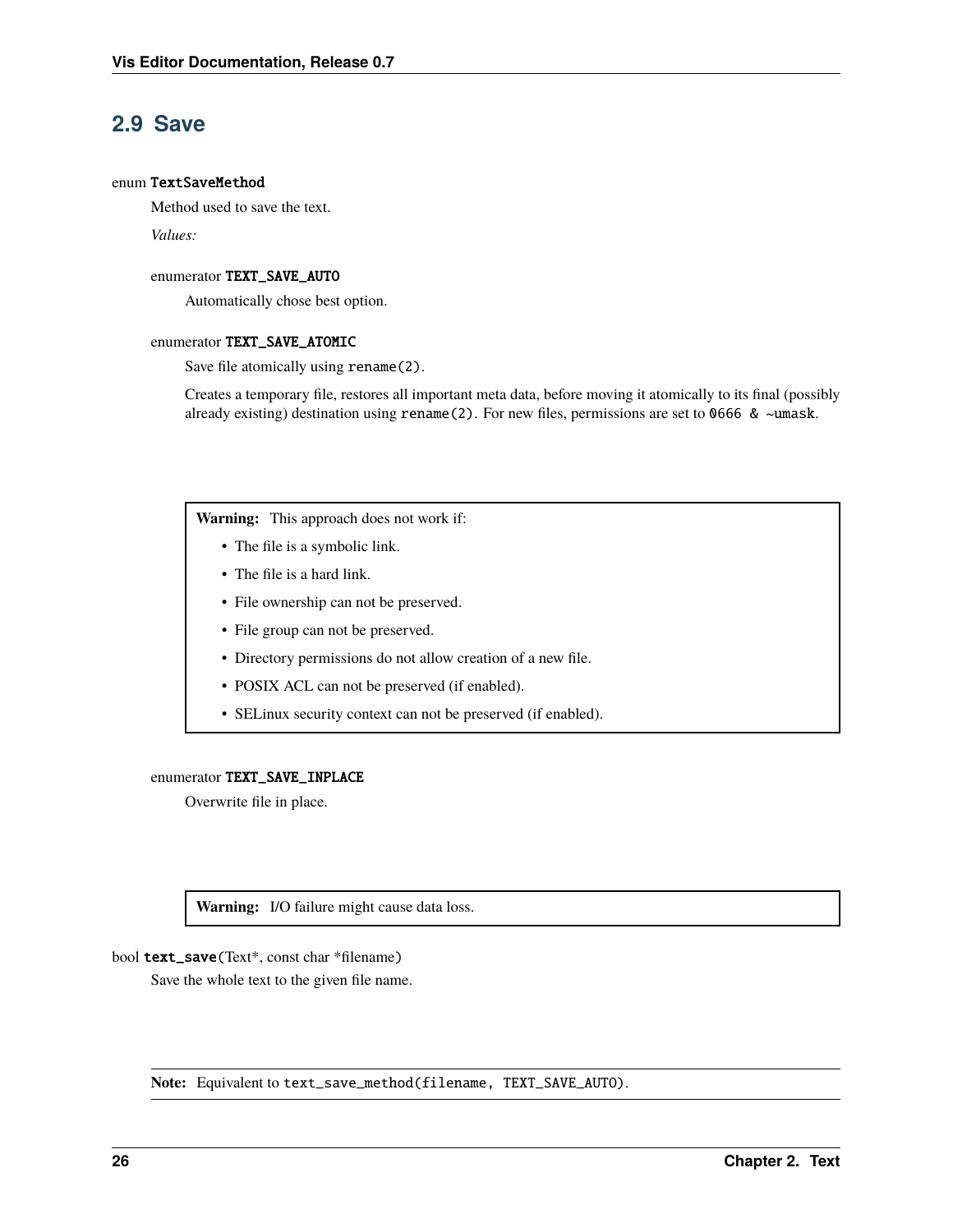<span id="page-30-0"></span>bool text\_saveat(Text\*, int dirfd, const char \*filename)

bool text\_save\_method(Text\*, const char \*filename, enum *[TextSaveMethod](#page-29-1)*)

Save the whole text to the given file name, using the specified method.

bool text\_saveat\_method(Text\*, int dirfd, const char \*filename, enum *[TextSaveMethod](#page-29-1)*)

TextSave \*text\_save\_begin(Text\*, int dirfd, const char \*filename, enum *[TextSaveMethod](#page-29-1)*)

Setup a sequence of write operations.

The returned TextSave pointer can be used to write multiple, possibly non-contiguous, file ranges.

**Warning:** For every call to text\_save\_begin there must be exactly one matching call to either text\_save\_commit or text\_save\_cancel to release the underlying resources.

ssize\_t text\_save\_write\_range(TextSave\*, const Filerange\*)

Write file range.

**Returns**

The number of bytes written or -1 in case of an error.

bool text\_save\_commit(TextSave\*)

Commit changes to disk.

#### **Returns**

Whether changes have been saved.

**Note:** Releases the underlying resources and frees the given TextSave pointer which must no longer be used.

#### void text\_save\_cancel(TextSave\*)

Abort a save operation.

**Note:** Does not guarantee to undo the previous writes (they might have been performed in-place). However, it releases the underlying resources and frees the given TextSave pointer which must no longer be used.

#### ssize\_t **text\_write**(const Text\*, int fd)

Write whole text content to file descriptor.

#### **Returns**

The number of bytes written or -1 in case of an error.

ssize\_t text\_write\_range(const Text\*, const Filerange\*, int fd)

Write file range to file descriptor.

#### **Returns**

The number of bytes written or -1 in case of an error.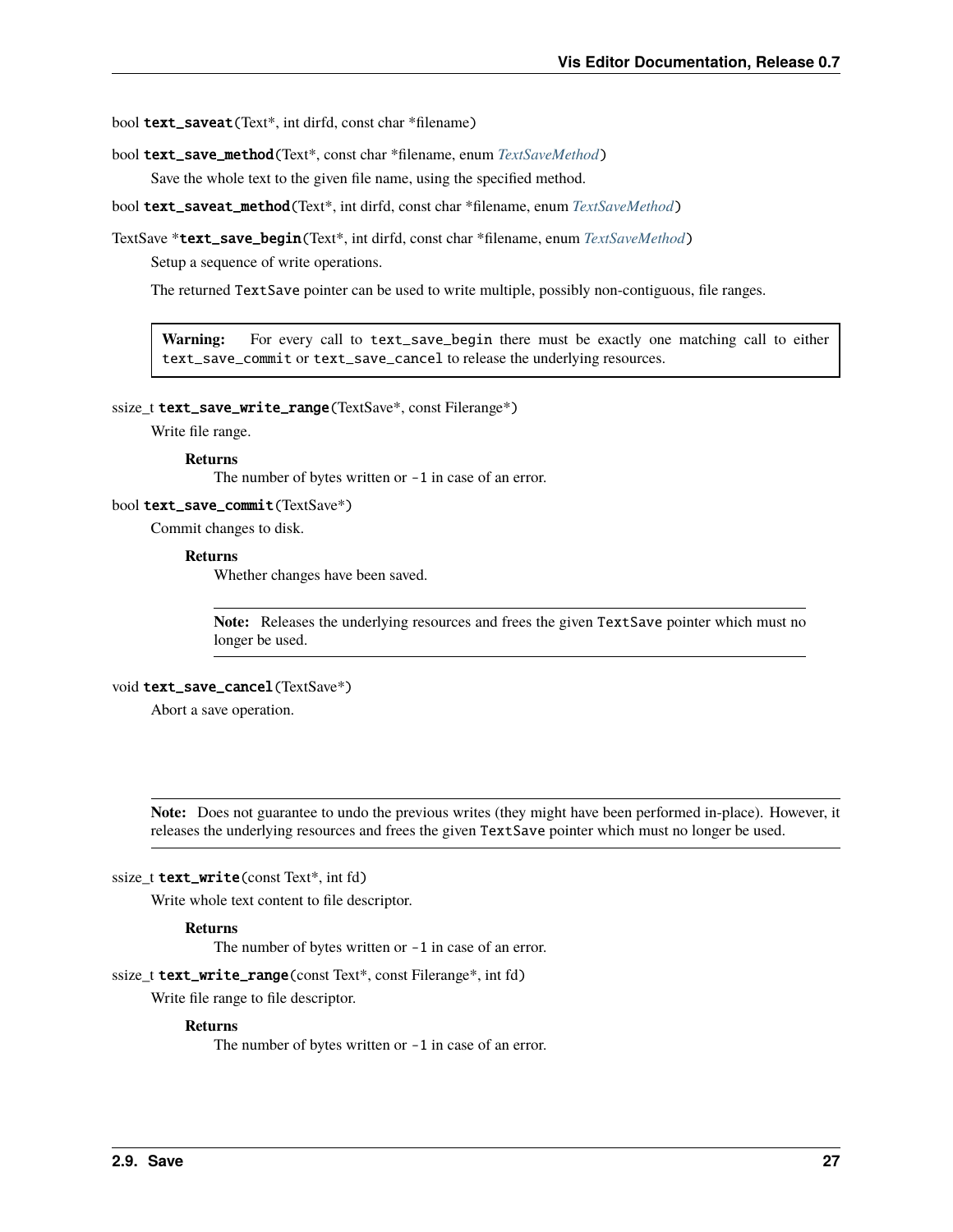# <span id="page-31-1"></span><span id="page-31-0"></span>**2.10 Miscellaneous**

bool text\_mmaped(const Text\*, const char \*ptr)

Check whether ptr is part of a memory mapped region associated with this text instance.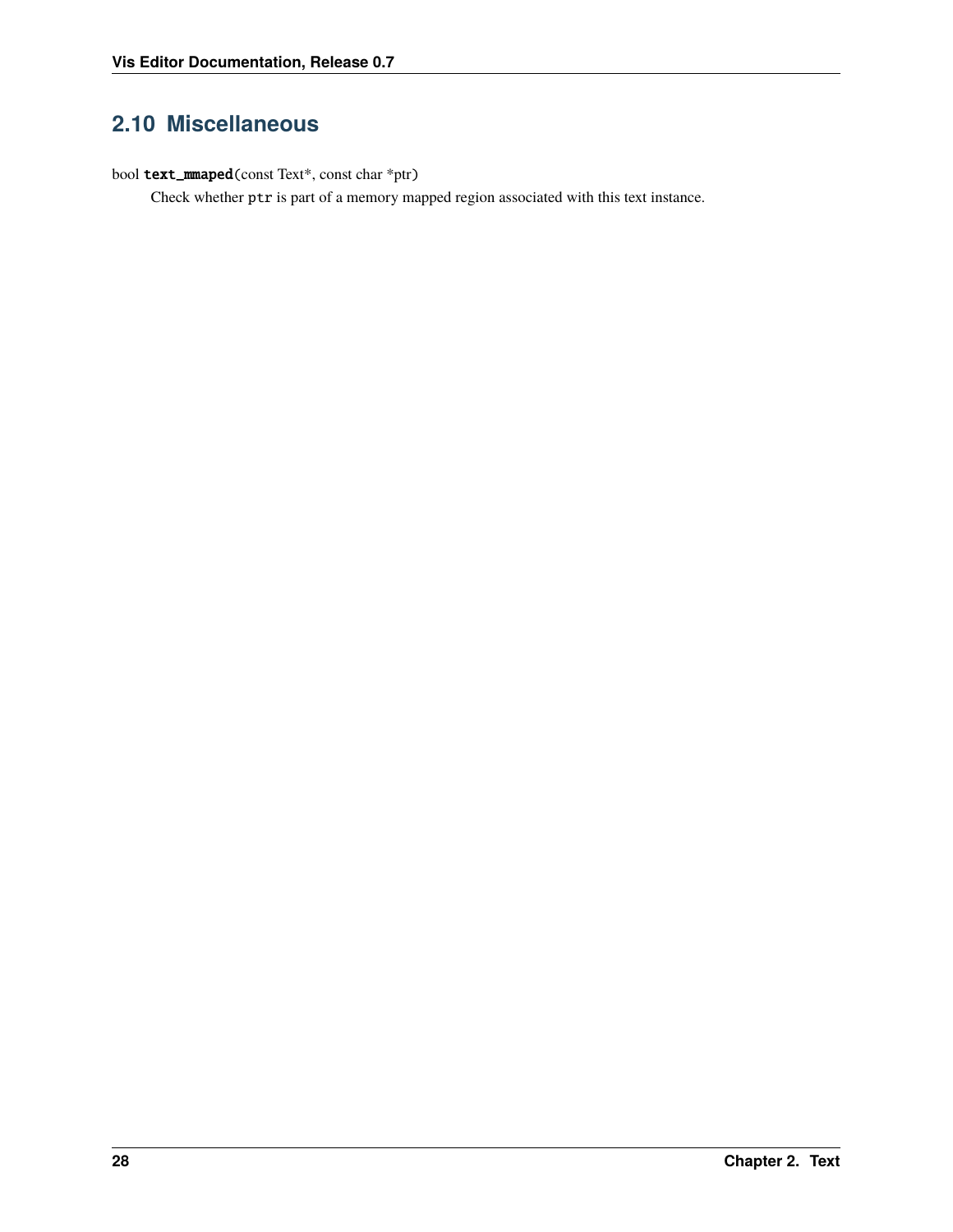### **CHAPTER**

### **THREE**

### **VIEW**

<span id="page-32-3"></span><span id="page-32-0"></span>Provides a viewport of a text instance and mangages selections.

# <span id="page-32-1"></span>**3.1 Lifecycle**

```
View *view_new(Text*)
void view_free(View*)
void view_ui(View*, UiWin*)
Text *view_text(View*)
void view_reload(View*, Text*)
```
# <span id="page-32-2"></span>**3.2 Viewport**

The cursor of the primary selection is always visible.

```
Filerange view_viewport_get(View*)
```
Get the currently displayed text range.

bool view\_coord\_get(View\*, size\_t pos, Line \*\*line, int \*row, int \*col)

Get window coordinate of text position.

#### **Parameters**

- **pos** The position to query.
- line Will be updated with screen line on which pos resides.
- row Will be updaded with zero based window row on which pos resides.
- col Will be updated with zero based window column on which pos resides.

#### **Returns**

Whether pos is visible. If not, the pointer arguments are left unmodified.

#### size\_t view\_screenline\_goto(View\*, int n)

Get position at the start of the n-th window line, counting from 1.

#### Line \*view\_lines\_first(View\*)

Get first screen line.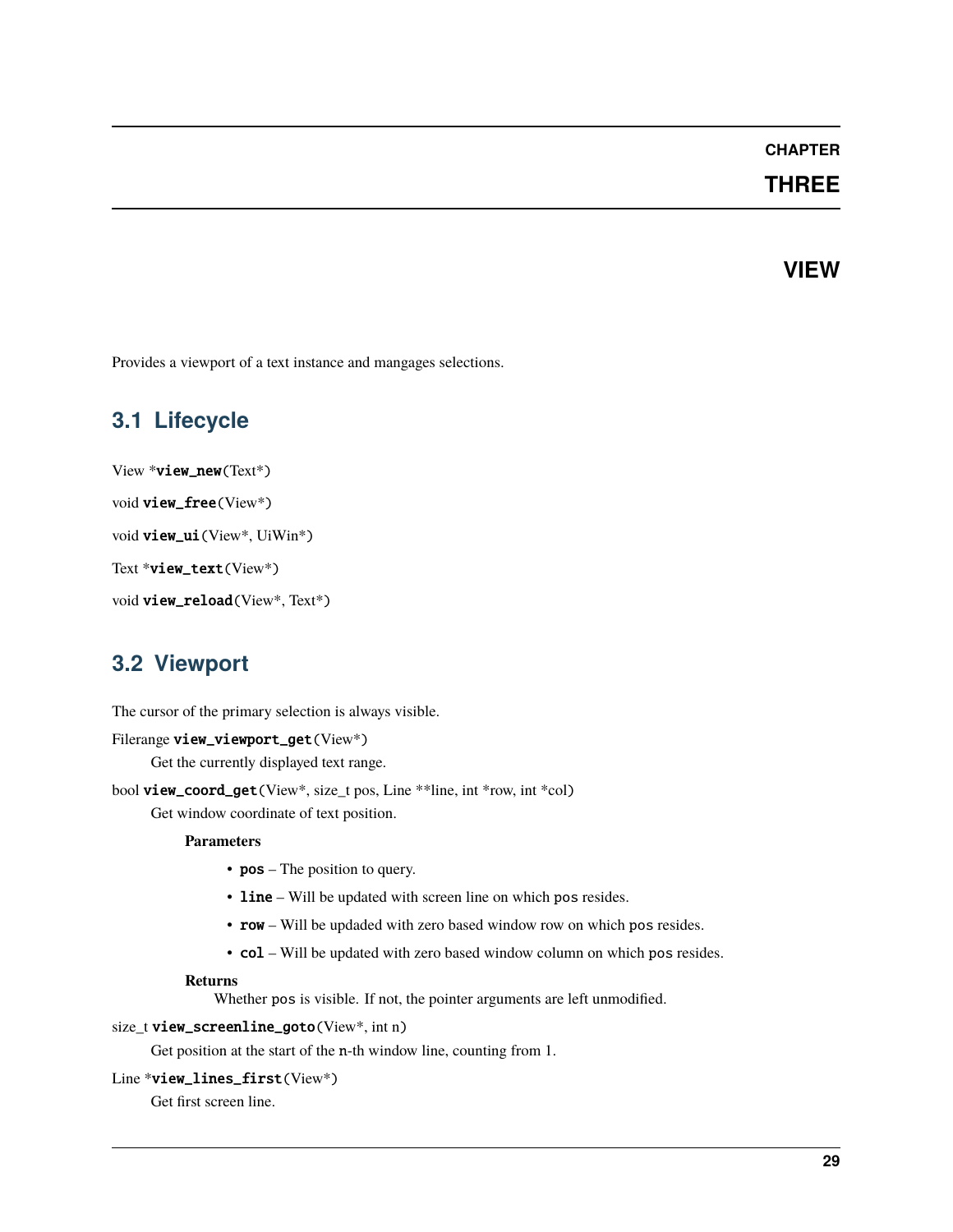<span id="page-33-3"></span>Line \*view\_lines\_last(View\*) Get last non-empty screen line. size\_t view\_slide\_up(View\*, int lines) size\_t view\_slide\_down(View\*, int lines) size\_t view\_scroll\_up(View\*, int lines) size\_t view\_scroll\_down(View\*, int lines) size\_t view\_scroll\_page\_up(View\*) size\_t view\_scroll\_page\_down(View\*) size\_t view\_scroll\_halfpage\_up(View\*) size\_t view\_scroll\_halfpage\_down(View\*) void view\_redraw\_top(View\*) void view\_redraw\_center(View\*) void view\_redraw\_bottom(View\*) void view\_scroll\_to(View\*, size\_t pos)

# <span id="page-33-0"></span>**3.3 Dimension**

bool view\_resize(View\*, int width, int height) int view\_height\_get(View\*) int view\_width\_get(View\*)

# <span id="page-33-1"></span>**3.4 Draw**

```
void view_invalidate(View*)
void view_draw(View*)
bool view_update(View*)
```
# <span id="page-33-2"></span>**3.5 Selections**

A selection is a non-empty, directed range with two endpoints called *cursor* and *anchor*. A selection can be anchored in which case the anchor remains fixed while only the position of the cursor is adjusted. For non-anchored selections both endpoints are updated. A singleton selection covers one character on which both cursor and anchor reside. There always exists a primary selection which remains visible (i.e. changes to its position will adjust the viewport).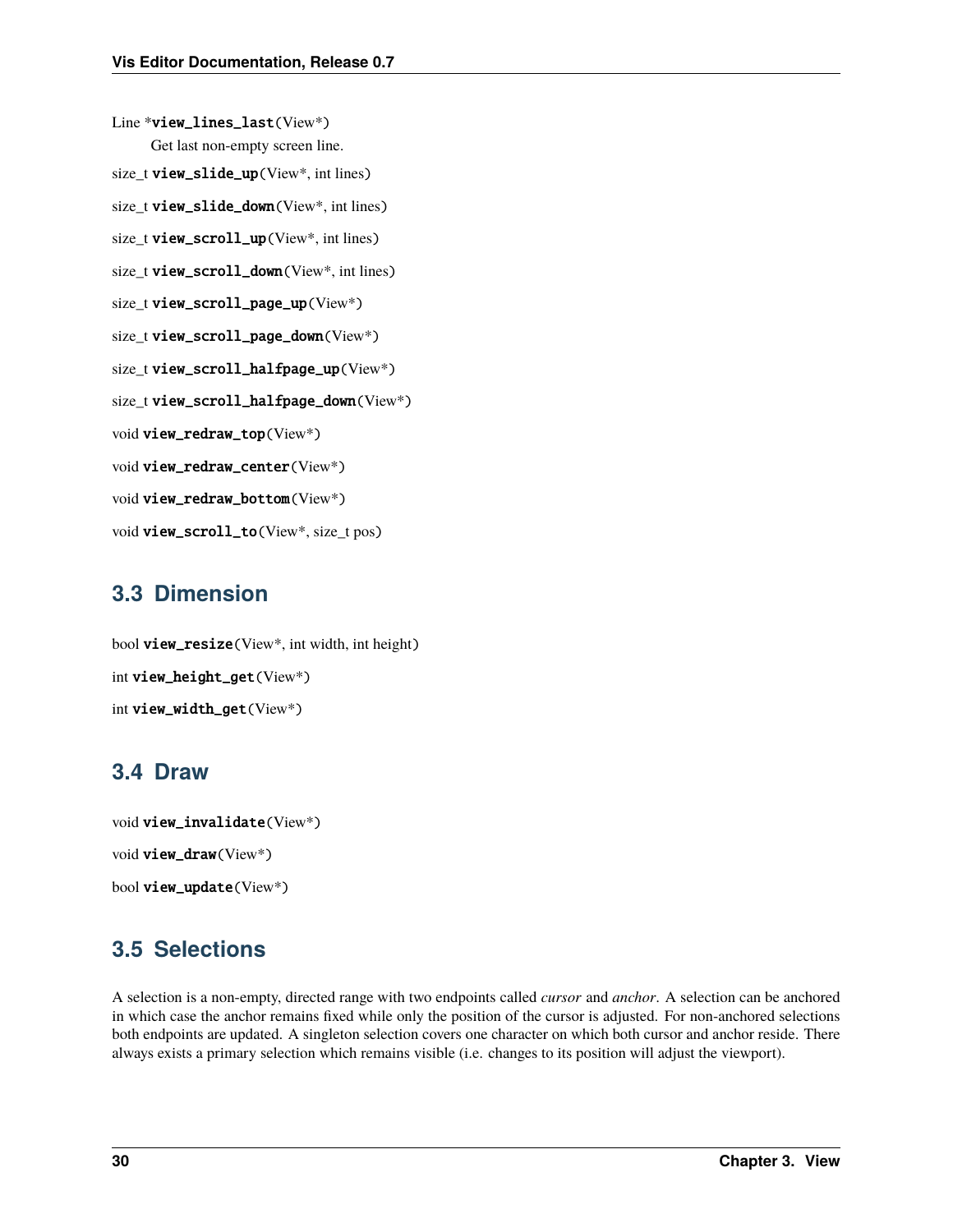### <span id="page-34-0"></span>**3.5.1 Creation and Destruction**

Selection \*view\_selections\_new(View\*, size\_t pos)

Create a new singleton selection at the given position.

**Note:** New selections are created non-anchored.

**Warning:** Fails if position is already covered by a selection.

Selection \*view\_selections\_new\_force(View\*, size\_t pos)

Create a new selection even if position is already covered by an existing selection.

**Note:** This should only be used if the old selection is eventually disposed.

#### bool view\_selections\_dispose(Selection\*)

Dispose an existing selection.

**Warning:** Not applicable for the last existing selection.

#### bool view\_selections\_dispose\_force(Selection\*)

Forcefully dispose an existing selection.

If called for the last existing selection, it will be reduced and marked for destruction. As soon as a new selection is created this one will be disposed.

#### Selection \*view\_selection\_disposed(View\*)

Query state of primary selection.

If the primary selection was marked for destruction, return it and clear destruction flag.

```
void view_selections_dispose_all(View*)
```
Dispose all but the primary selection.

#### void view\_selections\_normalize(View\*)

Dispose all invalid and merge all overlapping selections.

#### void view\_selections\_set\_all(View\*, *[Array](#page-46-0)*\*, bool anchored)

Replace currently active selections.

**Parameters**

• array – The array of Filerange objects.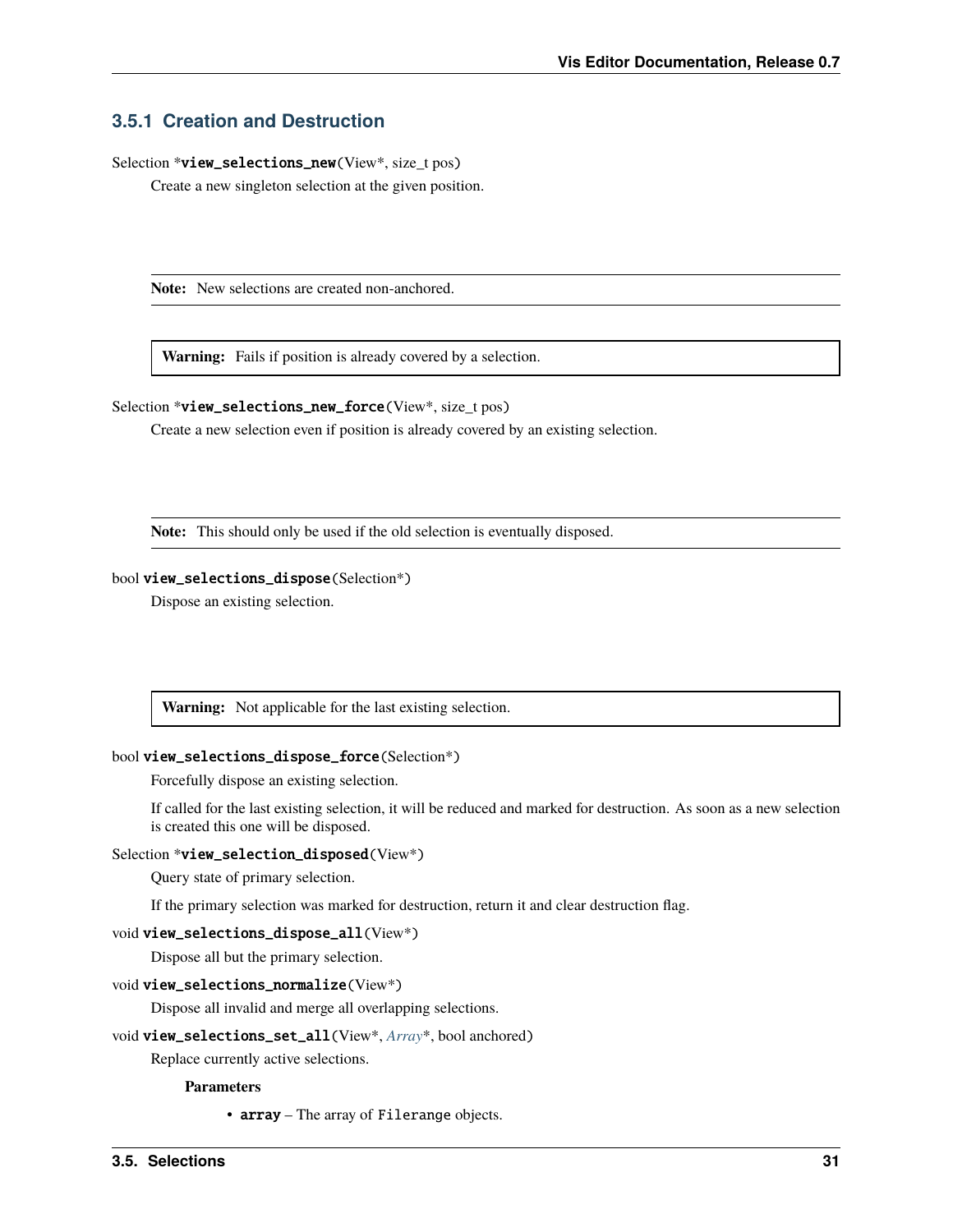• anchored – Whether *all* selection should be anchored.

#### <span id="page-35-0"></span>*[Array](#page-46-0)* view\_selections\_get\_all(View\*)

Get array containing a Fileranges for each selection.

### **3.5.2 Navigation**

```
Selection *view_selections_primary_get(View*)
```
void view\_selections\_primary\_set(Selection\*)

```
Selection *view_selections(View*)
```
Get first selection.

```
Selection *view_selections_prev(Selection*)
     Get immediate predecessor of selection.
```

```
Selection *view_selections_next(Selection*)
     Get immediate successor of selection.
```

```
int view_selections_count(View*)
```
Get number of existing selections.

**Note:** Is always at least 1.

```
int view_selections_number(Selection*)
```
Get selection index.

Note: Is always in range  $[0, \text{ count-1}]$ .

#### int view\_selections\_column\_count(View\*)

Get maximal number of selections on a single line.

#### Selection \*view\_selections\_column(View\*, int column)

Starting from the start of the text, get the column-th selection on a line.

#### **Parameters**

column – The zero based column index.

#### Selection \*view\_selections\_column\_next(Selection\*, int column)

Get the next column-th selection on a line.

#### **Parameters**

column – The zero based column index.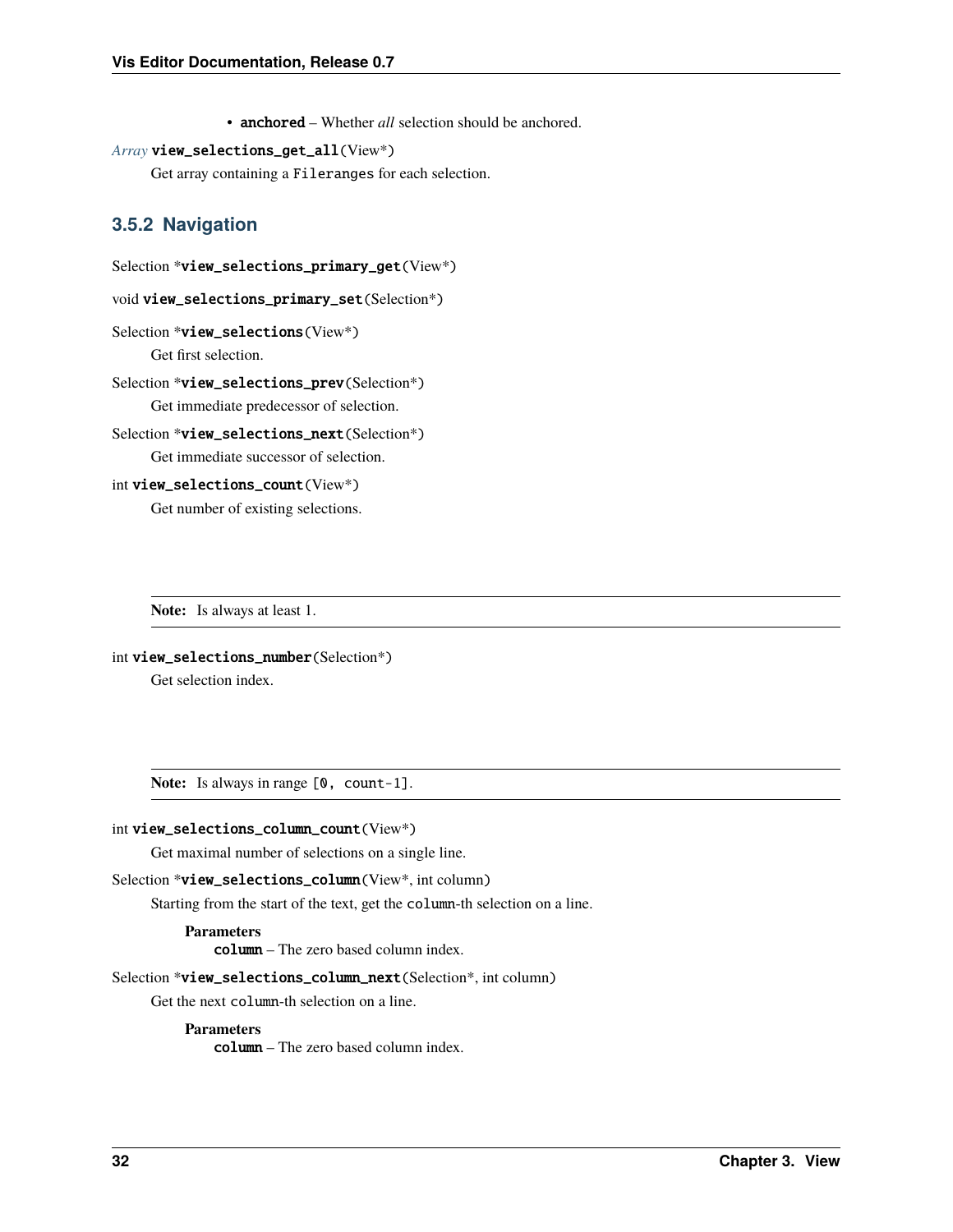### <span id="page-36-0"></span>**3.5.3 Cover**

#### Filerange view\_selections\_get(Selection\*)

Get an inclusive range of the selection cover.

#### bool view\_selections\_set(Selection\*, const Filerange\*)

Set selection cover.

Updates both cursor and anchor.

#### void view\_selection\_clear(Selection\*)

Reduce selection to character currently covered by the cursor.

**Note:** Sets selection to non-anchored mode.

#### void view\_selections\_clear\_all(View\*)

Reduce *all* currently active selections.

```
void view_selections_flip(Selection*)
```
Flip selection orientation.

Swap cursor and anchor.

**Note:** Has no effect on singleton selections.

### **3.5.4 Anchor**

#### void view\_selections\_anchor(Selection\*, bool anchored)

Anchor selection.

Further updates will only update the cursor, the anchor will remain fixed.

### bool view\_selections\_anchored(Selection\*)

Check whether selection is anchored.

### **3.5.5 Cursor**

Selection endpoint to which cursor motions apply.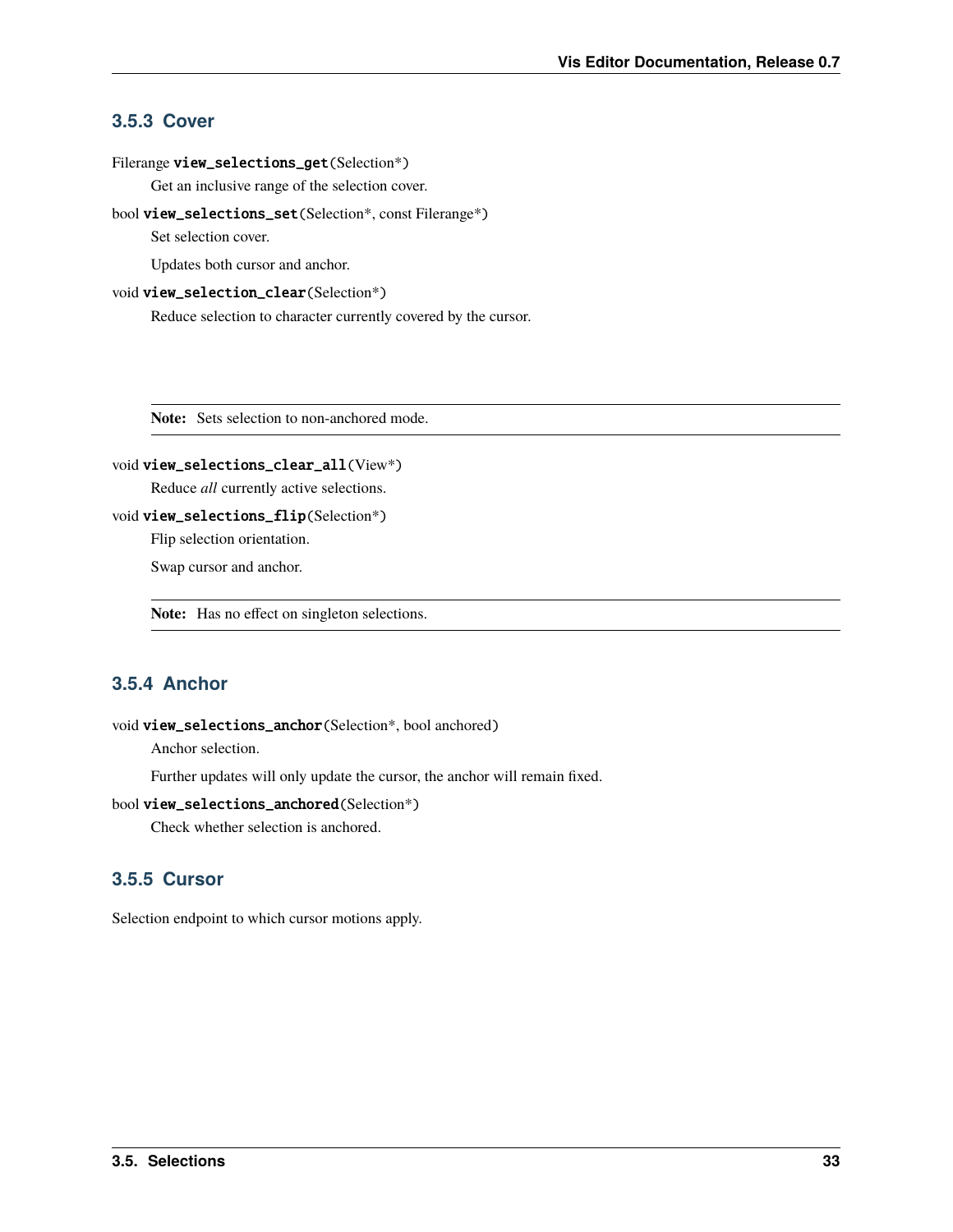#### <span id="page-37-0"></span>**Properties**

- size\_t view\_cursors\_pos(Selection\*) Get position of selection cursor.
- size\_t view\_cursors\_line(Selection\*)

Get 1-based line number of selection cursor.

size t view\_cursors\_col(Selection\*)

Get 1-based column of selection cursor.

**Note:** Counts the number of graphemes on the logical line up to the cursor position.

### Line \*view\_cursors\_line\_get(Selection\*)

Get screen line of selection cursor.

#### int view\_cursors\_cell\_get(Selection\*)

Get zero based index of screen cell on which selection cursor currently resides.

Warning: Returns -1 if the selection cursor is currently not visible.

#### **Placement**

void view\_cursors\_to(Selection\*, size\_t pos)

Place cursor of selection at pos.

**Note:** If the selection is not anchored, both selection endpoints will be adjusted to form a singleton selection covering one character starting at *pos*. Otherwise only the selection cursor will be changed while the anchor remains fixed.

```
void view_cursors_scroll_to(Selection*, size_t pos)
```
Adjusts window viewport until the requested position becomes visible.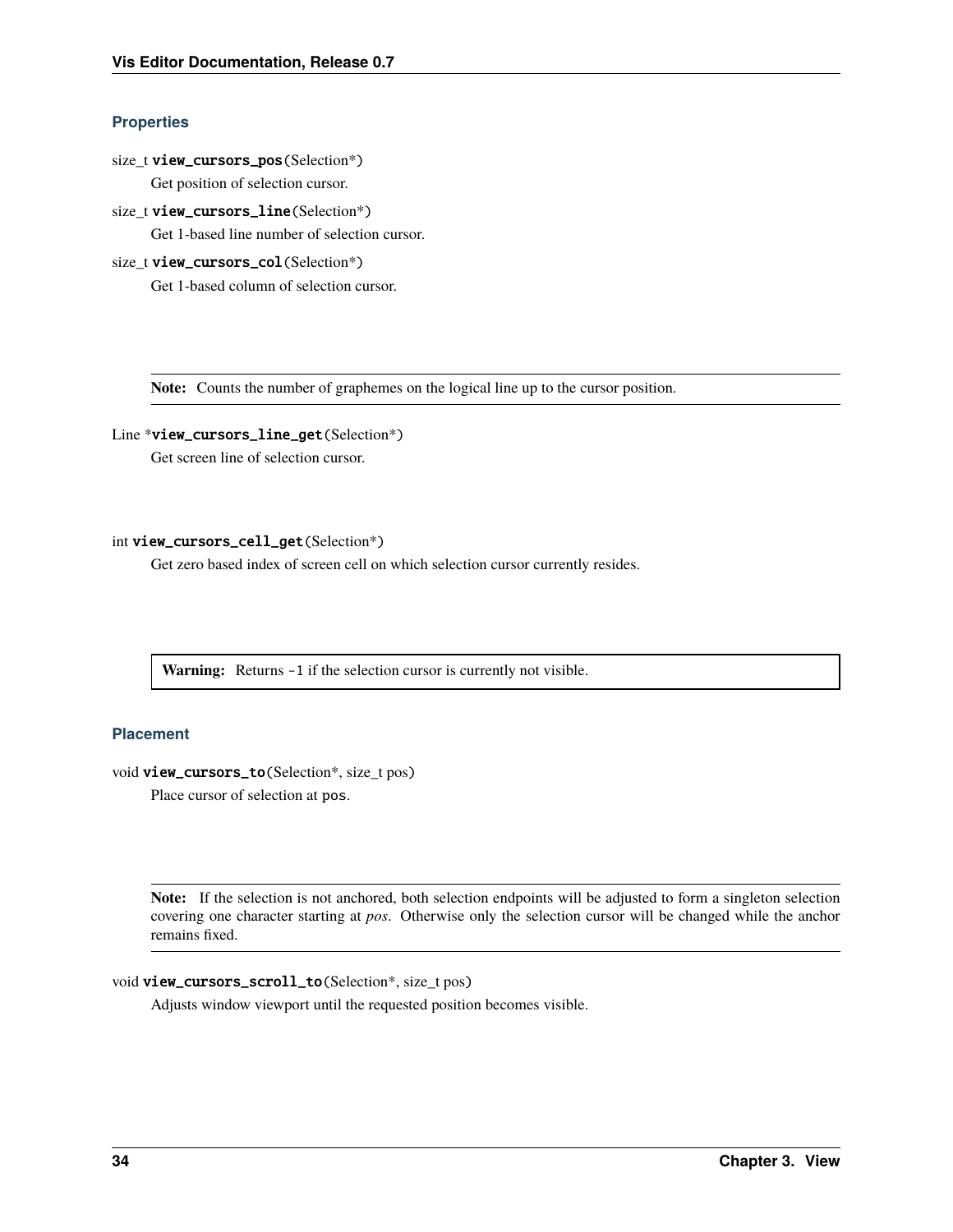<span id="page-38-0"></span>**Note:** For all but the primary selection this is equivalent to view\_selection\_to.

**Warning:** Repeatedly redraws the window content. Should only be used for short distances between current cursor position and destination.

void view\_cursors\_place(Selection\*, size\_t line, size\_t col)

Place cursor on given (line, column) pair.

#### **Parameters**

- **line** the 1-based line number
- col the 1 based column

Note: Except for the different addressing format this is equivalent to *view selection to*.

#### int view\_cursors\_cell\_set(Selection\*, int cell)

Place selection cursor on zero based window cell index.

**Warning:** Fails if the selection cursor is currently not visible.

#### **Motions**

These functions perform motions based on the current selection cursor position.

size\_t view\_line\_down(Selection\*)

size\_t view\_line\_up(Selection\*)

size\_t view\_screenline\_down(Selection\*)

size\_t view\_screenline\_up(Selection\*)

size\_t view\_screenline\_begin(Selection\*)

size\_t view\_screenline\_middle(Selection\*)

size\_t view\_screenline\_end(Selection\*)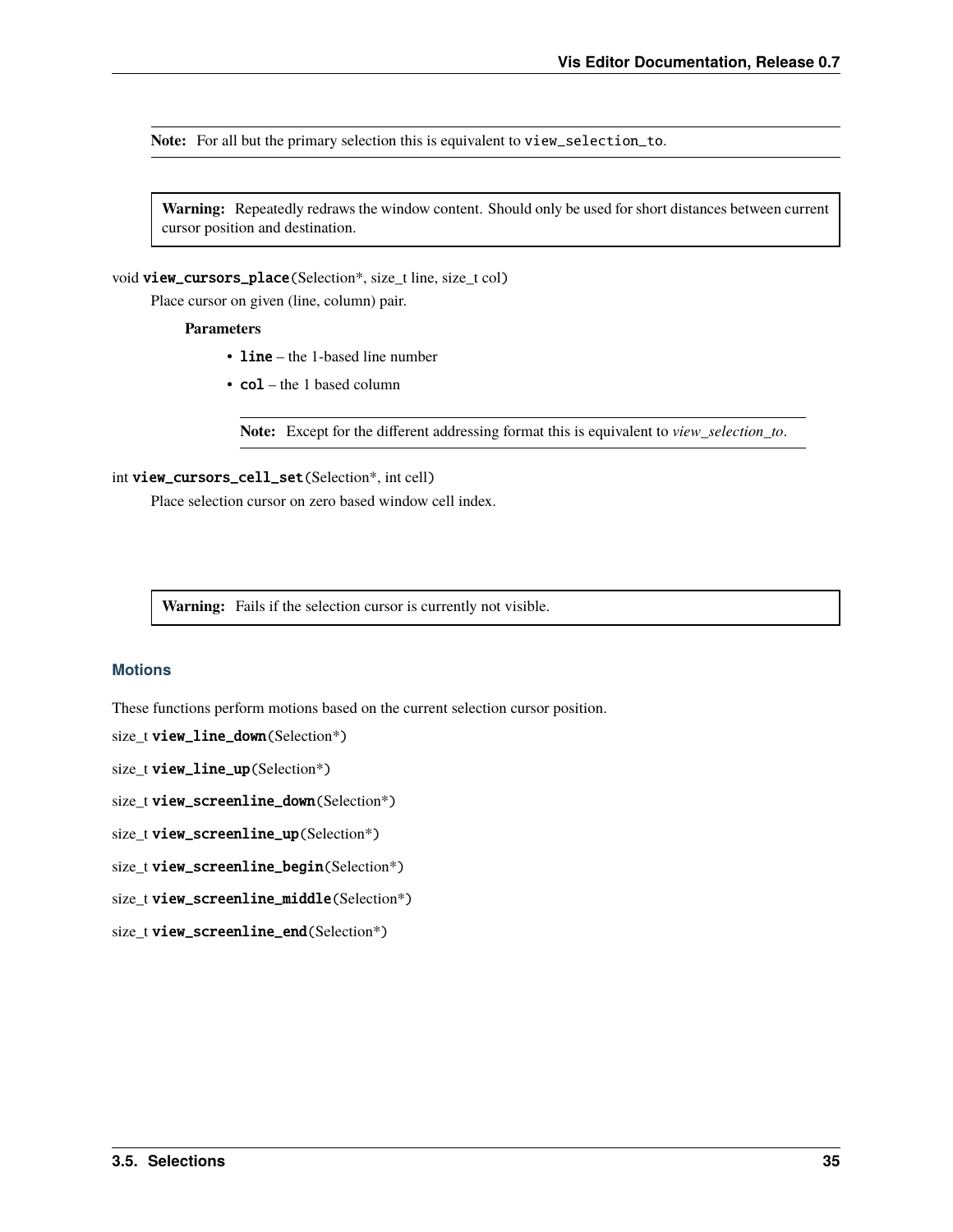### <span id="page-39-1"></span>**3.5.6 Primary Selection**

These are convenience function which operate on the primary selection.

void view\_cursor\_to(View\*, size\_t pos)

Move primary selection cursor to the given position.

Makes sure that position is visible.

**Note:** If position was not visible before, we attempt to show surrounding context. The viewport will be adjusted such that the line holding the cursor is shown in the middle of the window.

#### size\_t view\_cursor\_get(View\*)

Get cursor position of primary selection.

Filerange view\_selection\_get(View\*)

Get primary selection.

**Note:** Is always a non-empty range.

### **3.5.7 Save and Restore**

Filerange view\_regions\_restore(View\*, SelectionRegion\*)

```
bool view_regions_save(View*, Filerange*, SelectionRegion*)
```
# <span id="page-39-0"></span>**3.6 Style**

void view\_options\_set(View\*, enum UiOption options)

enum UiOption view\_options\_get(View\*)

```
void view_colorcolumn_set(View*, int col)
```

```
int view_colorcolumn_get(View*)
```
void view\_tabwidth\_set(View\*, int tabwidth) Set how many spaces are used to display a tab \t character.

- bool view\_style\_define(View\*, enum UiStyle, const char \*style) Define a display style.
- void view\_style(View\*, enum UiStyle, size\_t start, size\_t end) Apply a style to a text range.

char \*view\_symbol\_eof\_get(View\*)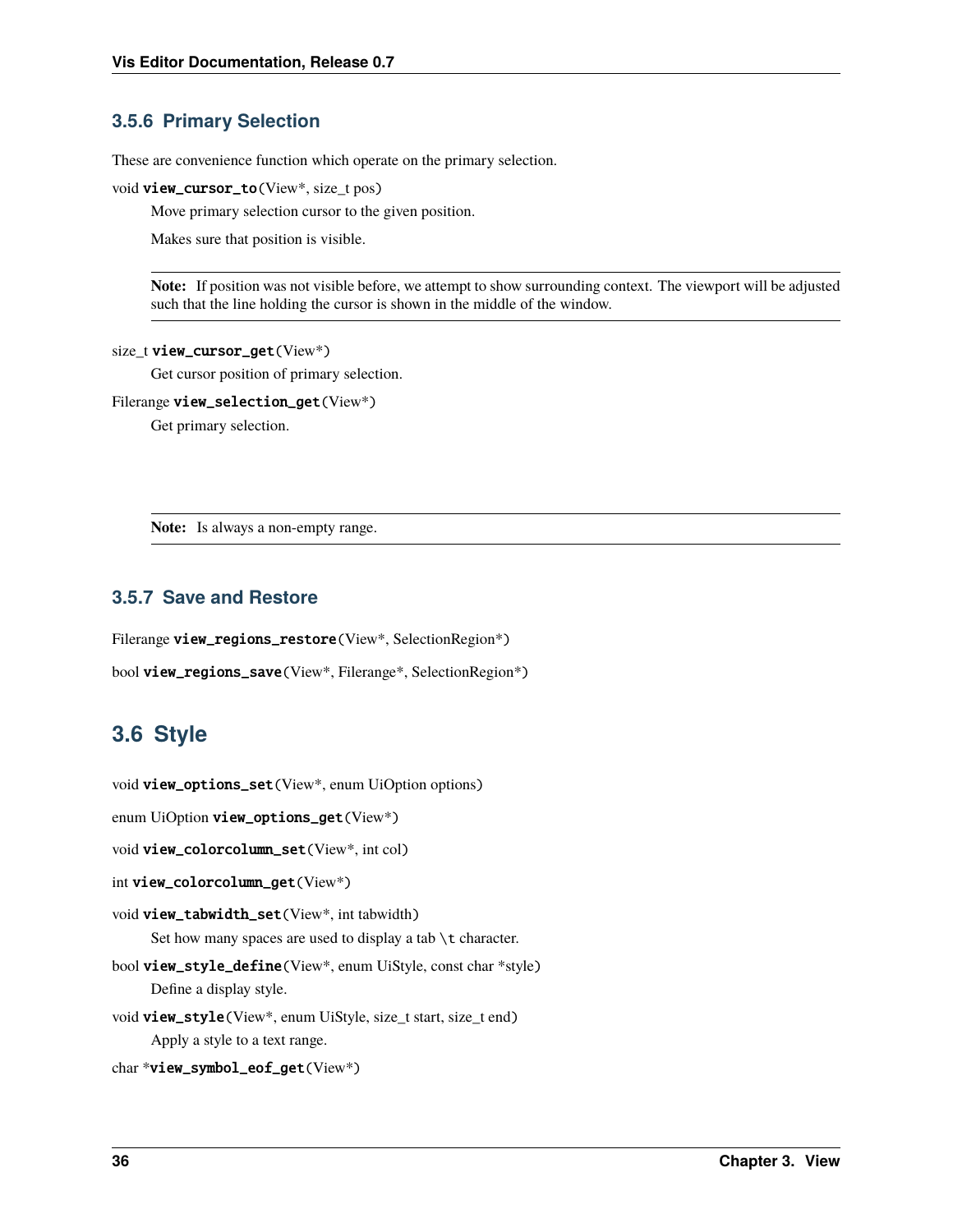### **CHAPTER**

### **FOUR**

### **BUFFER**

<span id="page-40-1"></span><span id="page-40-0"></span>A dynamically growing buffer storing arbitrary data.

**Note:** Used for Register, *not* Text content.

#### **Functions**

```
void buffer_init(Buffer*)
      Initalize a Buffer object.
void buffer_release(Buffer*)
      Release all resources, reinitialize buffer.
void buffer_clear(Buffer*)
      Set buffer length to zero, keep allocated memory.
bool buffer_reserve(Buffer*, size_t size)
      Reserve space to store at least size bytes.
bool buffer_grow(Buffer*, size_t len)
      Reserve space for at least len more bytes.
bool buffer_terminate(Buffer*)
      If buffer is non-empty, make sure it is NUL terminated.
bool buffer_put(Buffer*, const void *data, size_t len)
      Set buffer content, growing the buffer as needed.
bool buffer_put0(Buffer*, const char *data)
      Set buffer content to NUL terminated data.
bool buffer_remove(Buffer*, size_t pos, size_t len)
      Remove len bytes starting at pos.
bool buffer_insert(Buffer*, size_t pos, const void *data, size_t len)
      Insert len bytes of data at pos.
bool buffer_insert0(Buffer*, size_t pos, const char *data)
```
Insert NUL-terminated data at pos.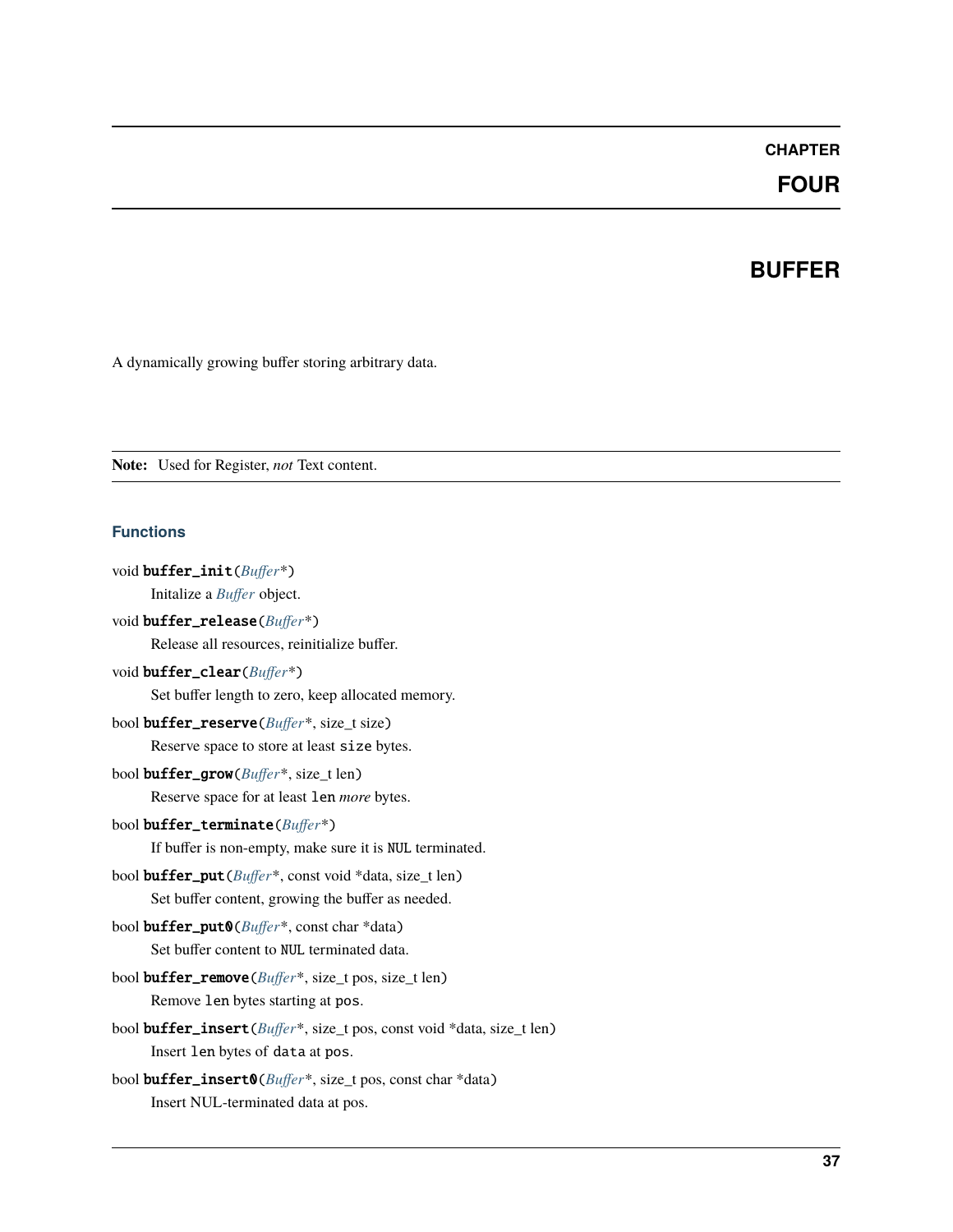- <span id="page-41-2"></span>bool buffer\_append(*[Buffer](#page-41-0)*\*, const void \*data, size\_t len) Append further content to the end.
- bool buffer\_append0(*[Buffer](#page-41-0)*\*, const char \*data) Append NUL-terminated data.
- bool buffer\_prepend(*[Buffer](#page-41-0)*\*, const void \*data, size\_t len) Insert len bytes of data at the start.
- bool buffer\_prepend0(*[Buffer](#page-41-0)*\*, const char \*data) Insert NUL-terminated data at the start.
- bool buffer\_printf (Buffer \*, const char \*fmt,...) \_\_attribute\_\_((format(printf Set formatted buffer content, ensures NUL termination on success.
- bool bool buffer\_appendf (Buffer \*, const char \*fmt,...) \_\_attribute\_\_((format(printf Append formatted buffer content, ensures NUL termination on success.

```
bool bool size_t buffer_length0 (Buffer *)
     Return length of a buffer without trailing NUL byte.
```
size\_t buffer\_length(*[Buffer](#page-41-0)*\*)

Return length of a buffer including possible NUL byte.

size t **buffer\_capacity**( $Buffer^*$  $Buffer^*$ )

Return current maximal capacity in bytes of this buffer.

const char \*buffer\_content0(*[Buffer](#page-41-0)*\*)

Get pointer to buffer data.

Guaranteed to return a NUL terminated string even if buffer is empty.

const char \*buffer\_content(*[Buffer](#page-41-0)*\*)

Get pointer to buffer data.

**Warning:** Might be NULL, if empty. Might not be NUL terminated.

```
char *buffer_move(Buffer*)
```
Borrow underlying buffer data.

**Warning:** The caller is responsible to free(3) it.

#### <span id="page-41-1"></span><span id="page-41-0"></span>struct Buffer

*#include <buffer.h>* A dynamically growing buffer storing arbitrary data.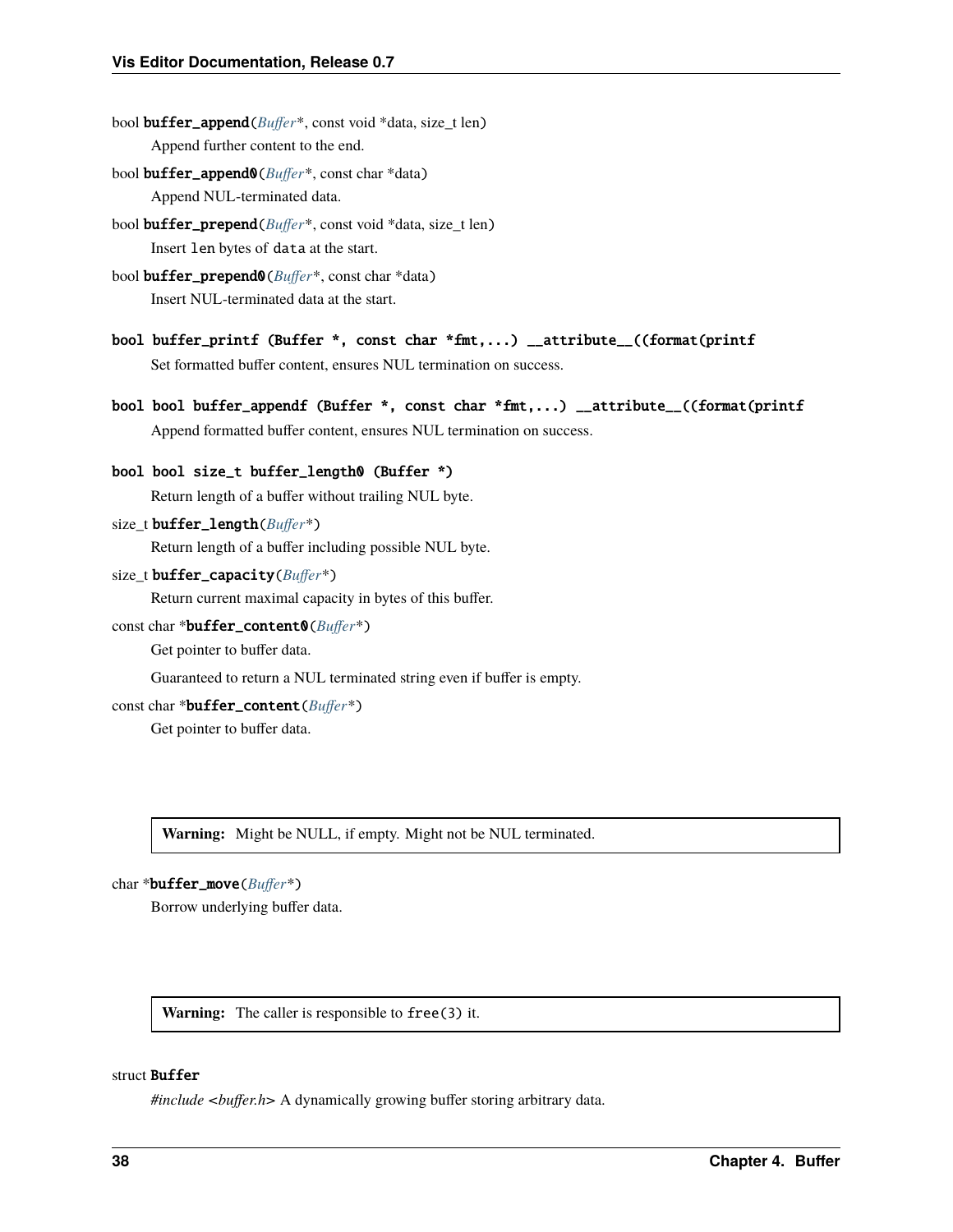### <span id="page-42-0"></span>**Public Members**

### char \*data

Data pointer, NULL if empty.

### size\_t len

Current length of data.

### size\_t size

Maximal capacity of the buffer.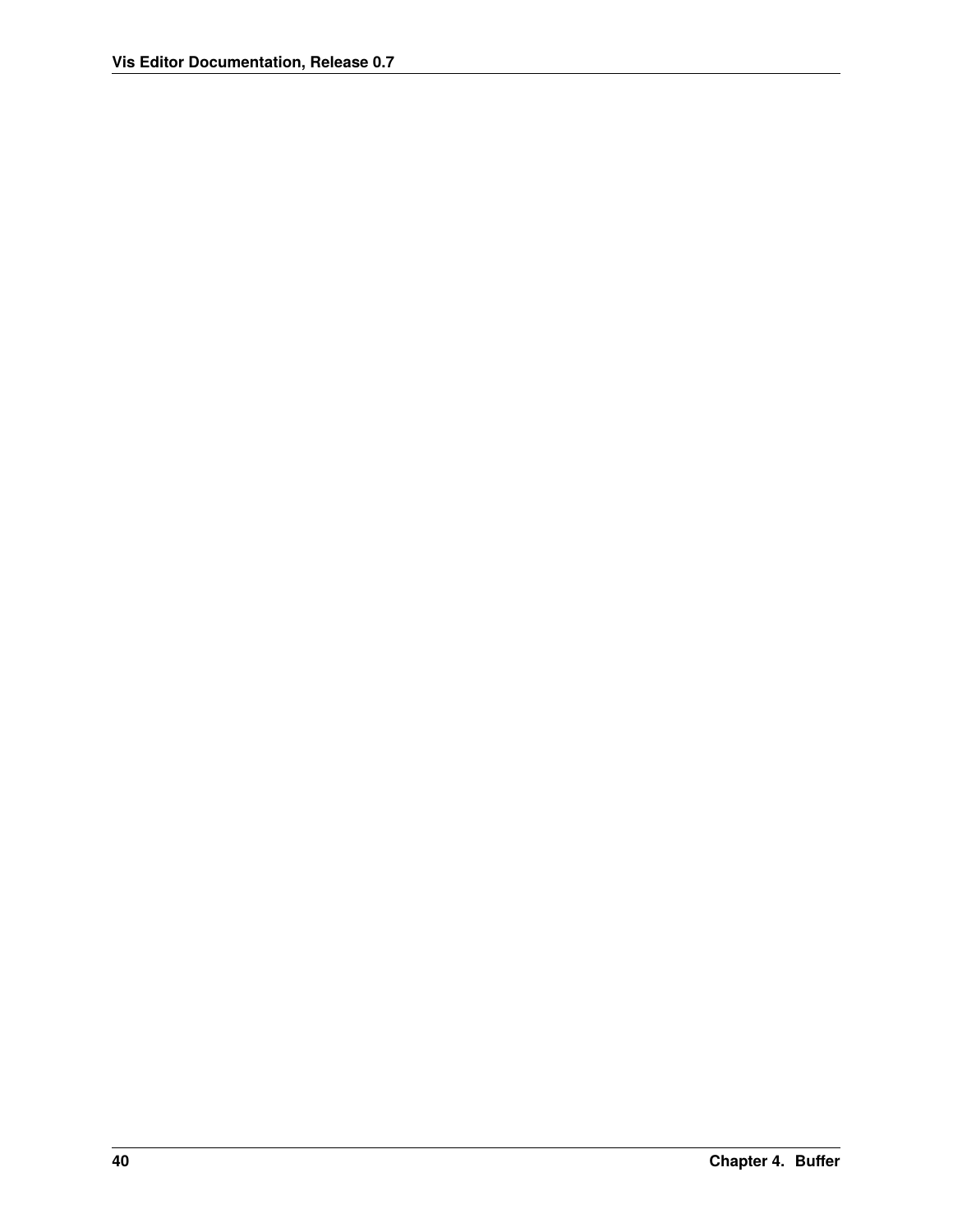### **CHAPTER**

### **FIVE**

# **ARRAY**

<span id="page-44-1"></span><span id="page-44-0"></span>A dynamically growing array, there exist two typical ways to use it:

1. To hold pointers to externally allocated memory regions.

Use array\_init for initialization, an element has the size of a pointer. Use the functions suffixed with \_ptr to manage your pointers. The cleanup function array\_release\_full must only be used with this type of array.

2. To hold arbitrary sized objects.

Use array\_init\_sized to specify the size of a single element. Use the regular (i.e. without the \_ptr suffix) functions to manage your objects. Functions like array\_add and array\_set will copy the object into the array, array\_get will return a pointer to the object stored within the array.

### **Functions**

void array\_init(*[Array](#page-46-0)*\*)

Initalize an *[Array](#page-46-1)* object to store pointers.

**Note:** Is equivalent to array\_init\_sized(arr, sizeof(void\*)).

```
void array_init_sized(Array*, size_t elem_size)
```
Initalize an *[Array](#page-46-1)* object to store arbitrarily sized objects.

void array\_init\_from(*[Array](#page-46-0)*\*, const *[Array](#page-46-0)* \*from)

Initialize *[Array](#page-46-1)* by using the same element size as in from.

void array\_release(*[Array](#page-46-0)*\*)

Release storage space.

Reinitializes *[Array](#page-46-1)* object.

void array\_release\_full(*[Array](#page-46-0)*\*)

Release storage space and call free(3) for each stored pointer.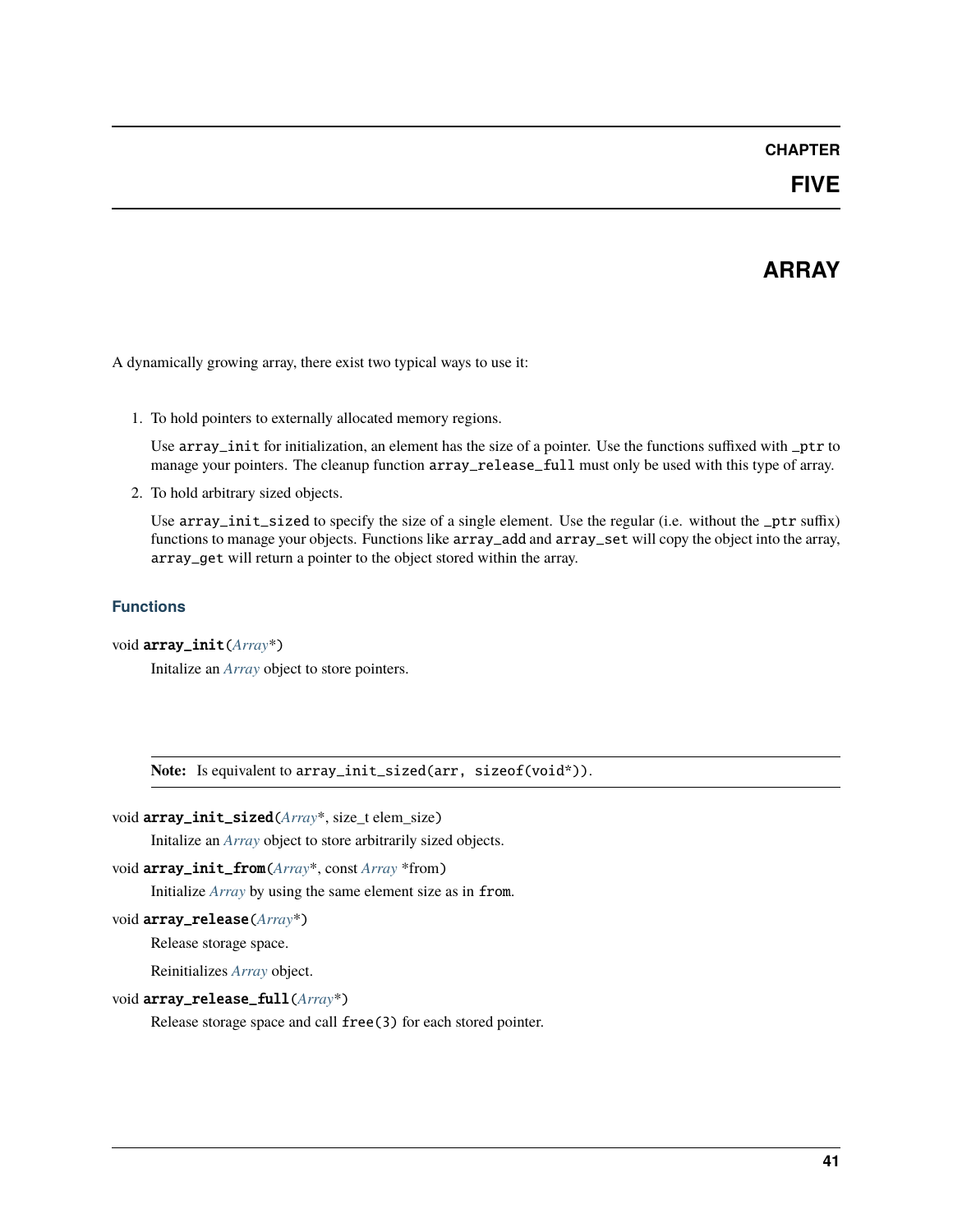#### <span id="page-45-0"></span>**Warning:** Assumes array elements to be pointers.

#### void array\_clear(*[Array](#page-46-0)*\*)

Empty array, keep allocated memory.

#### bool array\_reserve(*[Array](#page-46-0)*\*, size\_t count)

Reserve memory to store at least count elements.

void \*array\_get(const *[Array](#page-46-0)*\*, size\_t idx) Get array element.

> **Warning:** Returns a pointer to the allocated array region. Operations which might cause reallocations (e.g. the insertion of new elements) might invalidate the pointer.

#### bool array\_set(*[Array](#page-46-0)*\*, size\_t idx, void \*item)

Set array element.

**Note:** Copies the item into the Array. If item is NULL the corresponding memory region will be cleared.

- void \*array\_get\_ptr(const *[Array](#page-46-0)*\*, size\_t idx) Dereference pointer stored in array element.
- bool array\_set\_ptr(*[Array](#page-46-0)*\*, size\_t idx, void \*item) Store the address to which item points to into the array.
- bool array\_add(*[Array](#page-46-0)*\*, void \*item)

Add element to the end of the array.

- bool array\_add\_ptr(*[Array](#page-46-0)*\*, void \*item) Add pointer to the end of the array.
- bool array\_remove(*[Array](#page-46-0)*\*, size\_t idx) Remove an element by index.

**Note:** Might not shrink underlying memory region.

```
size_t array_length(const Array*)
```
Number of elements currently stored in the array.

```
size_t array_capacity(const Array*)
```
Number of elements which can be stored without enlarging the array.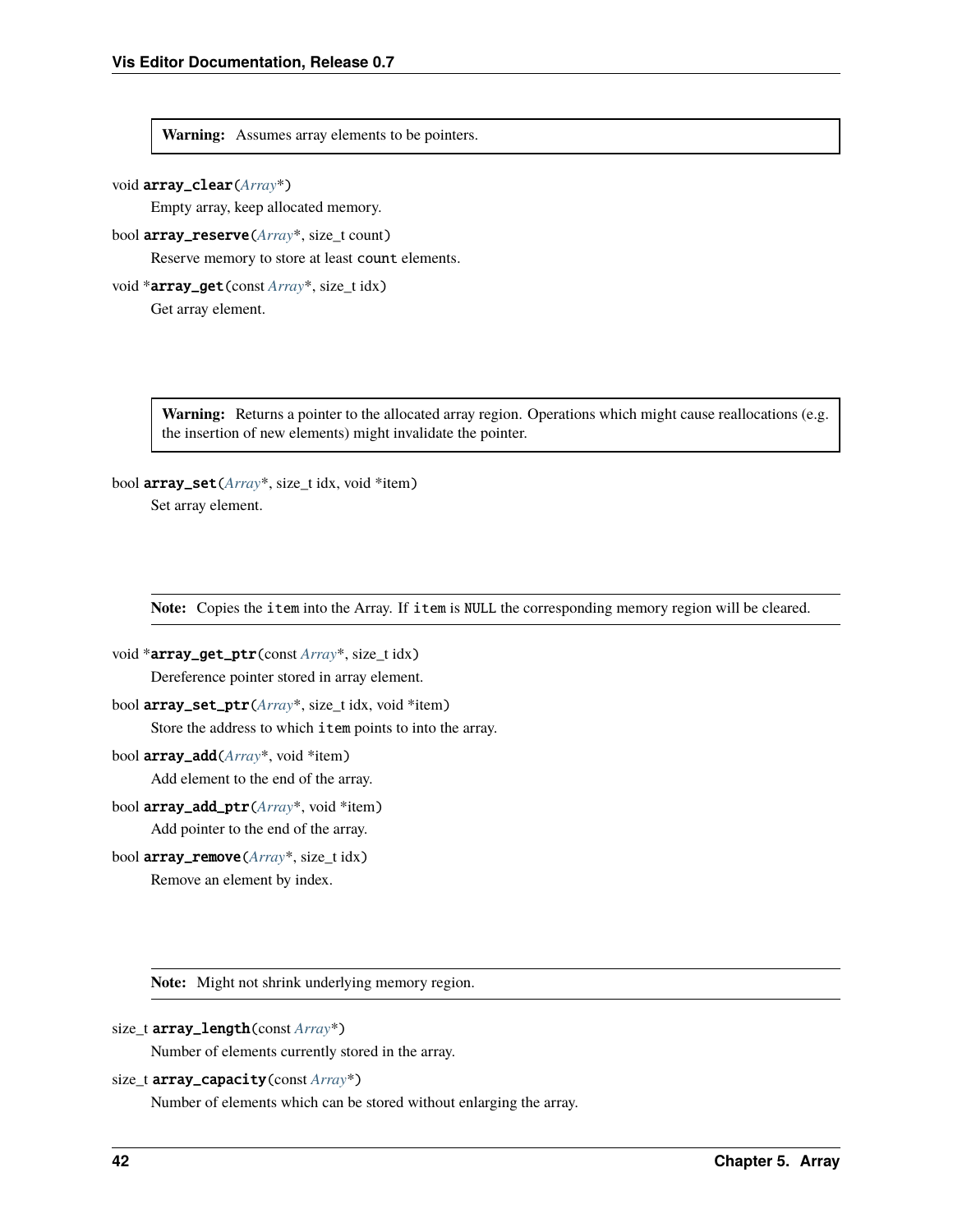#### <span id="page-46-2"></span>bool array\_truncate(*[Array](#page-46-0)*\*, size\_t length)

Remove all elements with index greater or equal to length, keep allocated memory.

bool array\_resize(*[Array](#page-46-0)*\*, size\_t length)

Change length.

**Note:** Has to be less or equal than the capacity. Newly accessible elements preserve their previous values.

void array\_sort(*[Array](#page-46-0)*\*, int (\*compar)(const void\*, const void\*)) Sort array, the comparision function works as for qsort(3).

bool array\_push(*[Array](#page-46-0)*\*, void \*item)

Push item onto the top of the stack.

**Note:** Is equivalent to array\_add(arr, item).

#### void \*array\_pop(*[Array](#page-46-0)*\*)

Get and remove item at the top of the stack.

**Warning:** The same ownership rules as for array\_get apply.

#### void \*array\_peek(const *[Array](#page-46-0)*\*)

Get item at the top of the stack without removing it.

**Warning:** The same ownership rules as for array\_get apply.

#### <span id="page-46-1"></span><span id="page-46-0"></span>struct Array

*#include <array.h>* A dynamically growing array.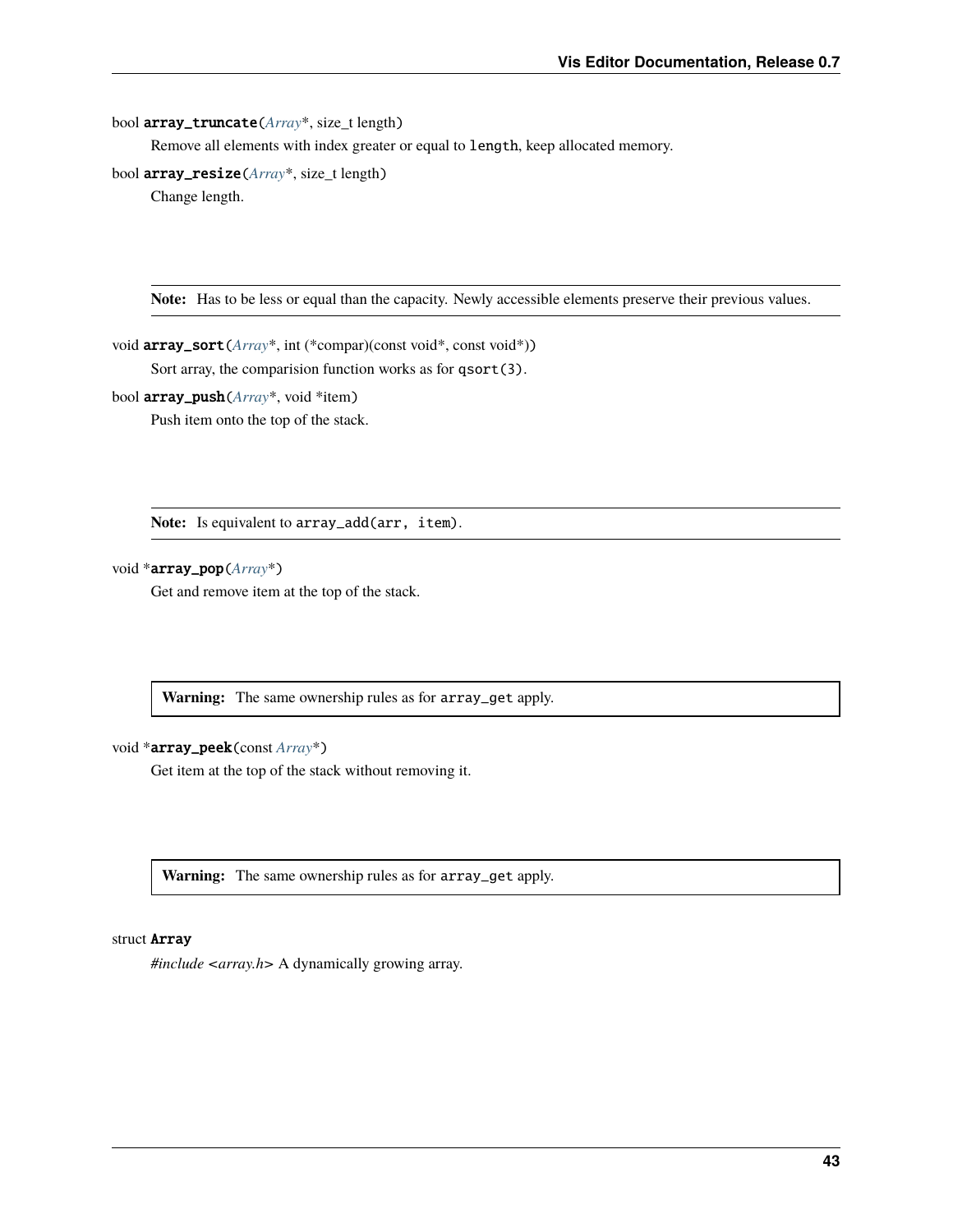### <span id="page-47-0"></span>**Public Members**

#### char \*items

### size\_t elem\_size

Data pointer, NULL if empty.

#### size\_t len

Size of one array element.

### size\_t count

Number of currently stored items.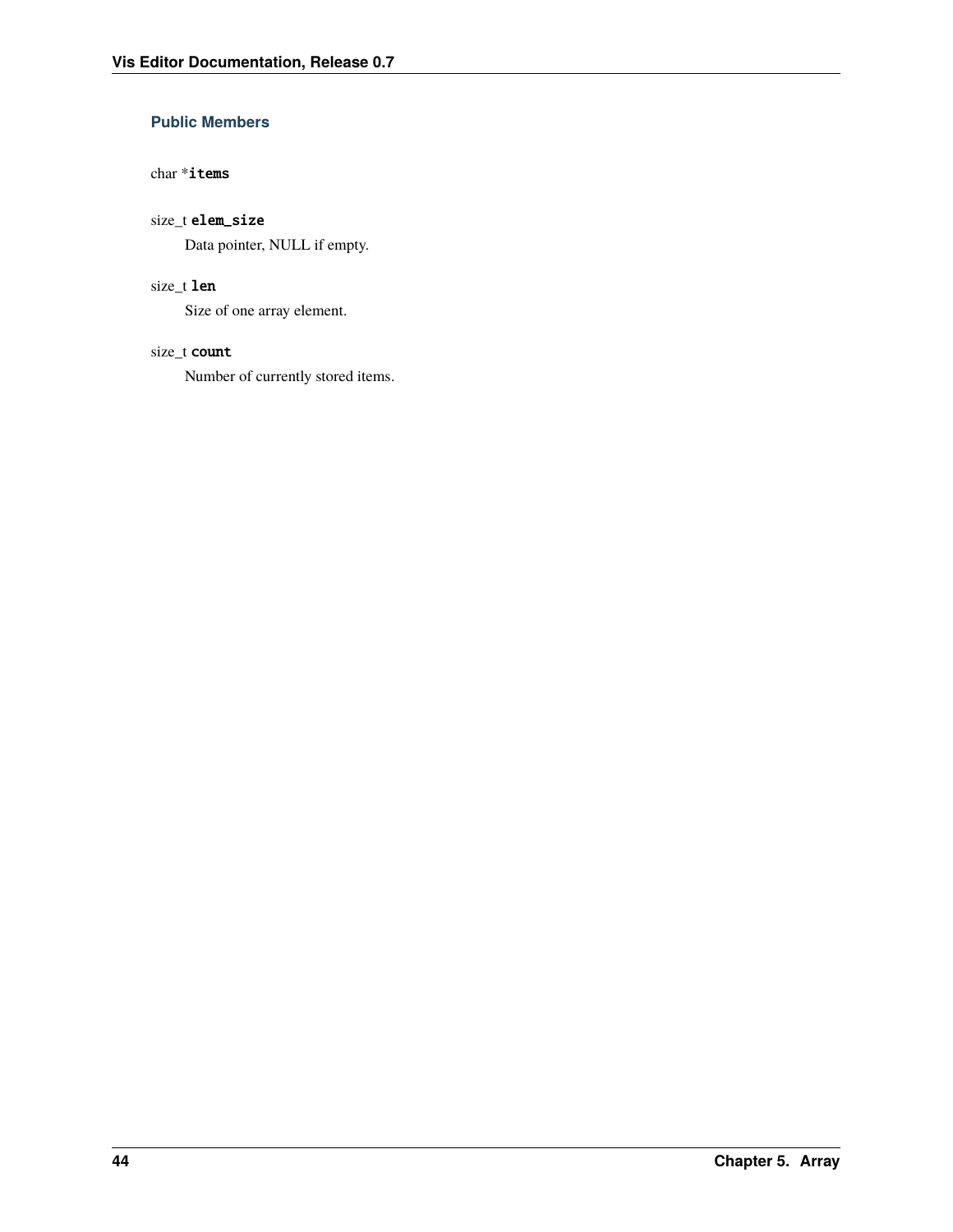### **CHAPTER**

# **SIX**

### **MAP**

<span id="page-48-1"></span><span id="page-48-0"></span>Crit-bit tree based map which supports unique prefix queries and ordered iteration.

### **Functions**

```
Map *map_new(void)
```
Allocate a new map.

void \*map\_get(const Map\*, const char \*key)

Lookup a value, returns NULL if not found.

void \*map\_first(const Map\*, const char \*\*key)

Get first element of the map, or NULL if empty.

#### **Parameters**

key – Updated with the key of the first element.

#### void \*map\_closest(const Map\*, const char \*prefix)

Lookup element by unique prefix match.

#### **Parameters**

prefix – The prefix to search for.

#### **Returns**

The corresponding value, if the given prefix is unique. Otherwise NULL. If no such prefix exists, then errno is set to ENOENT.

#### bool map\_contains(const Map\*, const char \*prefix)

Check whether the map contains the given prefix.

whether it can be extended to match a key of a map element.

bool map\_put(Map\*, const char \*key, const void \*value)

Store a key value pair in the map.

#### **Returns**

False if we run out of memory (errno = ENOMEM), or if the key already appears in the map (errno = EEXIST).

#### void \*map\_delete(Map\*, const char \*key)

Remove a map element.

#### **Returns**

The removed entry or NULL if no such element exists.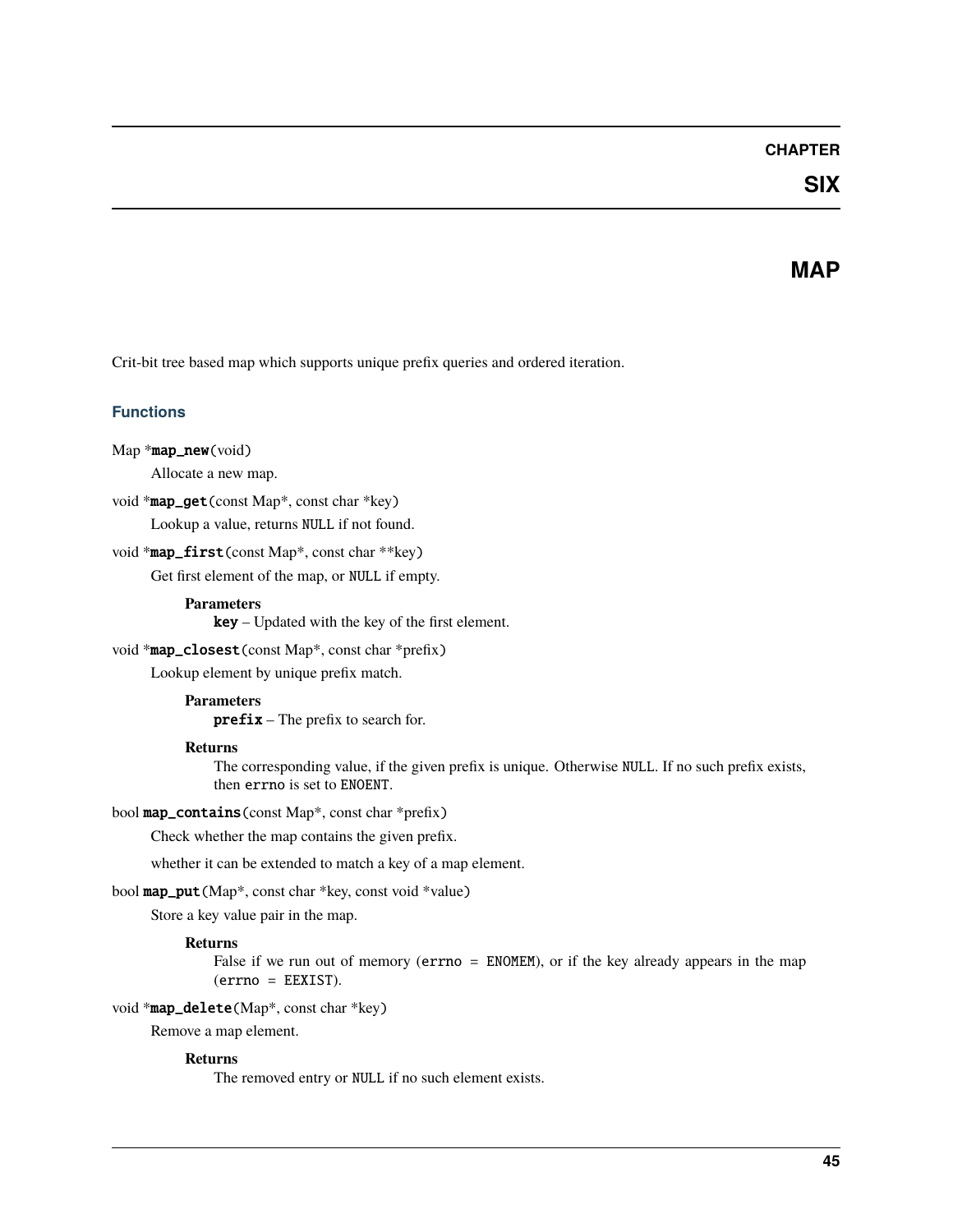<span id="page-49-0"></span>bool map\_copy(Map \*dest, Map \*src)

Copy all entries from src into dest, overwrites existing entries in dest.

void map\_iterate(const Map\*, bool (\*handle)(const char \*key, void \*value, void \*data), const void \*data) Ordered iteration over a map.

Invokes the passed callback for every map entry. If handle returns false, the iteration will stop.

**Parameters**

- handle A function invoked for ever map element.
- data A context pointer, passed as last argument to handle.

const Map  $*$ map\_prefix(const Map<sup>\*</sup>, const char  $*$ prefix)

Get a sub map matching a prefix.

**Warning:** This returns a pointer into the original map. Do not alter the map while using the return value.

#### bool map\_empty(const Map\*)

Test whether the map is empty (contains no elements).

#### void map\_clear(Map\*)

Empty the map.

#### void map\_free(Map\*)

Release all memory associated with this map.

#### void map\_free\_full(Map\*)

Call free(3) for every map element, then free the map itself.

**Warning:** Assumes map elements to be pointers.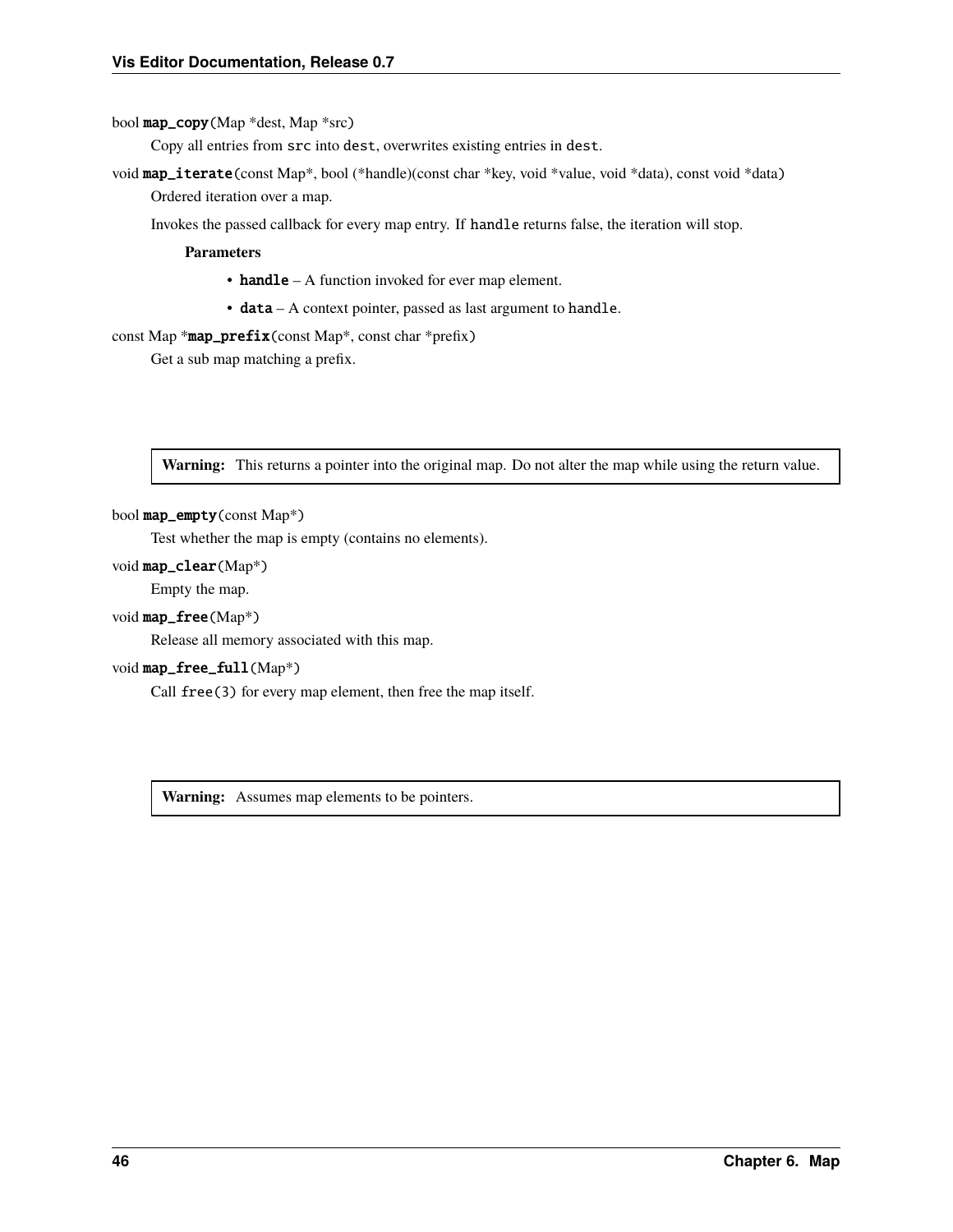# **INDEX**

# <span id="page-50-0"></span>A

Array (*C++ struct*), [43](#page-46-2) Array::count (*C++ member*), [44](#page-47-0) Array::elem\_size (*C++ member*), [44](#page-47-0) Array::items (*C++ member*), [44](#page-47-0) Array::len (*C++ member*), [44](#page-47-0) array\_add (*C++ function*), [42](#page-45-0) array\_add\_ptr (*C++ function*), [42](#page-45-0) array\_capacity (*C++ function*), [42](#page-45-0) array\_clear (*C++ function*), [42](#page-45-0) array\_get (*C++ function*), [42](#page-45-0) array\_get\_ptr (*C++ function*), [42](#page-45-0) array\_init (*C++ function*), [41](#page-44-1) array\_init\_from (*C++ function*), [41](#page-44-1) array\_init\_sized (*C++ function*), [41](#page-44-1) array\_length (*C++ function*), [42](#page-45-0) array\_peek (*C++ function*), [43](#page-46-2) array\_pop (*C++ function*), [43](#page-46-2) array\_push (*C++ function*), [43](#page-46-2) array\_release (*C++ function*), [41](#page-44-1) array\_release\_full (*C++ function*), [41](#page-44-1) array\_remove (*C++ function*), [42](#page-45-0) array\_reserve (*C++ function*), [42](#page-45-0) array\_resize (*C++ function*), [43](#page-46-2) array\_set (*C++ function*), [42](#page-45-0) array\_set\_ptr (*C++ function*), [42](#page-45-0) array\_sort (*C++ function*), [43](#page-46-2) array\_truncate (*C++ function*), [42](#page-45-0)

# B

Buffer (*C++ struct*), [38](#page-41-2) Buffer::data (*C++ member*), [39](#page-42-0) Buffer::len (*C++ member*), [39](#page-42-0) Buffer::size (*C++ member*), [39](#page-42-0) buffer\_append (*C++ function*), [37](#page-40-1) buffer\_append0 (*C++ function*), [38](#page-41-2) buffer\_capacity (*C++ function*), [38](#page-41-2) buffer\_clear (*C++ function*), [37](#page-40-1) buffer\_content (*C++ function*), [38](#page-41-2) buffer\_content0 (*C++ function*), [38](#page-41-2) buffer\_grow (*C++ function*), [37](#page-40-1) buffer\_init (*C++ function*), [37](#page-40-1)

buffer\_insert (*C++ function*), [37](#page-40-1) buffer\_insert0 (*C++ function*), [37](#page-40-1) buffer\_length (*C++ function*), [38](#page-41-2) buffer\_move (*C++ function*), [38](#page-41-2) buffer\_prepend (*C++ function*), [38](#page-41-2) buffer\_prepend0 (*C++ function*), [38](#page-41-2) buffer\_put (*C++ function*), [37](#page-40-1) buffer\_put0 (*C++ function*), [37](#page-40-1) buffer\_release (*C++ function*), [37](#page-40-1) buffer\_remove (*C++ function*), [37](#page-40-1) buffer\_reserve (*C++ function*), [37](#page-40-1) buffer\_terminate (*C++ function*), [37](#page-40-1)

# E

EMARK (*C macro*), [25](#page-28-2)

### I

Iterator (*C++ struct*), [22](#page-25-3)

# K

KeyActionFunction (*C++ type*), [6](#page-9-2)

### M

map\_clear (*C++ function*), [46](#page-49-0) map\_closest (*C++ function*), [45](#page-48-1) map\_contains (*C++ function*), [45](#page-48-1) map\_copy (*C++ function*), [45](#page-48-1) map\_delete (*C++ function*), [45](#page-48-1) map\_empty (*C++ function*), [46](#page-49-0) map\_first (*C++ function*), [45](#page-48-1) map\_free (*C++ function*), [46](#page-49-0) map\_free\_full (*C++ function*), [46](#page-49-0) map\_get (*C++ function*), [45](#page-48-1) map\_iterate (*C++ function*), [46](#page-49-0) map\_new  $(C++$  *function*), [45](#page-48-1) map\_prefix (*C++ function*), [46](#page-49-0) map\_put (*C++ function*), [45](#page-48-1) Mark (*C++ type*), [25](#page-28-2)

# T

text\_byte\_get (*C++ function*), [21](#page-24-2)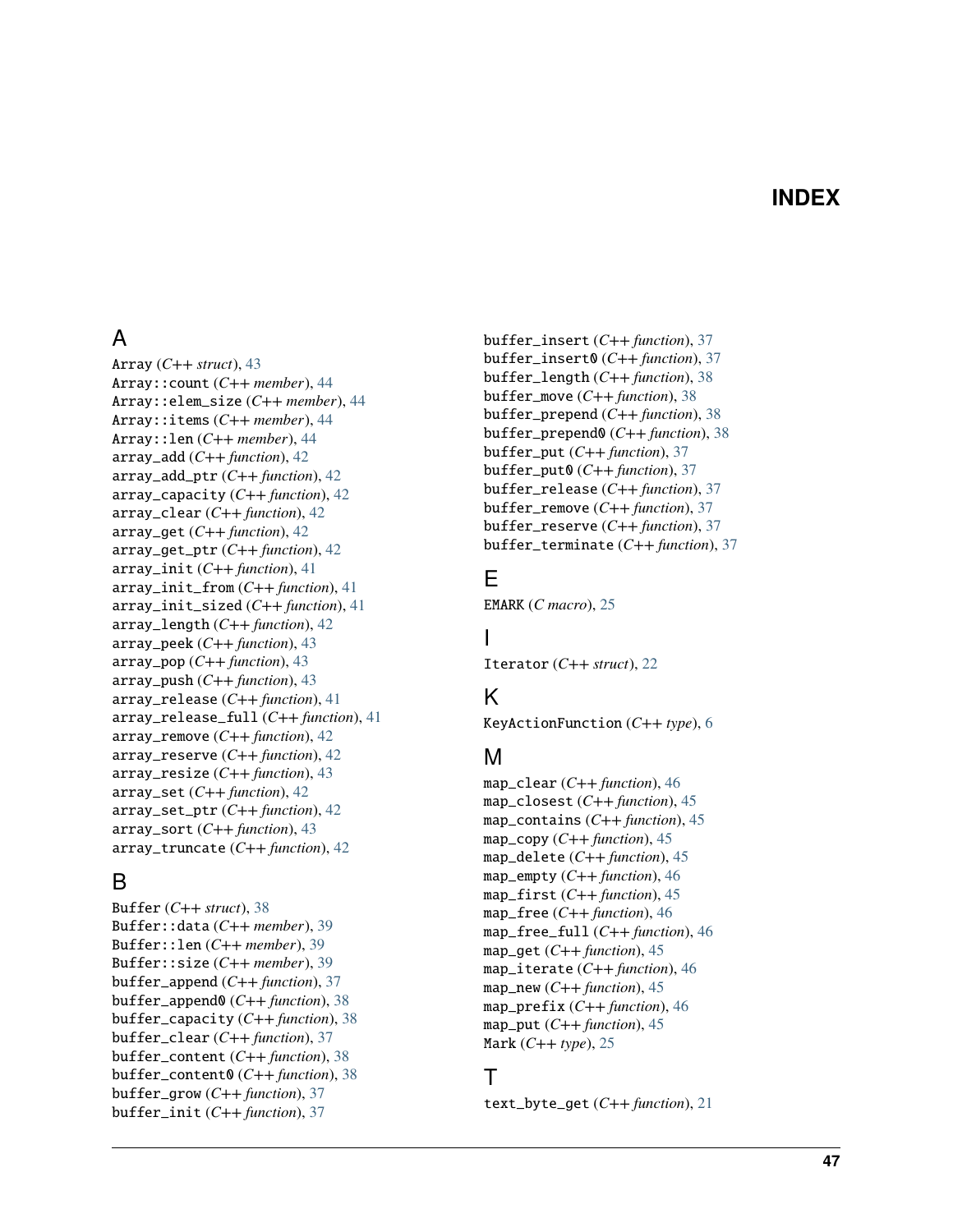text\_bytes\_alloc0 (*C++ function*), [22](#page-25-3) text\_bytes\_get (*C++ function*), [22](#page-25-3) text\_delete (*C++ function*), [21](#page-24-2) text\_delete\_range (*C++ function*), [21](#page-24-2) text\_earlier (*C++ function*), [24](#page-27-2) text\_free (*C++ function*), [20](#page-23-1) text\_insert (*C++ function*), [21](#page-24-2) text\_iterator\_byte\_find\_next (*C++ function*), [23](#page-26-0) text\_iterator\_byte\_find\_prev (*C++ function*), [23](#page-26-0) text\_iterator\_byte\_get (*C++ function*), [23](#page-26-0) text\_iterator\_byte\_next (*C++ function*), [23](#page-26-0) text\_iterator\_byte\_prev (*C++ function*), [23](#page-26-0) text\_iterator\_char\_next (*C++ function*), [23](#page-26-0) text\_iterator\_char\_prev (*C++ function*), [23](#page-26-0) text\_iterator\_codepoint\_next (*C++ function*), [23](#page-26-0) text\_iterator\_codepoint\_prev (*C++ function*), [23](#page-26-0) text\_iterator\_get (*C++ function*), [23](#page-26-0) text\_iterator\_has\_next (*C++ function*), [23](#page-26-0) text\_iterator\_has\_prev (*C++ function*), [23](#page-26-0) text\_iterator\_init (*C++ function*), [23](#page-26-0) text\_iterator\_next (*C++ function*), [23](#page-26-0) text\_iterator\_prev (*C++ function*), [23](#page-26-0) text\_iterator\_text (*C++ function*), [23](#page-26-0) text\_iterator\_valid (*C++ function*), [23](#page-26-0) text\_later (*C++ function*), [24](#page-27-2) text\_lineno\_by\_pos (*C++ function*), [24](#page-27-2) text\_load (*C++ function*), [20](#page-23-1) text\_load\_method (*C++ function*), [20](#page-23-1) text\_loadat (*C++ function*), [20](#page-23-1) text\_loadat\_method (*C++ function*), [20](#page-23-1) text\_mark\_get (*C++ function*), [25](#page-28-2) text\_mark\_set (*C++ function*), [25](#page-28-2) text\_mmaped (*C++ function*), [28](#page-31-1) text\_modified (*C++ function*), [21](#page-24-2) text\_pos\_by\_lineno (*C++ function*), [24](#page-27-2) text\_redo (*C++ function*), [24](#page-27-2) text\_restore (*C++ function*), [24](#page-27-2) text\_save (*C++ function*), [26](#page-29-2) text\_save\_begin (*C++ function*), [27](#page-30-0) text\_save\_cancel (*C++ function*), [27](#page-30-0) text\_save\_commit (*C++ function*), [27](#page-30-0) text\_save\_method (*C++ function*), [27](#page-30-0) text\_save\_write\_range (*C++ function*), [27](#page-30-0) text\_saveat (*C++ function*), [26](#page-29-2) text\_saveat\_method (*C++ function*), [27](#page-30-0) text\_size (*C++ function*), [20](#page-23-1) text\_snapshot (*C++ function*), [24](#page-27-2) text\_stat (*C++ function*), [20](#page-23-1) text\_state (*C++ function*), [24](#page-27-2) text\_undo (*C++ function*), [24](#page-27-2) text\_write (*C++ function*), [27](#page-30-0) text\_write\_range (*C++ function*), [27](#page-30-0) TextLoadMethod (*C++ enum*), [19](#page-22-3)

- TextLoadMethod::TEXT\_LOAD\_AUTO (*C++ enumerator*), [19](#page-22-3)
- TextLoadMethod::TEXT\_LOAD\_MMAP (*C++ enumerator*), [19](#page-22-3)
- TextLoadMethod::TEXT\_LOAD\_READ (*C++ enumerator*), [19](#page-22-3)
- TextSaveMethod (*C++ enum*), [26](#page-29-2)
- TextSaveMethod::TEXT\_SAVE\_ATOMIC (*C++ enumerator*), [26](#page-29-2)
- TextSaveMethod::TEXT\_SAVE\_AUTO (*C++ enumerator*), [26](#page-29-2)
- TextSaveMethod::TEXT\_SAVE\_INPLACE (*C++ enumerator*), [26](#page-29-2)

### V

view\_colorcolumn\_get (*C++ function*), [36](#page-39-1) view\_colorcolumn\_set (*C++ function*), [36](#page-39-1) view\_coord\_get (*C++ function*), [29](#page-32-3) view\_cursor\_get (*C++ function*), [36](#page-39-1) view\_cursor\_to (*C++ function*), [36](#page-39-1) view\_cursors\_cell\_get (*C++ function*), [34](#page-37-0) view\_cursors\_cell\_set (*C++ function*), [35](#page-38-0) view\_cursors\_col (*C++ function*), [34](#page-37-0) view\_cursors\_line (*C++ function*), [34](#page-37-0) view\_cursors\_line\_get (*C++ function*), [34](#page-37-0) view\_cursors\_place (*C++ function*), [35](#page-38-0) view\_cursors\_pos (*C++ function*), [34](#page-37-0) view\_cursors\_scroll\_to (*C++ function*), [34](#page-37-0) view\_cursors\_to (*C++ function*), [34](#page-37-0) view\_draw (*C++ function*), [30](#page-33-3) view\_free (*C++ function*), [29](#page-32-3) view\_height\_get (*C++ function*), [30](#page-33-3) view\_invalidate (*C++ function*), [30](#page-33-3) view\_line\_down (*C++ function*), [35](#page-38-0) view\_line\_up (*C++ function*), [35](#page-38-0) view\_lines\_first (*C++ function*), [29](#page-32-3) view\_lines\_last (*C++ function*), [29](#page-32-3) view\_new (*C++ function*), [29](#page-32-3) view\_options\_get (*C++ function*), [36](#page-39-1) view\_options\_set (*C++ function*), [36](#page-39-1) view\_redraw\_bottom (*C++ function*), [30](#page-33-3) view\_redraw\_center (*C++ function*), [30](#page-33-3) view\_redraw\_top (*C++ function*), [30](#page-33-3) view\_regions\_restore (*C++ function*), [36](#page-39-1) view\_regions\_save (*C++ function*), [36](#page-39-1) view\_reload (*C++ function*), [29](#page-32-3) view\_resize (*C++ function*), [30](#page-33-3) view\_screenline\_begin (*C++ function*), [35](#page-38-0) view\_screenline\_down (*C++ function*), [35](#page-38-0) view\_screenline\_end (*C++ function*), [35](#page-38-0) view\_screenline\_goto (*C++ function*), [29](#page-32-3) view\_screenline\_middle (*C++ function*), [35](#page-38-0) view\_screenline\_up (*C++ function*), [35](#page-38-0) view\_scroll\_down (*C++ function*), [30](#page-33-3)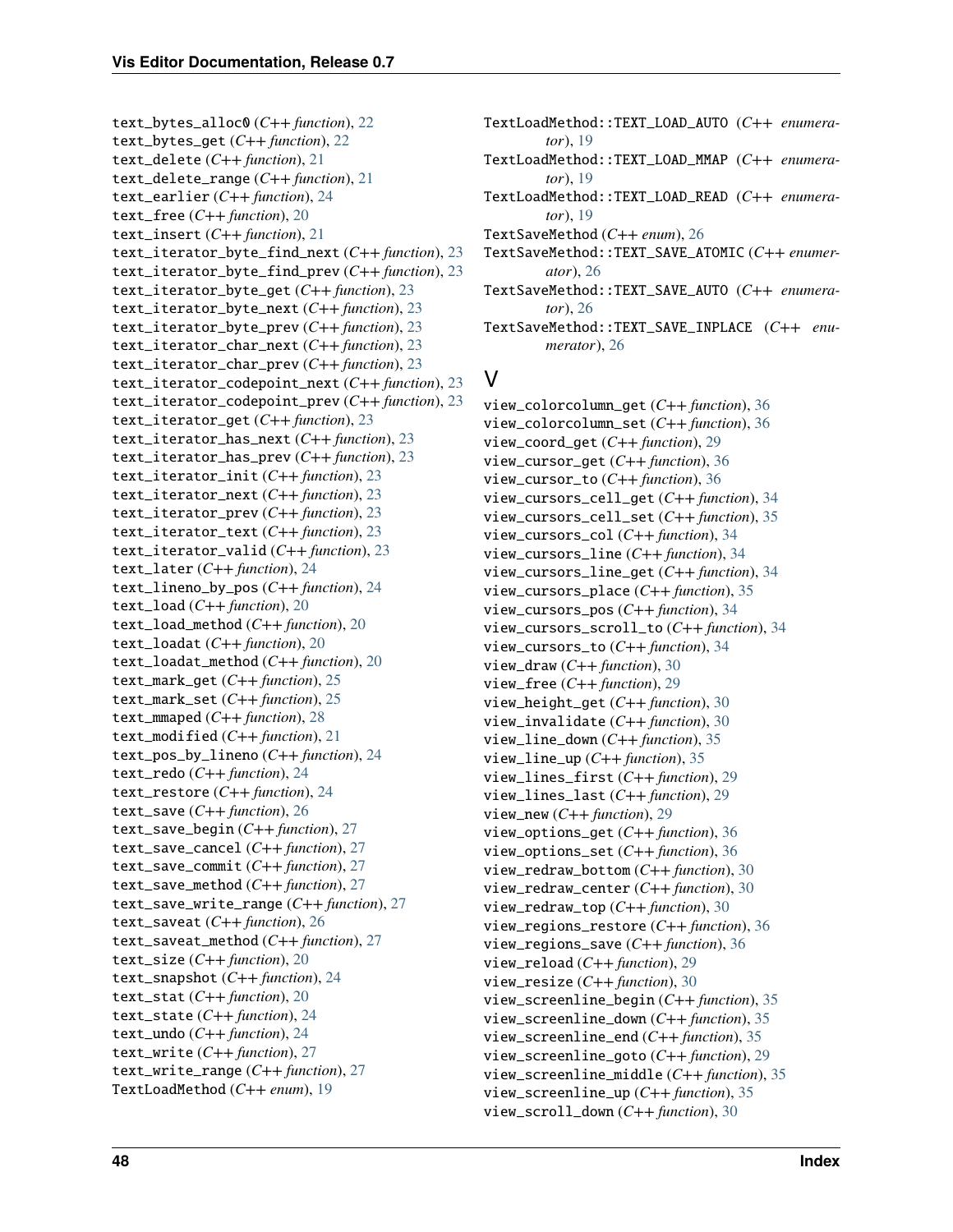view\_scroll\_halfpage\_down (*C++ function*), [30](#page-33-3) view\_scroll\_halfpage\_up (*C++ function*), [30](#page-33-3) view\_scroll\_page\_down (*C++ function*), [30](#page-33-3) view\_scroll\_page\_up (*C++ function*), [30](#page-33-3) view\_scroll\_to (*C++ function*), [30](#page-33-3) view\_scroll\_up (*C++ function*), [30](#page-33-3) view\_selection\_clear (*C++ function*), [33](#page-36-0) view\_selection\_disposed (*C++ function*), [31](#page-34-0) view\_selection\_get (*C++ function*), [36](#page-39-1) view\_selections (*C++ function*), [32](#page-35-0) view\_selections\_anchor (*C++ function*), [33](#page-36-0) view\_selections\_anchored (*C++ function*), [33](#page-36-0) view\_selections\_clear\_all (*C++ function*), [33](#page-36-0) view\_selections\_column (*C++ function*), [32](#page-35-0) view\_selections\_column\_count (*C++ function*), [32](#page-35-0) view\_selections\_column\_next (*C++ function*), [32](#page-35-0) view\_selections\_count (*C++ function*), [32](#page-35-0) view\_selections\_dispose (*C++ function*), [31](#page-34-0) view\_selections\_dispose\_all (*C++ function*), [31](#page-34-0) view\_selections\_dispose\_force (*C++ function*), [31](#page-34-0) view\_selections\_flip (*C++ function*), [33](#page-36-0) view\_selections\_get (*C++ function*), [33](#page-36-0) view\_selections\_get\_all (*C++ function*), [32](#page-35-0) view\_selections\_new (*C++ function*), [31](#page-34-0) view\_selections\_new\_force (*C++ function*), [31](#page-34-0) view\_selections\_next (*C++ function*), [32](#page-35-0) view\_selections\_normalize (*C++ function*), [31](#page-34-0) view\_selections\_number (*C++ function*), [32](#page-35-0) view\_selections\_prev (*C++ function*), [32](#page-35-0) view\_selections\_primary\_get (*C++ function*), [32](#page-35-0) view\_selections\_primary\_set (*C++ function*), [32](#page-35-0) view\_selections\_set (*C++ function*), [33](#page-36-0) view\_selections\_set\_all (*C++ function*), [31](#page-34-0) view\_slide\_down (*C++ function*), [30](#page-33-3) view\_slide\_up (*C++ function*), [30](#page-33-3) view\_style (*C++ function*), [36](#page-39-1) view\_style\_define (*C++ function*), [36](#page-39-1) view\_symbol\_eof\_get (*C++ function*), [36](#page-39-1) view\_tabwidth\_set (*C++ function*), [36](#page-39-1) view\_text (*C++ function*), [29](#page-32-3) view\_ui (*C++ function*), [29](#page-32-3) view\_update (*C++ function*), [30](#page-33-3) view\_viewport\_get (*C++ function*), [29](#page-32-3) view\_width\_get (*C++ function*), [30](#page-33-3) vis\_action\_free (*C++ function*), [6](#page-9-2) vis\_action\_new (*C++ function*), [6](#page-9-2) vis\_action\_register (*C++ function*), [6](#page-9-2) vis\_binding\_free (*C++ function*), [5](#page-8-2) vis\_binding\_new (*C++ function*), [5](#page-8-2) vis\_cancel (*C++ function*), [9](#page-12-2) vis\_cmd (*C++ function*), [13](#page-16-3) vis\_cmd\_register (*C++ function*), [13](#page-16-3) vis\_cmd\_unregister (*C++ function*), [13](#page-16-3) vis\_count\_get (*C++ function*), [8](#page-11-3)

vis\_count\_get\_default (*C++ function*), [8](#page-11-3) vis\_count\_iterator\_get (*C++ function*), [8](#page-11-3) vis\_count\_iterator\_init (*C++ function*), [8](#page-11-3) vis\_count\_iterator\_next (*C++ function*), [8](#page-11-3) vis\_count\_set (*C++ function*), [8](#page-11-3) VIS\_COUNT\_UNKNOWN (*C macro*), [8](#page-11-3) vis\_delete (*C++ function*), [15](#page-18-1) vis\_draw (*C++ function*), [2](#page-5-1) vis\_exit (*C++ function*), [1](#page-4-2) vis\_file\_snapshot (*C++ function*), [17](#page-20-1) vis\_free (*C++ function*), [1](#page-4-2) vis\_insert (*C++ function*), [15](#page-18-1) vis\_insert\_key (*C++ function*), [15](#page-18-1) vis\_insert\_nl (*C++ function*), [16](#page-19-1) vis\_insert\_tab (*C++ function*), [16](#page-19-1) vis\_interrupt (*C++ function*), [2](#page-5-1) vis\_interrupt\_requested (*C++ function*), [2](#page-5-1) vis\_jumplist\_next (*C++ function*), [11](#page-14-0) vis\_jumplist\_prev (*C++ function*), [11](#page-14-0) vis\_jumplist\_save (*C++ function*), [11](#page-14-0) vis\_keymap\_add (*C++ function*), [5](#page-8-2) vis\_keymap\_disable (*C++ function*), [5](#page-8-2) vis\_keys\_codepoint (*C++ function*), [4](#page-7-1) vis\_keys\_feed (*C++ function*), [4](#page-7-1) vis\_keys\_next (*C++ function*), [4](#page-7-1) vis\_keys\_utf8 (*C++ function*), [4](#page-7-1) vis\_macro\_record (*C++ function*), [12](#page-15-2) vis\_macro\_record\_stop (*C++ function*), [12](#page-15-2) vis\_macro\_recording (*C++ function*), [13](#page-16-3) vis\_macro\_replay (*C++ function*), [13](#page-16-3) vis\_mark (*C++ function*), [11](#page-14-0) vis\_mark\_from (*C++ function*), [10](#page-13-2) vis\_mark\_get (*C++ function*), [11](#page-14-0) vis\_mark\_normalize (*C++ function*), [11](#page-14-0) vis\_mark\_set (*C++ function*), [11](#page-14-0) vis\_mark\_to (*C++ function*), [11](#page-14-0) vis\_mark\_used (*C++ function*), [11](#page-14-0) vis\_message\_hide (*C++ function*), [17](#page-20-1) vis\_message\_show (*C++ function*), [17](#page-20-1) vis\_mode\_from (*C++ function*), [7](#page-10-2) vis\_mode\_get (*C++ function*), [7](#page-10-2) vis\_mode\_map (*C++ function*), [5](#page-8-2) vis\_mode\_switch (*C++ function*), [7](#page-10-2) vis\_mode\_unmap (*C++ function*), [5](#page-8-2) vis\_motion (*C++ function*), [9](#page-12-2) vis\_motion\_register (*C++ function*), [10](#page-13-2) vis\_motion\_type (*C++ function*), [10](#page-13-2) vis\_new (*C++ function*), [1](#page-4-2) vis\_operator (*C++ function*), [9](#page-12-2) vis\_operator\_register (*C++ function*), [8](#page-11-3) vis\_option\_register (*C++ function*), [14](#page-17-0) vis\_option\_unregister (*C++ function*), [14](#page-17-0) vis\_pipe (*C++ function*), [15](#page-18-1) vis\_pipe\_collect (*C++ function*), [15](#page-18-1)